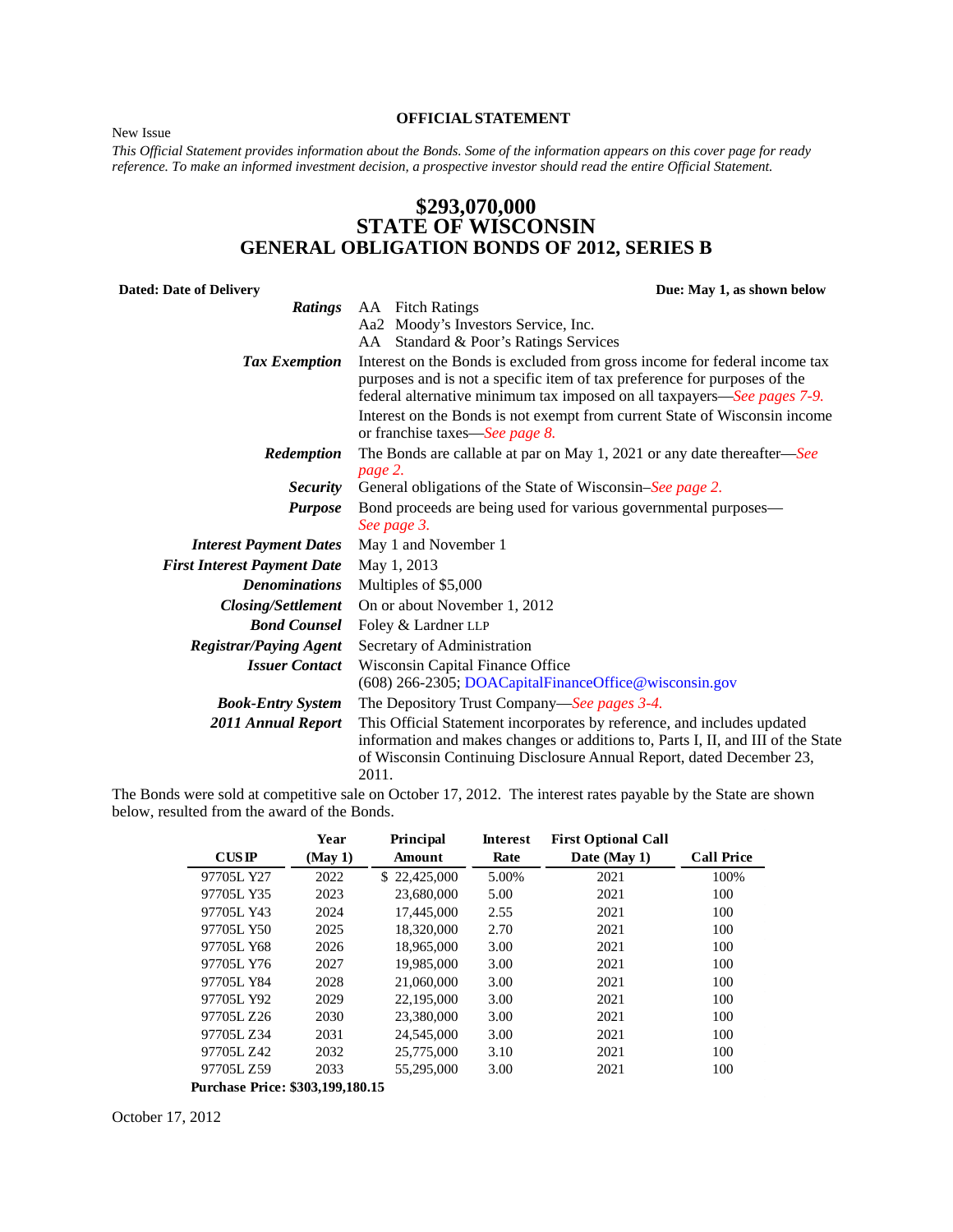This document is called the Official Statement because it is the only document that the State has authorized for providing information about the Bonds. This document is not an offer or solicitation for the Bonds, and no unlawful offer, solicitation, or sale may occur through the use of this document or otherwise. This document is not a contract, and it provides no investment advice. Prospective investors should consult their advisors and legal counsel with questions about this document, the Bonds, or anything else related to the offering of the Bonds.

The purpose of this document is to provide prospective investors with information that may be important in making an investment decision. It may not be used for any other purpose without the State's permission. The State is responsible for the accuracy and completeness of this document. The Underwriter is not; however, in accordance with its responsibilities under federal securities laws, the Underwriter is required to review the information in this document and must have a reasonable basis for its belief in the accuracy and completeness of its key representations.

Certain statements in this document are forward-looking statements that are based on expectations, estimates, projections, or assumptions. Forward-looking statements contained in this document are made as of the date hereof, and the State undertakes no obligation to update such statements to reflect subsequent events or circumstances. Actual results could differ materially from the anticipated results.

Some of the people who prepared, compiled, or reviewed the information in this document had specific functions that covered some of its aspects but not others. For example, financial staff may have been asked to assist with quantitative financial information, and legal counsel, with specific documents or legal issues.

No dealer, broker, sales representative, or other person has been authorized to give any information or to make any representations about the Bonds other than what is in this document. The information and expressions of opinion in this document may change without notice. The delivery of this document or any sale of the Bonds does not imply that there has been no change in the matters contained in this document since the date of this document. Material referred to in this document is not part of this document unless expressly included.

# **TABLE OF CONTENTS**

PAGE PAGE

| STATE OFFICIALS PARTICIPATING IN ISSUANCE |  |
|-------------------------------------------|--|
|                                           |  |
|                                           |  |
|                                           |  |
|                                           |  |
|                                           |  |
|                                           |  |
|                                           |  |
|                                           |  |
|                                           |  |
|                                           |  |
|                                           |  |
|                                           |  |
|                                           |  |

| Appendix A-INFORMATION ABOUT THE STATE A-1 |
|--------------------------------------------|
| Appendix B—GENERAL OBLIGATION              |
| Appendix C-EXPECTED FORM OF BOND           |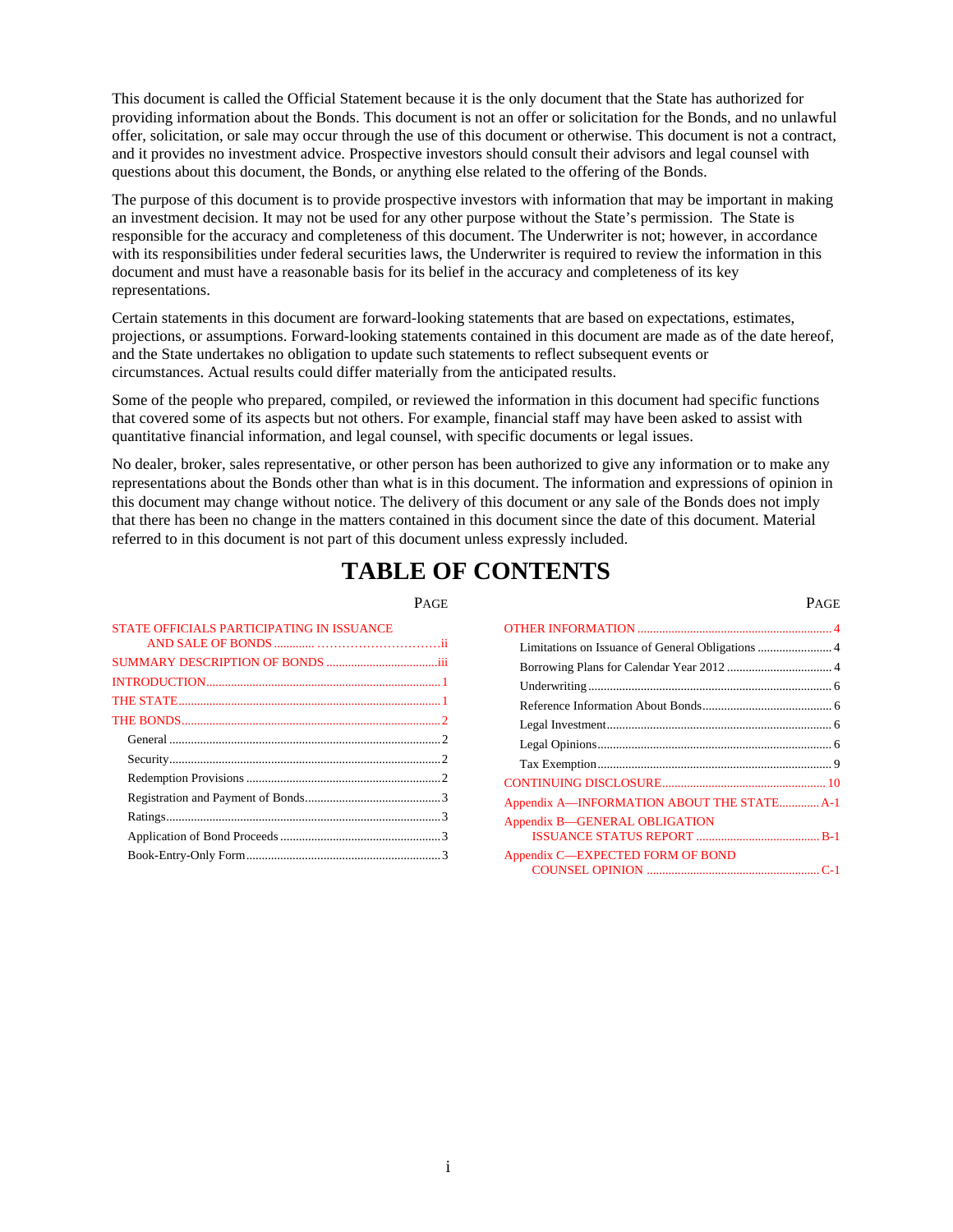# **STATE OFFICIALS PARTICIPATING IN ISSUANCE AND SALE OF THE BONDS**

## **BUILDING COMMISSION MEMBERS\***

<span id="page-2-0"></span>

| <b>Voting Members</b>                                                                                                                                                                                                                                                                                                              | <b>Term of Office Expires</b>   |
|------------------------------------------------------------------------------------------------------------------------------------------------------------------------------------------------------------------------------------------------------------------------------------------------------------------------------------|---------------------------------|
| Governor Scott Walker, Chairperson                                                                                                                                                                                                                                                                                                 | January 5, 2015                 |
| Representative Dean Kaufert, Vice-Chairperson                                                                                                                                                                                                                                                                                      | January 7, 2013                 |
| Senator Julie Lassa                                                                                                                                                                                                                                                                                                                | January 7, 2013                 |
| <b>Senator Fred Risser</b>                                                                                                                                                                                                                                                                                                         | January 7, 2013                 |
| <b>Senator Dale Schultz</b>                                                                                                                                                                                                                                                                                                        | January 5, 2015                 |
| Representative Joan Ballweg                                                                                                                                                                                                                                                                                                        | January 7, 2013                 |
| Representative Gordon Hintz                                                                                                                                                                                                                                                                                                        | January 7, 2013                 |
| Mr. Robert Brandherm, Citizen Member                                                                                                                                                                                                                                                                                               | At the pleasure of the Governor |
| <b>Nonvoting, Advisory Members</b>                                                                                                                                                                                                                                                                                                 |                                 |
| $\mathbf{1}$ $\mathbf{r}$ $\mathbf{r}$ $\mathbf{r}$ $\mathbf{r}$ $\mathbf{r}$ $\mathbf{r}$ $\mathbf{r}$ $\mathbf{r}$ $\mathbf{r}$ $\mathbf{r}$ $\mathbf{r}$ $\mathbf{r}$ $\mathbf{r}$ $\mathbf{r}$ $\mathbf{r}$ $\mathbf{r}$ $\mathbf{r}$ $\mathbf{r}$ $\mathbf{r}$ $\mathbf{r}$ $\mathbf{r}$ $\mathbf{r}$ $\mathbf{r}$ $\mathbf{$ |                                 |

| Mr. Gil Funk, State Chief Engineer            |  |
|-----------------------------------------------|--|
| Department of Administration                  |  |
| Mr. Daniel J. Stephans, State Chief Architect |  |
| Department of Administration                  |  |

#### **Building Commission Secretary**

| Ms. Summer R. Shannon-Bradley, Administrator | At the pleasure of the Building |
|----------------------------------------------|---------------------------------|
| Division of Facilities Development           | Commission and the Secretary of |
| Department of Administration                 | Administration                  |

#### **OTHER PARTICIPANTS**

| Mr. J.B. Van Hollen           |  |
|-------------------------------|--|
| <b>State Attorney General</b> |  |
| Mr. Mike Huebsch, Secretary   |  |
| Department of Administration  |  |

At the pleasure of the Governor

January 5, 2015

#### **DEBT MANAGEMENT AND DISCLOSURE**

Department of Administration Capital Finance Office P.O. Box 7864 101 E. Wilson Street, 10th Floor Madison, WI 53707-7864 Telefax (608) 266-7645 DOACapitalFinanceOffice@wisconsin.gov

Mr. Frank R. Hoadley Capital Finance Director (608) 266-2305 DOACapitalFinanceOffice@wisconsin.gov

Mr. David R. Erdman Assistant Capital Finance Director (608) 267-0374 [DOACapitalFinanceOffice@wisconsin.gov](mailto: DOACapitalFinanceOffice@Wisconsin.gov) 

\* The Building Commission is composed of eight members. The Governor serves as the chairperson. Each house of the Wisconsin State Legislature appoints three members. One citizen member is appointed by the Governor and serves at the Governor's pleasure. State law provides for the two major political parties to be represented in the membership from each house.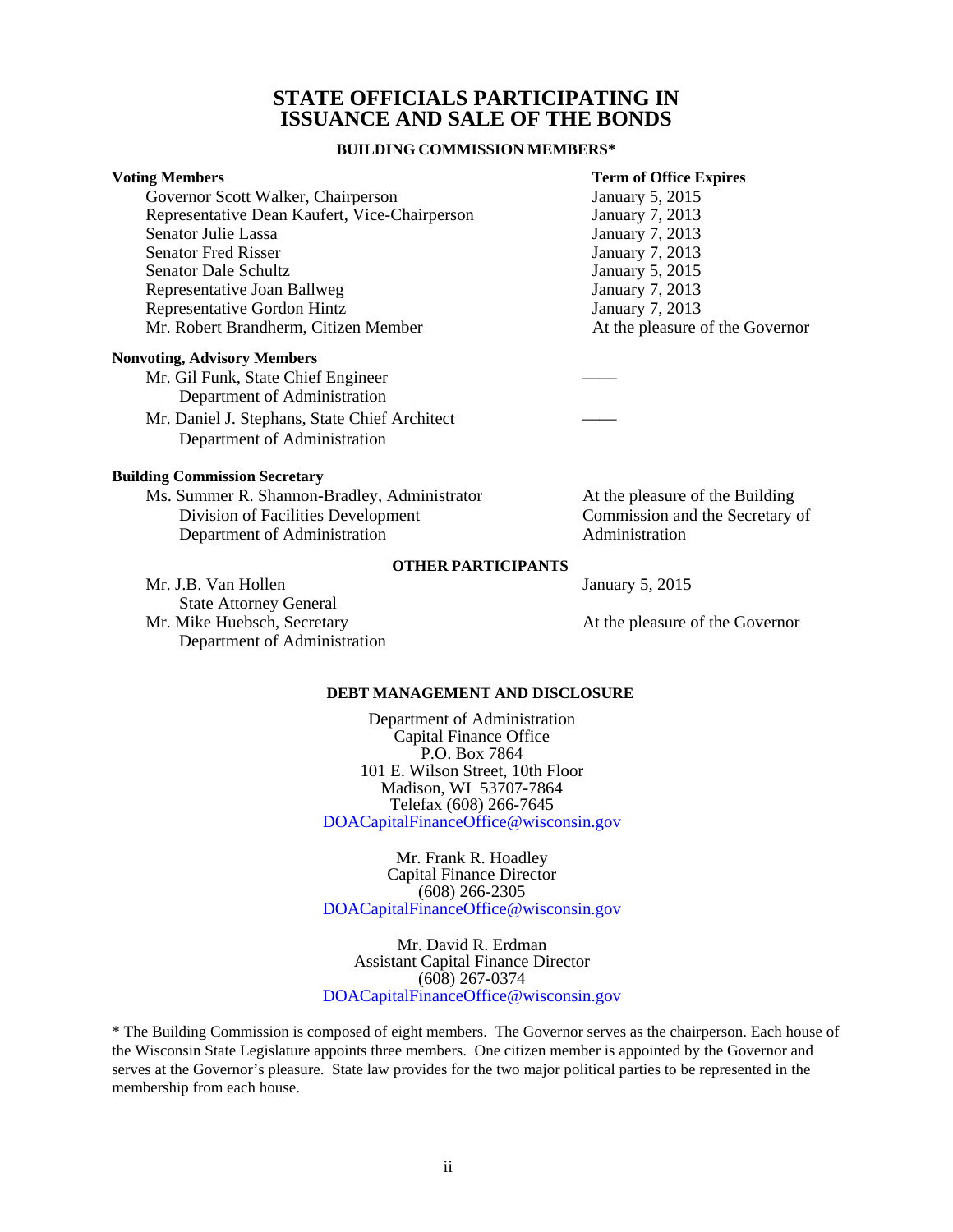# **SUMMARY DESCRIPTION OF BONDS**

<span id="page-3-0"></span>

|                           | Selected information is presented on this page for the convenience of the reader. To make an<br>informed investment decision, a prospective investor should read the entire Official Statement.                                                                                                                                                                                                                                                                                                                  |
|---------------------------|------------------------------------------------------------------------------------------------------------------------------------------------------------------------------------------------------------------------------------------------------------------------------------------------------------------------------------------------------------------------------------------------------------------------------------------------------------------------------------------------------------------|
| Description:              | State of Wisconsin General Obligation Bonds of 2012, Series B                                                                                                                                                                                                                                                                                                                                                                                                                                                    |
| Principal Amount:         | \$293,070,000                                                                                                                                                                                                                                                                                                                                                                                                                                                                                                    |
| Denominations:            | Multiples of \$5,000                                                                                                                                                                                                                                                                                                                                                                                                                                                                                             |
| Date of Issue:            | Date of delivery (on or about November 1, 2012)                                                                                                                                                                                                                                                                                                                                                                                                                                                                  |
| <b>Record Date:</b>       | April 15 and October 15                                                                                                                                                                                                                                                                                                                                                                                                                                                                                          |
| <b>Interest Payments:</b> | May 1 and November 1, beginning May 1, 2013                                                                                                                                                                                                                                                                                                                                                                                                                                                                      |
| Maturities:               | May 1, 2022-2033-See front cover                                                                                                                                                                                                                                                                                                                                                                                                                                                                                 |
| Redemption:               | Optional—The Bonds are callable at par on May 1, 2021 or any date<br>thereafter—See page 2                                                                                                                                                                                                                                                                                                                                                                                                                       |
| Form:                     | Book-entry-only-See pages 3-4                                                                                                                                                                                                                                                                                                                                                                                                                                                                                    |
| Paying Agent:             | All payments of principal of, and interest on, the Bonds will be paid by<br>the Secretary of Administration. All payments will be made to The<br>Depository Trust Company, which will distribute payments to DTC<br>Participants as described herein.                                                                                                                                                                                                                                                            |
| Security:                 | The Bonds are general obligations of the State of Wisconsin. As of<br>October 1, 2012, general obligations of the State were outstanding in the<br>principal amount of \$7,766,580,337.                                                                                                                                                                                                                                                                                                                          |
| <b>Additional General</b> |                                                                                                                                                                                                                                                                                                                                                                                                                                                                                                                  |
| <b>Obligation Debt:</b>   | The State may issue additional general obligation debt.                                                                                                                                                                                                                                                                                                                                                                                                                                                          |
| Authority for Issuance:   | The Bonds are authorized by Article VIII of the Wisconsin Constitution<br>and Chapters 18 and 20 of the Wisconsin Statutes.                                                                                                                                                                                                                                                                                                                                                                                      |
| Purpose:                  | Acquisition, construction, development, extension, enlargement, or<br>improvement of land, water, property, highways, buildings, equipment,<br>or facilities for public purposes.                                                                                                                                                                                                                                                                                                                                |
| Legality of Investment:   | State law provides that the Bonds are legal investments for all banks,<br>trust companies, bankers, savings banks and institutions, building and<br>loan associations, savings and loan associations, credit unions,<br>investment companies, and other persons or entities carrying on a<br>banking business; for all personal representatives, guardians, trustees,<br>and other fiduciaries; and for the State and all public officers, municipal<br>corporations, political subdivisions, and public bodies. |
| Tax Exemption:            | Interest on the Bonds is excluded from gross income for federal income<br>tax purposes and is not a specific item of tax preference for purposes of<br>the federal alternative minimum tax imposed on all taxpayers-See<br>pages 7-9                                                                                                                                                                                                                                                                             |
|                           | Interest on the Bonds is not exempt from current State of Wisconsin<br>income or franchise taxes—See page 8                                                                                                                                                                                                                                                                                                                                                                                                      |
| Legal Opinion:            | Validity and tax opinion to be provided by Foley & Lardner LLP-See<br>page C-1                                                                                                                                                                                                                                                                                                                                                                                                                                   |
|                           |                                                                                                                                                                                                                                                                                                                                                                                                                                                                                                                  |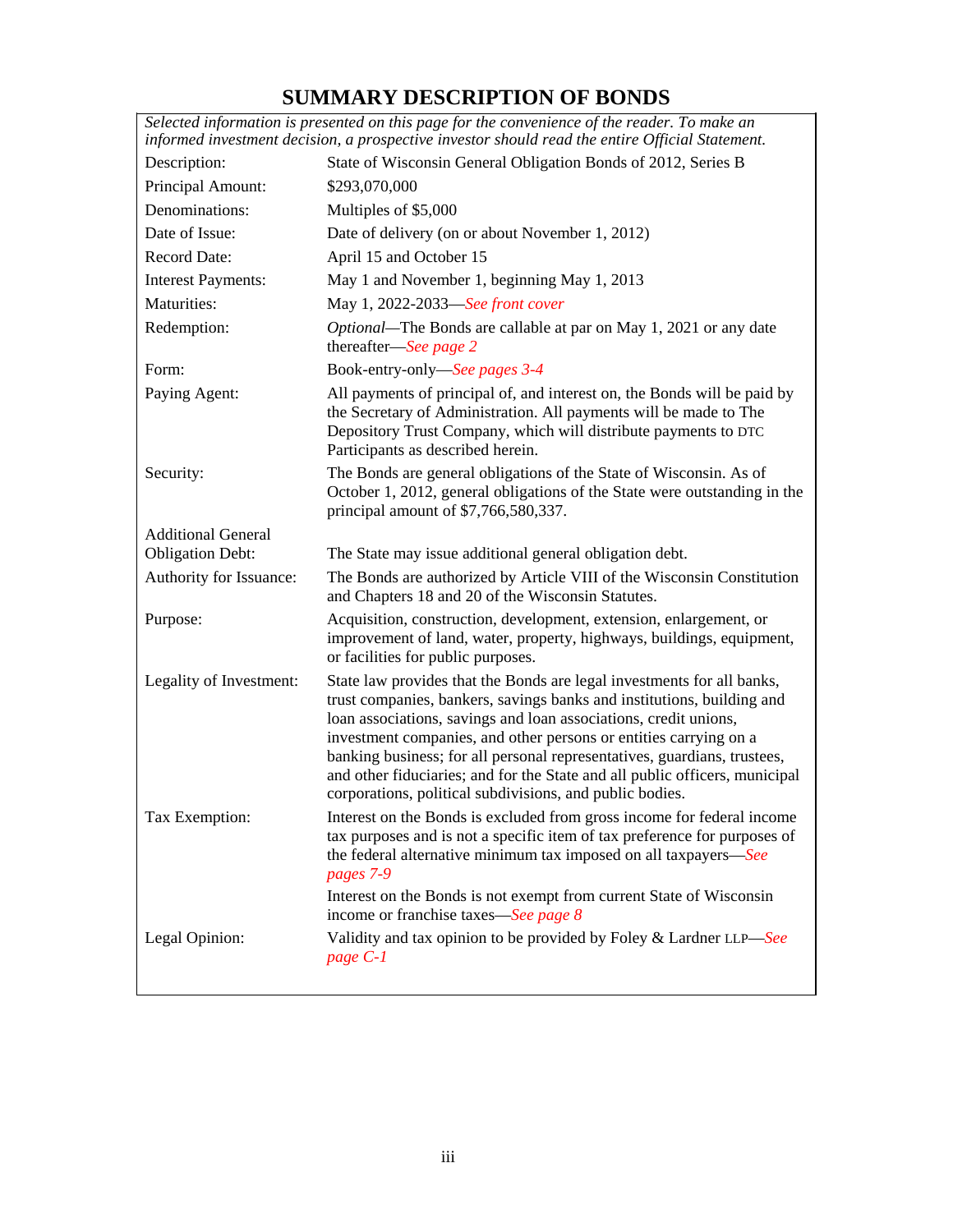# <span id="page-4-0"></span>**OFFICIAL STATEMENT \$293,070,000 STATE OF WISCONSIN GENERAL OBLIGATION BONDS OF 2012, SERIES B**

# **INTRODUCTION**

This Official Statement provides information about the \$293,070,000 General Obligation Bonds of 2012, Series B **(Bonds)**, which are being issued by the State of Wisconsin **(State)**. This Official Statement incorporates by reference, and includes updated information or makes changes or additions to, Part[s I,](#page-12-0) [II,](#page-14-0)  and [III](#page-14-0) of the State of Wisconsin Continuing Disclosure Annual Report, dated December 23, 2011 **(2011 Annual Report)**.

The Bonds are authorized under the Wisconsin Constitution and the Wisconsin Statutes, and are being issued pursuant to an authorizing resolution that the State of Wisconsin Building Commission **(Commission)** adopted on September 26, 2012.

The Commission, an agency of the State, is empowered by law to authorize, issue, and sell all the State's general obligations. The Commission is assisted and staffed by the State of Wisconsin Department of Administration **(Department of Administration)**.

The Commission has authorized the Department of Administration to prepare this Official Statement. This Official Statement contains information furnished by the State or obtained from the sources indicated.

# **THE STATE**

The State is located in the Midwest among the northernmost tier of states. The State ranks 20th among the states in population and 25th in land area. Wisconsin attained statehood in 1848, its capital is Madison, and its largest city is Milwaukee.

Information concerning the State, its financial condition, and its general obligation debt is included as [APPENDIX A, w](#page-14-0)hich incorporates by reference Parts II and III of the 2011 Annual Report. [APPENDIX A a](#page-14-0)lso updates, or makes changes or additions to, Part II of the 2011 Annual Report, including, but not limited to;

- Annual Fiscal Report (budgetary basis), dated October 15, 2012, for the 2011-12 fiscal year, including summary of actual General Fund tax collections for the 2011-12 fiscal year.
- Updated projections of General Fund tax collections for the 2011-13 biennium, as provided by the State's Department of Revenue to the State's Department of Administration and referenced in a memorandum provided by the Department of Administration on May 10, 2012 **(May 10, 2012 DOA Memorandum)**.
- General Fund information for the 2011-12 fiscal year through June 30, 2012, which is presented on either a cash basis or an agency-recorded basis, and General Fund information for the 2012-13 fiscal year through August 31, 2012, which is presented on a cash basis.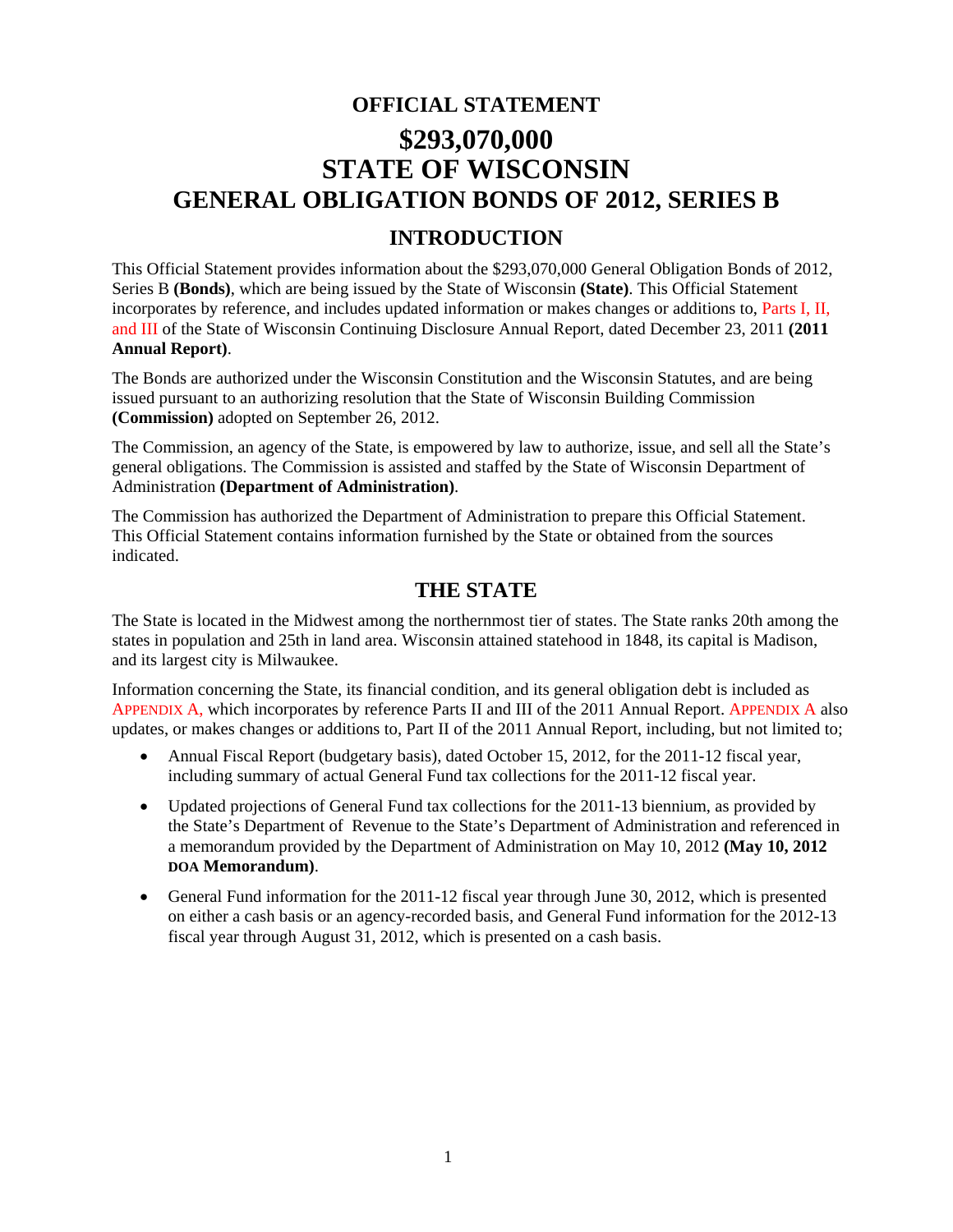<span id="page-5-0"></span>Requests for additional information about the State may be directed to:

| Contact:  | State of Wisconsin Capital Finance Office |
|-----------|-------------------------------------------|
|           | Department of Administration              |
|           | Attn: Capital Finance Director            |
| Mail:     | 101 East Wilson Street, FLR 10            |
|           | P.O. Box 7864                             |
|           | Madison, WI 53707-7864                    |
| Phone:    | $(608)$ 266-2305                          |
| E-mail:   | DOACapitalFinanceOffice@wisconsin.gov     |
| Web site: | www.doa.wi.gov/capitalfinance             |

# **THE BONDS**

# **General**

Th[e front cover of this Official Statement s](#page-0-0)ets forth the maturity dates, amounts, and interest rates for the Bonds. The Bonds are being issued in book-entry-only form, so the registered owner will be a securities depository or its nominee. The Commission has appointed, as the securities depository for the Bonds, The Depository Trust Company, New York, New York **(DTC)**[. See "THE BONDS; Book-Entry-Only Form".](#page-6-0)

The Bonds will be dated their date of delivery (expected to be November 1, 2012) and will bear interest from that date payable on May 1 and November 1 of each year, beginning on May 1, 2013.

Interest on the Bonds will be computed on the basis of a 360-day year of twelve 30-day months. So long as the Bonds are in book-entry-only form, payments of the principal of, and interest on, each Bond will be paid to the securities depository.

The Bonds are being issued as fully registered certificated bonds in principal denominations of \$5,000 or multiples of \$5,000.

# **Security**

The Bonds are direct and general obligations of the State. The full faith, credit, and taxing power of the State are irrevocably pledged to make principal and interest payments on the Bonds. There has been irrevocably appropriated, as a first charge upon all revenues of the State, a sum sufficient to make principal and interest payments on the Bonds as the payments become due. The Bonds are secured equally with all other outstanding general obligations issued by the State.

# **Redemption Provisions**

# *Optional Redemption*

The Bonds may be redeemed on May 1, 2021 or any date thereafter, in whole or in part in multiples of \$5,000, at a redemption price equal to par (100% of the principal amount to be redeemed), plus accrued interest to the redemption date. The Commission may decide whether to redeem Bonds, and the Capital Finance Director may direct the amounts and maturities of any Bonds to be redeemed.

# *Notice of Redemption*

So long as the Bonds are in book-entry-only form, any redemption notice will be sent to the securities depository between 30 and 60 days before the redemption date. A redemption notice may be revoked by sending notice to the securities depository at least 15 days before the proposed redemption date.

Interest on any Bond called for redemption will cease to accrue on the redemption date so long as the Bond is paid or money is provided for its payment.

# *Selection of Bonds*

So long as the Bonds are in book-entry-only form, selection of the beneficial owners affected by the redemption will be made by the securities depository and its participants in accordance with their rules.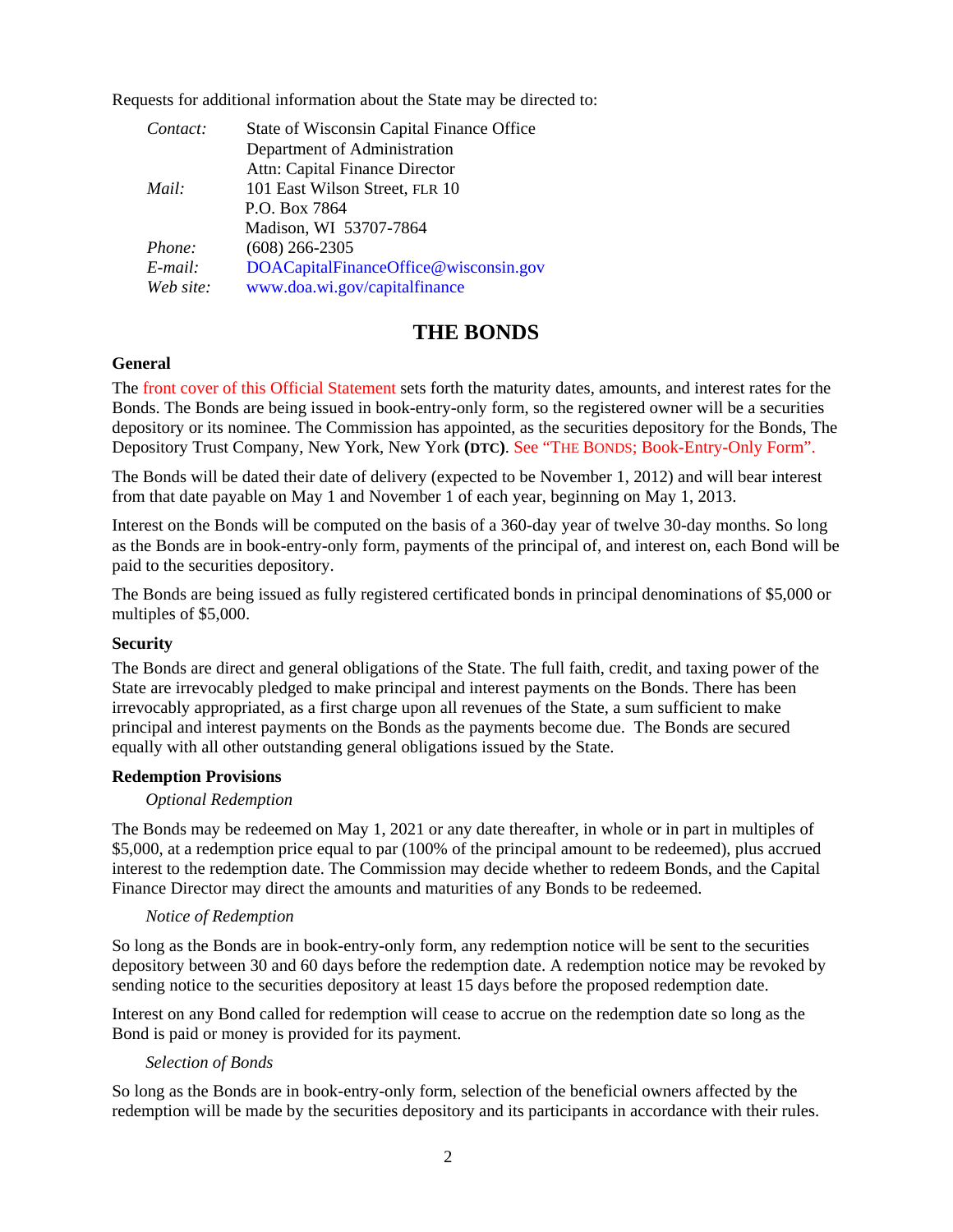# <span id="page-6-0"></span>**Registration and Payment of Bonds**

So long as the Bonds are in book-entry-only form, payment of the principal of, and interest on, the Bonds on the payment date will be made by wire transfer to the securities depository or its nominee by the **Paying Agent**—which is the Secretary of Administration.

# **Ratings**

The following ratings have been assigned to the Bonds:

| Rating | <b>Rating Organization</b>         |
|--------|------------------------------------|
| AA     | <b>Fitch Ratings</b>               |
| Aa2    | Moody's Investors Service, Inc.    |
| AA     | Standard & Poor's Ratings Services |

Any explanation of what a rating means may only be obtained from the rating organization giving the rating. No one can offer any assurance that a rating given to the Bonds will be maintained for any period of time; a rating organization may lower or withdraw the rating it gives if in its judgment circumstances so warrant. Any downgrade or withdrawal of a rating may adversely affect the market price of the Bonds.

# **Application of Bond Proceeds**

The Wisconsin Legislature has established the borrowing purposes and amounts for which public debt may be issued. [APPENDIX B p](#page-31-0)resents a summary of the borrowing purposes and the amounts both authorized for, and previously attributed to, each borrowing purpose from the proceeds of general obligations (including in some cases purchase premium and interest earnings)[. APPENDIX B a](#page-31-0)lso presents the borrowing purposes and amounts for which the Bonds are being issued.

Bond proceeds will be deposited in the State's Capital Improvement Fund and will be spent as the State incurs costs for the various borrowing or issuance purposes; until spent, the money will be invested by the State of Wisconsin Investment Board.

# **Book-Entry-Only Form**

The Bonds are being initially issued in book-entry-only form. Purchasers of the Bonds will not receive bond certificates but instead will have their ownership in the Bonds recorded in the book-entry system.

Bond certificates are to be issued and registered in the name of a nominee of DTC, which acts as a securities depository for the Bonds. Ownership of the Bonds by the purchasers is shown in the records of brokers and other organizations participating in the DTC book-entry system **(DTC Participants)**. All transfers of ownership in the Bonds must be made, directly or indirectly, through DTC Participants.

# *Payment*

The State will make all payments of principal of, and premium (if any) and interest on, the Bonds to DTC. Owners of the Bonds will receive payments through the DTC Participants.

# *Notices and Voting Rights*

The State will provide any notices or other communications about the Bonds to DTC. Owners of the Bonds will receive any notices or communications through the DTC Participants. In any situation involving voting rights, DTC will not vote but will rather give a proxy through the DTC Participants.

# *Redemption*

If less than all the Bonds of a given maturity are being redeemed, DTC's practice is to determine by lottery the amount of the Bonds to be redeemed from each DTC Participant.

# *Discontinued Service*

In the event that participation in DTC's book-entry system were to be discontinued and no successor securities depository was appointed, bond certificates would be executed and delivered to DTC Participants.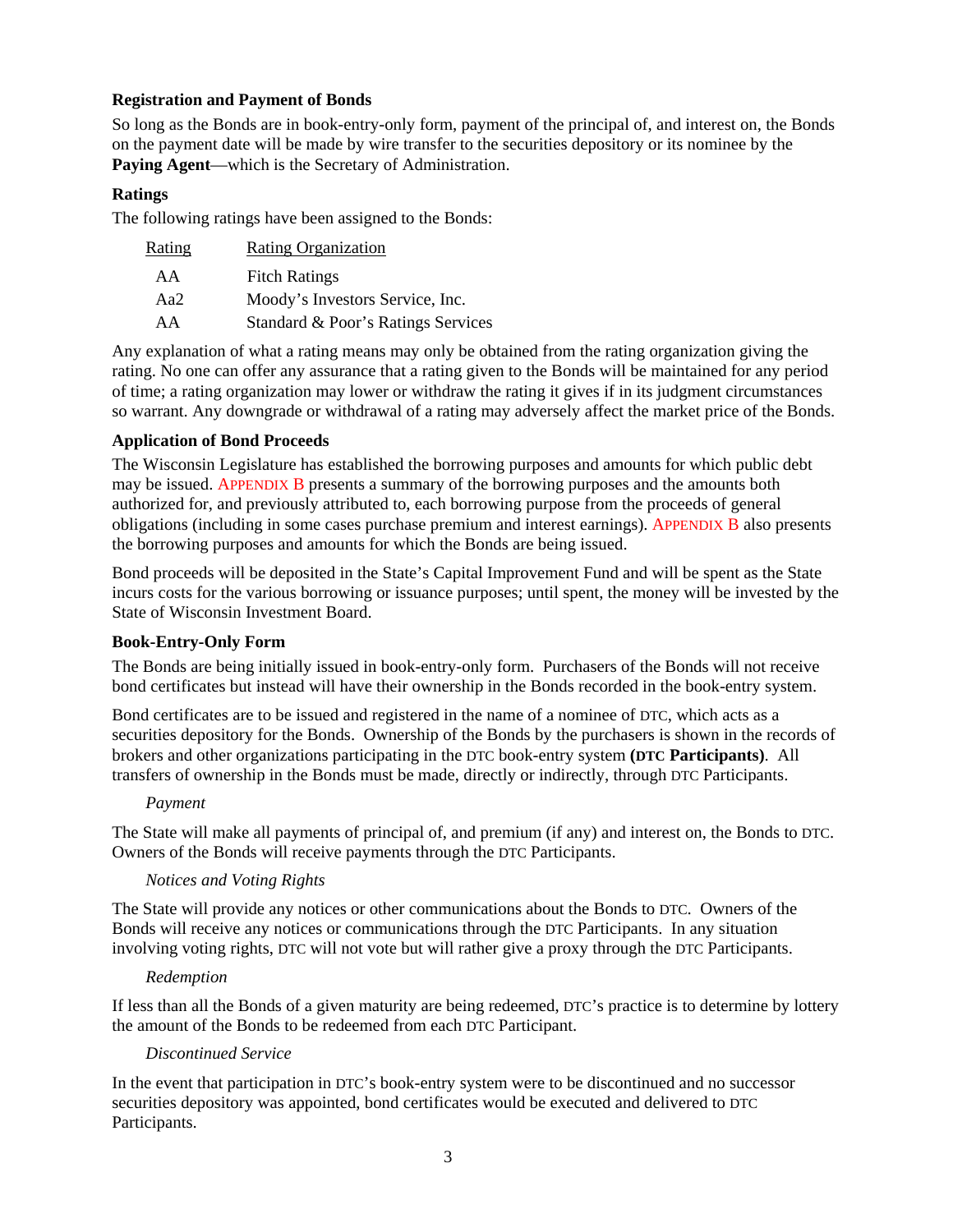# *Further Information*

<span id="page-7-0"></span>Further information concerning DTC and DTC's book-entry system is available at www.dtcc.com. The State is not responsible for any information available on DTC's web site. That information may be subject to change without notice.

The State is not responsible for a failure by DTC or any DTC Participant to transfer payments or notices to the owners of the Bonds or to follow the procedures established by DTC for its book-entry system.

# *Redemption and Payment if Bonds Are Not in Book-Entry-Only Form*

In the event the Bonds were not in book-entry-only form, how the Bonds are redeemed and paid would differ.

Bonds would be selected for redemption by lot. Any redemption notice would be published between 30 and 60 days before the date of redemption in a financial newspaper published or circulated in New York, New York. The notice would also be mailed, postage prepaid, between 30 and 60 days before the redemption date, to the registered owners of any Bonds to be redeemed. The mailing, however, would not be a condition to the redemption; any proceedings to redeem the Bonds would still be effective even if the notice were not mailed. A redemption notice could be revoked by publication of a notice at least 15 days before the proposed redemption date in a financial newspaper published or circulated in New York, New York. Any revocation notice would also be mailed, postage prepaid, at least 15 days before the proposed redemption date to the registered owners of any Bonds to have been redeemed. The mailing, however, would not be a condition to the revocation; the revocation would still be effective even if the notice were not mailed. Interest on any Bond called for redemption would cease to accrue on the redemption date so long as the Bond was paid or money was provided for its payment.

Payment of principal would be made by check or draft issued upon the presentation and surrender of the Bonds at the principal office of the Paying Agent, as designated by the Commission. Payment of interest due on the Bonds would be made by check or draft mailed to the registered owner shown in the registration book at the close of business on the record date—which is the 15th day (whether or not a business day) of the calendar month before the interest payment date.

# **OTHER INFORMATION**

# **Limitations on Issuance of General Obligations**

General obligations issued by the State are subject to debt limits set forth in the Wisconsin Constitution and the Wisconsin Statutes. There is an annual debt limit of three-quarters of one percent, and a cumulative debt limit of five percent, of the aggregate value of all taxable property in the State. Currently, the annual debt limit is \$3,533,193,969, and the cumulative debt limit is \$23,554,626,460. Funding or refunding obligations are not subject to the annual limit but are accounted for in applying the cumulative debt limit. Accrued interest on any obligation that is not paid during the fiscal year in which it accrues is treated as debt and taken into account for purposes of the debt limitations.

As of October 1, 2012, general obligations of the State were outstanding in the principal amount of \$7,766,580,337. The issuance of the Bonds will not cause the State to exceed its annual debt limit.

### **Borrowing Plans for Calendar Year 2012**

### *General Obligations*

The Bonds are the seventh series of general obligations to be issued in calendar year 2012. The State previously issued:

- \$231 million in two series of general obligation extendible municipal commercial paper for general governmental purposes.
- \$364 million in two series of general obligation refunding bonds for the refunding of previously issued and outstanding general obligations.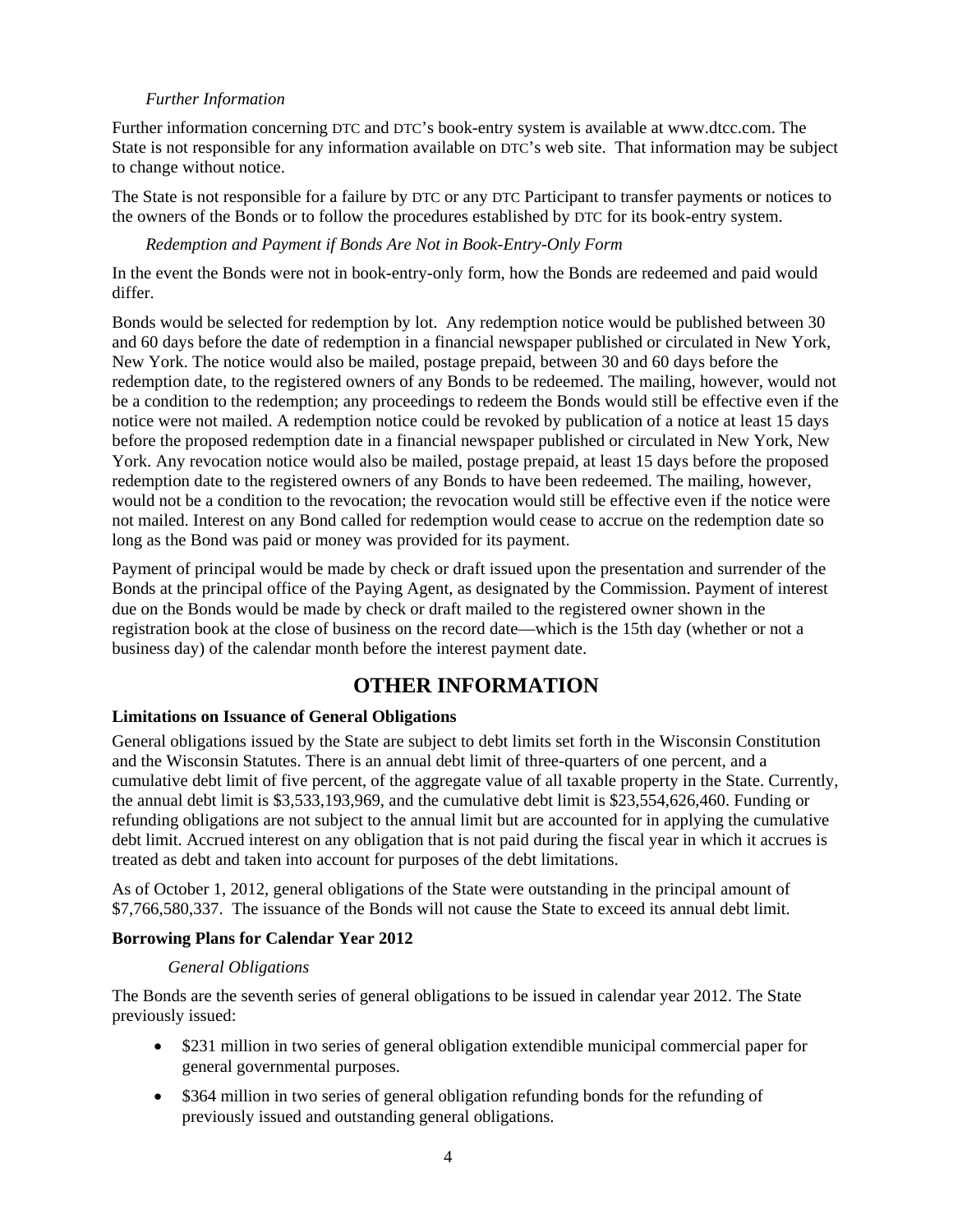- \$12 million of general obligation subsidy bonds in one series purchased by the Environmental Improvement Fund for the Clean Water Fund Program.
- \$199 million in one series of general obligation bonds for general governmental purposes.

In addition, the Commission has authorized the issuance of the following general obligations:

- Up to \$173 million of general obligations for general governmental purposes. The State expects to issue these general obligations in the form of variable-rate extendible municipal commercial paper notes in the first quarter of calendar year 2013.
- Up to \$38 million of general obligation subsidy bonds to be purchased by the Environmental Improvement Fund for the Clean Water Fund Program. The amount and timing of any issuance of general obligation subsidy bonds for this purpose depend on various factors, including the amount and timing of loan disbursements from the Clean Water Fund Program.
- Up to \$102 million of general obligations for the veterans housing loan program, which may be in the form of bonds, commercial paper notes, or extendible municipal commercial paper. The amount and timing of any issuance of general obligations for this purpose depend on originations of veterans housing loans and market conditions.
- Up to \$79 million of general obligation refunding bonds to refund general obligation bonds previously issued for the veterans housing loan program. The amount and timing of any issuance of general obligation refunding bonds for this purpose depend on market conditions and other factors relating to the veterans housing loan program.
- General obligations for the funding of the State's outstanding general obligation commercial paper notes and extendible municipal commercial paper, which were outstanding in the amount of \$810 million as of October 1, 2012. The amount and timing of any issuance of general obligations for this purpose depend on a decision to fund outstanding obligations bearing variable interest rates either with a different form of variable-rate obligation or with bonds bearing a fixed interest rate.

# *Other Obligations*

In this calendar year, the State has issued \$460 million of transportation revenue bonds to finance certain State transportation facilities and highway projects and to refund certain outstanding transportation revenue bonds. In addition, the Commission has authorized up to \$25 million of additional transportation revenue bonds and up to \$134 million of additional transportation revenue refunding bonds. The amount and timing of any additional issuance of transportation revenue bonds depend on disbursements for highway projects and transportation facilities, and any additional issuance of transportation revenue refunding bonds depends on market conditions.

The State has issued \$55 million of clean water revenue bonds to fund loans in the Clean Water Fund Program and \$92 million of clean water revenue refunding bonds to refund previously issued clean water revenue bonds. In addition, the Commission has authorized up to \$95 million of additional clean water revenue bonds and up to \$58 million of additional clean water revenue refunding bonds. The amount and timing of any additional issuance of clean water revenue bonds depend on loan activity in the State's Clean Water Fund Program, and any additional issuance of clean water revenue refunding bonds depends on market conditions.

The State Department of Administration issued approximately \$27 million of master lease certificates of participation for its master lease program on February 29, 2012.

The State Department of Administration intends to issue in the fourth quarter approximately \$250 million of general fund annual appropriation refunding bonds (taxable) to refund the May 1, 2013 maturity of the State's General Fund Annual Appropriation Bonds of 2003, Series A (Taxable Fixed Rate). These bonds were previously issued for payment of the State's unfunded accrued prior service (pension) liability and unfunded accrued liability for sick leave conversion credits.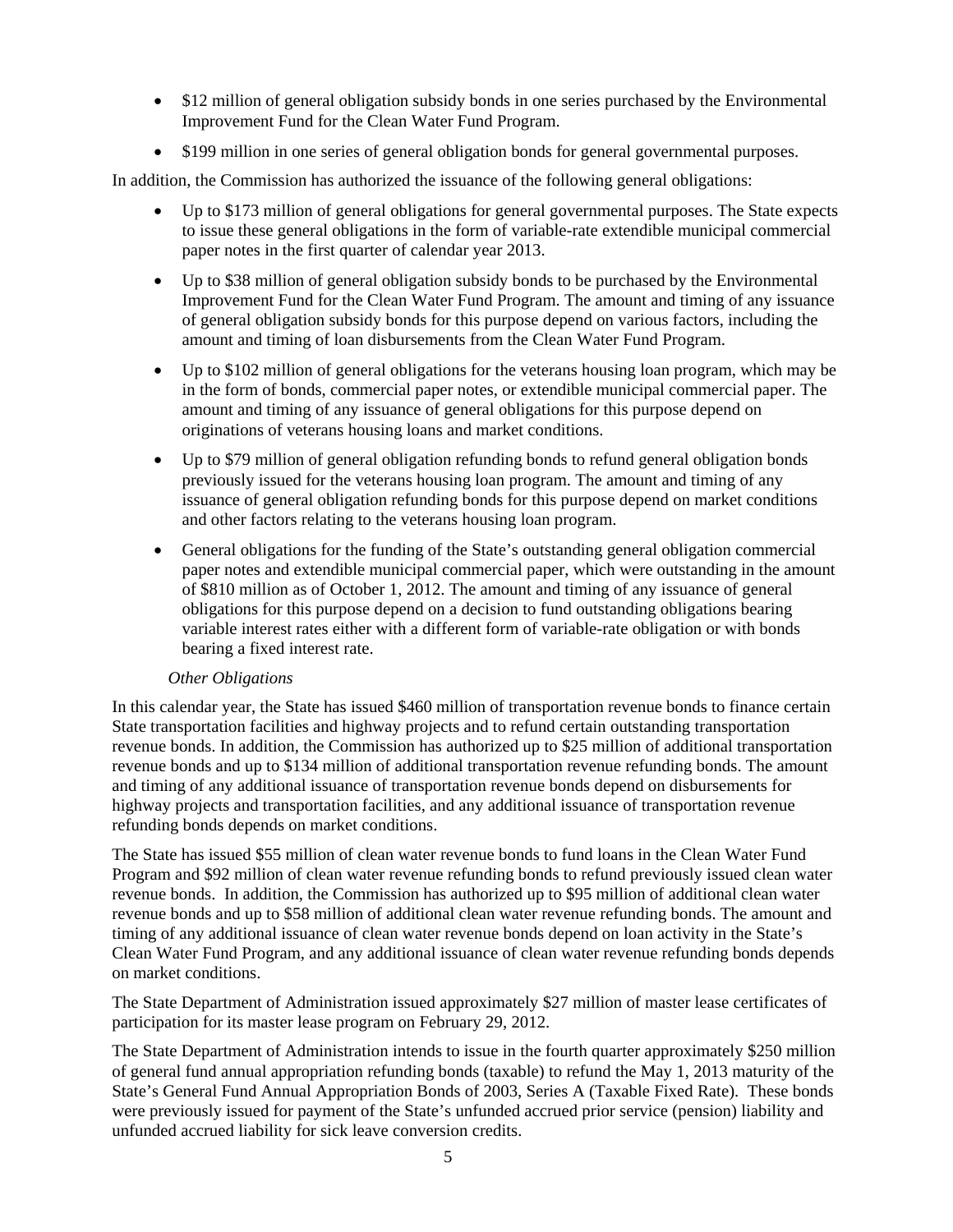At this time, the State does not anticipate issuing operating notes for the 2012-2013 fiscal year.

# **Underwriting**

The Bonds were purchased through competitive bidding on October 17, 2012 by Wells Fargo Bank, National Association **(Underwriter)**. The Underwriter paid \$303,199,180.15, and its bid resulted in a true-interest-cost rate to the State of 2.914379%.

# **Reference Information About Bonds**

Information about the Bonds is provided for reference in both the following table and the [table on the](#page-0-0)  [front cover.](#page-0-0) The CUSIP number for each maturity has been obtained from sources the State believes to be reliable, but the State is not responsible for the correctness of the CUSIP numbers. The Underwriter has provided the reoffering yields and prices with respect to Bonds. The yield shown is the lower of the yield to the first optional call date or the yield to the nominal maturity date.

#### **\$293,070,000 State of Wisconsin General Obligation Bonds of 2012, Series B**

**First Optional** 

#### **Dated Date: Date of Delivery First Interest Date: May 1, 2013 Delivery/Settlement Date: On or about November 1, 2012**

|            |        |                   |                 |                 |                          | <b>FIFST OPHOTH</b> |                   |
|------------|--------|-------------------|-----------------|-----------------|--------------------------|---------------------|-------------------|
|            | Year   | <b>Principal</b>  | <b>Interest</b> | Yield at        | <b>Price at</b>          | <b>Call Date</b>    |                   |
| CUSIP      | (May1) | <b>Amount</b>     | Rate            | <b>Issuance</b> | <b>Issuance</b>          | (May1)              | <b>Call Price</b> |
| 97705L Y27 | 2022   | 22,425,000<br>\$. | 5.00%           | 1.850%          | $124.670^{(a)}$          | 2021                | 100%              |
| 97705L Y35 | 2023   | 23,680,000        | 5.00            | 1.950           | 123.783 $^{(a)}$         | 2021                | 100               |
| 97705L Y43 | 2024   | 17,445,000        | 2.55            | 2.550           | 100,000                  | 2021                | 100               |
| 97705L Y50 | 2025   | 18,320,000        | 2.70            | 2.700           | 100.000                  | 2021                | 100               |
| 97705L Y68 | 2026   | 18,965,000        | 3.00            | 2.770           | $101.731^{(a)}$          | 2021                | 100               |
| 97705L Y76 | 2027   | 19,985,000        | 3.00            | 2.830           | $101.276$ <sup>(a)</sup> | 2021                | 100               |
| 97705L Y84 | 2028   | 21,060,000        | 3.00            | 2.890           | $100.823$ <sup>(a)</sup> | 2021                | 100               |
| 97705L Y92 | 2029   | 22,195,000        | 3.00            | 2.950           | $100.373$ <sup>(a)</sup> | 2021                | 100               |
| 97705L Z26 | 2030   | 23,380,000        | 3.00            | 3.010           | 99.864                   | 2021                | 100               |
| 97705LZ34  | 2031   | 24,545,000        | 3.00            | 3.070           | 99.017                   | 2021                | 100               |
| 97705L Z42 | 2032   | 25,775,000        | 3.10            | 3.130           | 99.564                   | 2021                | 100               |
| 97705LZ59  | 2033   | 55,295,000        | 3.00            | 3.099           | 98.500                   | 2021                | 100               |

 $<sup>(a)</sup>$  These Bonds are priced to the May 1, 2021 first optional call date.</sup>

# **Legal Investment**

State law provides that the Bonds are legal investments for the following:

- Banks, trust companies, bankers, savings banks and institutions, building and loan associations, savings and loan associations, credit unions, investment companies, and other persons or entities carrying on a banking business.
- Personal representatives, guardians, trustees, and other fiduciaries.
- The State and all public officers, municipal corporations, political subdivisions, and public bodies.

# **Legal Opinions**

### *Bond Opinion*

Legal matters relating to the authorization, issuance, and sale of the Bonds are subject to the approval of **Bond Counsel**, which is Foley & Lardner LLP. Bond Counsel will deliver an approving opinion when the Bonds are delivered, in substantially the form shown i[n APPENDIX C.](#page-36-0) If certificated Bonds were issued, then the opinion would be printed on the reverse side of each Bond.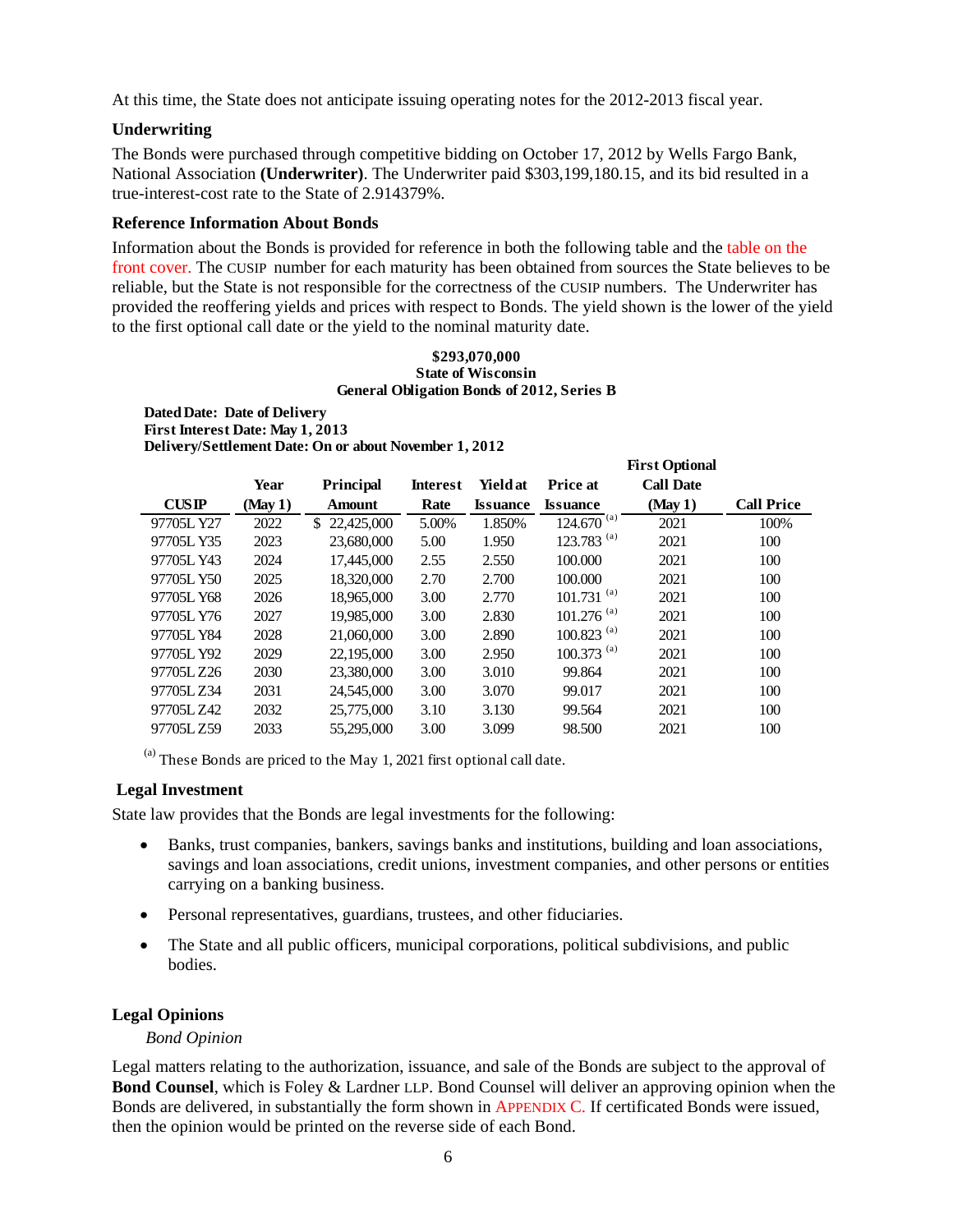# *Attorney General*

<span id="page-10-0"></span>As required by law, the office of the Attorney General will examine a certified copy of all proceedings leading to issuance of the Bonds. The Attorney General will deliver an opinion on the regularity and validity of the proceedings. The Attorney General's opinion will also state that there is no action, suit, or proceeding, either pending or threatened in writing, known to the Attorney General, restraining or enjoining the issuance, sale, execution, or delivery of the Bonds, and there also is no action, suit, or proceeding, either pending or threatened in writing, known to the Attorney General, in any way contesting or affecting (1) the titles to their respective offices of any of the State officers involved in the issuance of the Bonds, (2) the validity of the Bonds or any of the proceedings taken with respect to the issuance, sale, execution, or delivery of the Bonds, or (3) the pledge or application of any moneys or security provided for the payment of the Bonds.

If certificated Bonds were issued, then a certificate of the Attorney General would be printed on the reverse side of each Bond.

## **Tax Exemption**

## *Federal Income Tax*

In the opinion of Bond Counsel, under existing law, interest on the Bonds is excluded from gross income for federal income tax purposes and is not a specific item of tax preference for purposes of the federal alternative minimum tax imposed on all taxpayers; however, interest on the Bonds is taken into account in determining adjusted current earnings for purposes of computing the alternative minimum tax imposed on certain corporations. As to questions of fact material to Bond Counsel's opinion, Bond Counsel has relied upon certified proceedings and certifications of public officials and others without independently undertaking to verify them. Moreover, the State must comply with all requirements of the Internal Revenue Code of 1986, as amended **(Code)**, that must be satisfied after the Bonds are issued for interest on the Bonds to be, or continue to be, excluded from gross income for federal income tax purposes. The State has promised to comply with those requirements to the extent it may lawfully do so. Its failure to do so may cause interest on the Bonds to be included in gross income for federal income tax purposes, perhaps even starting from the date the Bonds were issued. The proceedings authorizing the Bonds do not provide for an increase in interest rates or a redemption of the Bonds in the event interest on the Bonds ceases to be excluded from gross income.

Certain requirements and procedures contained or referred to in the authorizing resolutions and other relevant documents may be changed, and certain actions may be taken or omitted, under the circumstances and subject to the terms and conditions set forth in such documents. Bond Counsel does not express any opinion as to any Bond or the interest thereon if any such change occurs or action is taken or omitted upon the advice or approval of bond counsel other than Foley & Lardner LLP.

Current and future legislative proposals, if enacted into law, may cause the interest on the Bonds to be subject, directly or indirectly, to federal income taxation or otherwise prevent the owners of the Bonds from realizing the full current benefit of the tax status of such interest. As one example, the Obama Administration previously announced a legislative proposal that, for tax years beginning on or after January 1, 2013, would to some extent limit the exclusion from gross income of interest on obligations like the Bonds (regardless of when they were issued) for taxpayers who are individuals and whose income is subject to higher marginal income tax rates. Other legislative proposals have been made that could significantly reduce the benefit of, or otherwise affect, the exclusion from gross income of interest on obligations like the Bonds. The introduction or enactment of any such legislative proposals may also affect, perhaps significantly, the market price for, or marketability of, the Bonds. Prospective purchasers of the Bonds should consult their own tax advisors regarding any current or future federal legislative proposals.

The opinion of Bond Counsel is based on legal authorities that are current as of its date, covers certain matters not directly addressed by such authorities, and represents Bond Counsel's judgment regarding the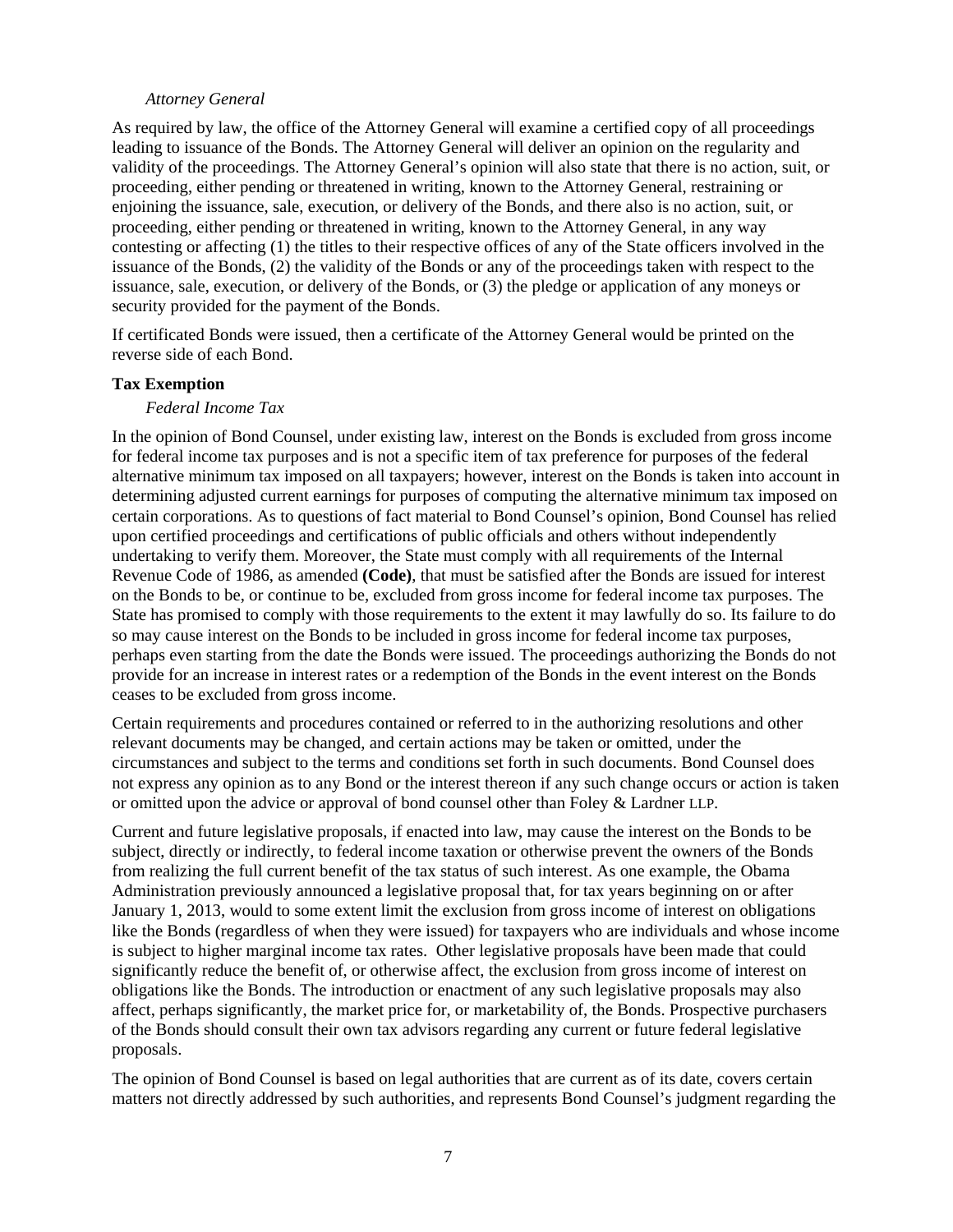<span id="page-11-0"></span>proper treatment of the Bonds for federal income tax purposes. It is not binding on the Internal Revenue Service **(IRS)** or the courts, and it is not a guaranty of result.

The IRS has an active tax-exempt bond enforcement program. Bond Counsel is not obligated to defend the State regarding the tax-exempt status of the Bonds in the event of an examination by the IRS. Under current IRS procedures, parties other than the State, including owners of the Bonds, would have little, if any, right to participate in an IRS examination of the Bonds. Moreover, because obtaining judicial review in connection with an IRS examination of tax-exempt obligations is difficult, obtaining independent review of IRS positions with which the State may legitimately disagree may not be practicable. Any action of the IRS, including but not limited to selection of the Bonds for examination, or the course or result of such an examination, or an examination of obligations presenting similar tax issues may affect the market price, or the marketability, of the Bonds and may cause the State or the owners of the Bonds to incur significant expense.

Bond Counsel expresses no opinion about other federal tax consequences arising regarding the Bonds. There may be other federal tax law provisions that could adversely affect the value of an investment in the Bonds for particular owners of Bonds. Prospective investors should consult their own tax advisors about the tax consequences of owning a Bond.

# *State of Wisconsin Income and Franchise Taxes*

Interest on the Bonds is not exempt from current State of Wisconsin income or franchise taxes. Prospective investors should consult their own tax advisors about the state and local tax consequences of owning a Bond.

# *Original Issue Discount Bonds*

In the opinion of Bond Counsel, under existing law, the original issue discount in the selling price of each Bond maturing in the years 2030 through 2033 (**Original Issue Discount Bond**), to the extent properly allocable to the owner of an Original Issue Discount Bond, is excluded from gross income for federal income tax purposes to the same extent that any interest payable on such Original Issue Discount Bond is, or would be, excluded from gross income for federal income tax purposes. The original issue discount is the excess of the stated redemption price at maturity of an Original Issue Discount Bond over the issue price of that Bond. The issue price of a maturity of Bonds generally is the initial offering price to the public, excluding underwriters or other intermediaries, at which price a substantial amount of such maturity of Bonds were first sold (**Issue Price**).

Under Section 1288 of the Code, original issue discount on tax-exempt obligations accrues on a compound interest basis. The amount of original issue discount that accrues to an owner of an Original Issue Discount Bond during any accrual period generally equals:

- The Issue Price of the Original Issue Discount Bond plus the amount of original issue discount accrued in all prior accrual periods, *multiplied by* the yield to maturity of the Original Issue Discount Bond (determined on the basis of compounding at the close of each accrual period and properly adjusted for the length of each accrual period),
- *Less* any interest payable on the Original Issue Discount Bond during such accrual period.

The amount of original issue discount so accrued in a particular accrual period will be considered to be received ratably on each day of the accrual period and will increase the owner's tax basis in the Original Issue Discount Bond. The adjusted tax basis in an Original Issue Discount Bond will be used to determine taxable gain or loss upon a disposition (for example, upon a sale, exchange, redemption, or payment at maturity) of the Original Issue Discount Bond.

Owners of Original Issue Discount Bonds that do not purchase their Original Issue Discount Bonds in the initial offering at the Issue Price should consult their own tax advisors with respect to the federal tax consequences of owning such Original Issue Discount Bonds.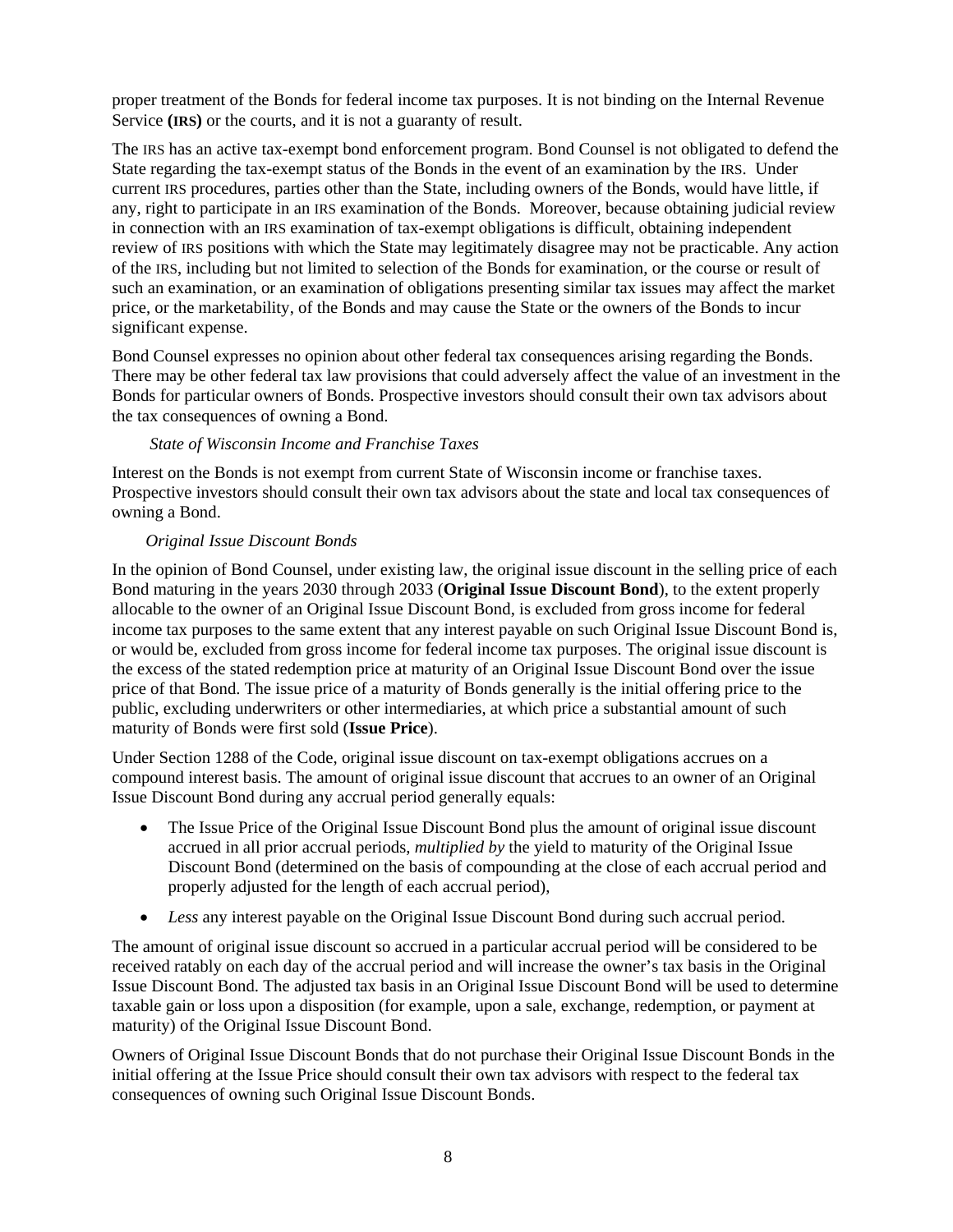<span id="page-12-0"></span>Owners of Original Issue Discount Bonds should also consult their own tax advisors with respect to the state and local tax consequences of owning Original Issue Discount Bonds. It is possible that under the applicable provisions governing the determination of state and local taxes, accrued original issue discount on the Original Issue Discount Bonds may be deemed to be received in the year of accrual, even though there will not be a corresponding cash payment until a later year.

### *Premium Bonds*

Each Bond maturing in the years 2022, 2023, and 2026 through 2029 (**Premium Bond**) has an Issue Price that is greater than the amount payable at the maturity of the Bond.

Any Premium Bond purchased in the initial offering at the Issue Price will have "amortizable bond premium" within the meaning of Section 171 of the Code. An owner of a Premium Bond that has amortizable bond premium is not allowed any deduction for the amortizable bond premium. During each taxable year, such an owner must reduce his or her tax basis in the Premium Bond by the amount of the amortizable bond premium that is allocable to the portion of such taxable year during which the owner owned the Premium Bond. The adjusted tax basis in a Premium Bond will be used to determine taxable gain or loss upon a disposition (for example, upon a sale, exchange, redemption, or payment at maturity) of the Premium Bond.

Owners of Premium Bonds that do not purchase their Premium Bonds in the initial offering at the Issue Price should consult their own tax advisors with respect to the federal tax consequences of owning Premium Bonds. Owners of Premium Bonds should also consult their own tax advisors with respect to the state and local tax consequences of owning Premium Bonds.

# **CONTINUING DISCLOSURE**

The State has made an undertaking, for the benefit of the beneficial owners of the Bonds, to provide an annual report presenting certain financial information and operating data about the State **(Annual Reports)**. By December 27 of each year, the State will send the Annual Report to the Municipal Securities Rulemaking Board **(MSRB)**. The State will also provide to the MSRB notices of the occurrence of certain events specified in the undertaking[. Part I of the 2011 Annual Report,](https://doa.wi.gov/DEBFCapitalFinance/2011/11dis1.pdf) which contains information on the undertaking, is included by reference as part of this Official Statement.

Copies of the Annual Reports and notices may be obtained from:

State of Wisconsin Capital Finance Office Department of Administration Attn: Capital Finance Director 101 East Wilson Street, FLR 10 [P.O. Box 7864](https://doa.wi.gov/capitalfinance)  Madison, WI 53707-7864 (608) 266-2305 [DOACapitalFinanceOffice@wisconsin.gov](mailto: DOACapitalFinanceOffice@Wisconsin.gov)  www.doa.wi.gov/capitalfinance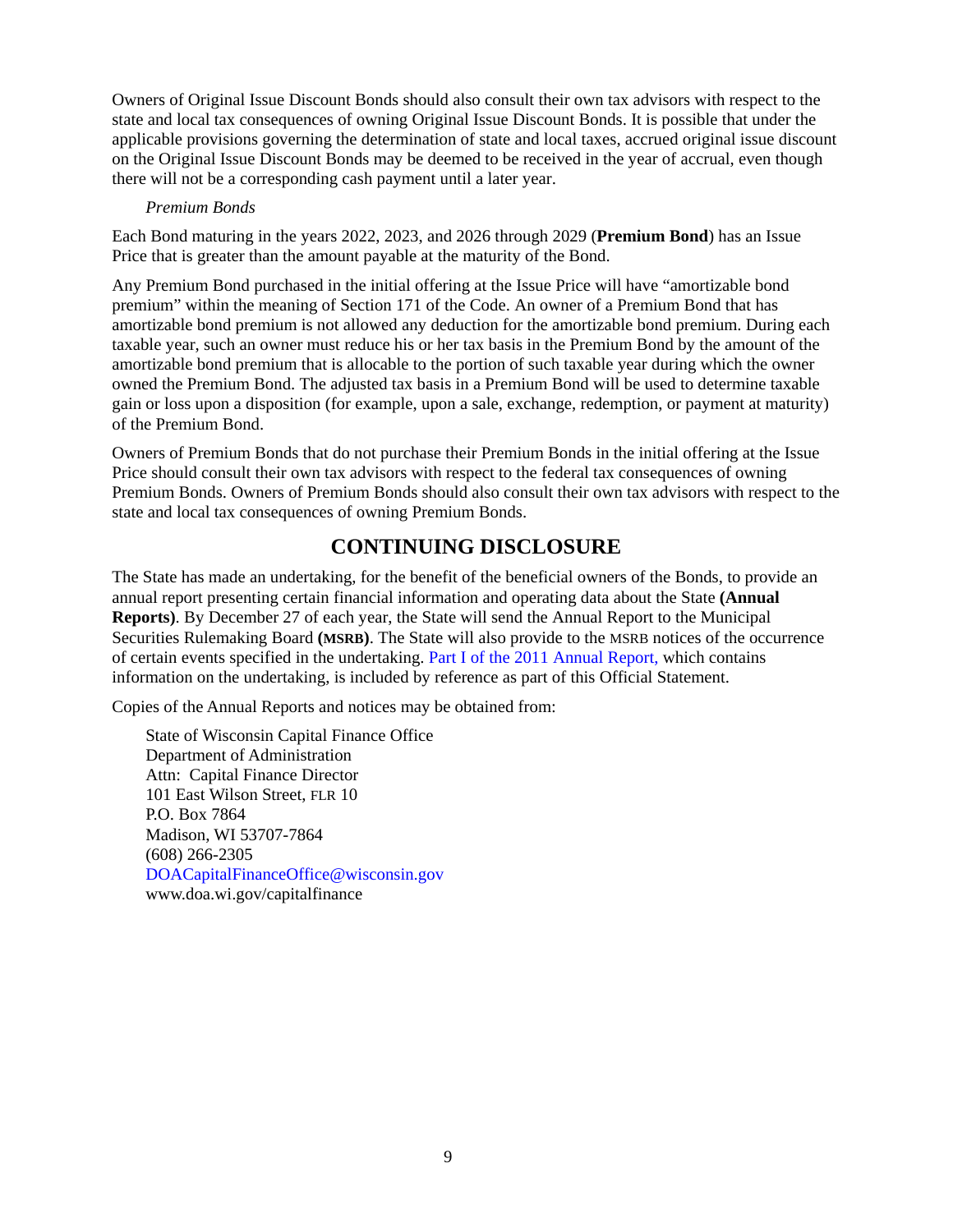The undertaking also describes the consequences if the State fails to provide any required information. The State must report the failure to the MSRB. In the last five years, the State has not failed to comply in any material respect with this, or any similar, undertaking.

# Dated: October 17, 2012 **STATE OF WISCONSIN**

/S/ SCOTT WALKER

 Governor Scott Walker, Chairperson State of Wisconsin Building Commission

 /S/ MIKE HUEBSCH Mike Huebsch, Secretary State of Wisconsin Department of Administration

 /S/ SUMMER R. SHANNON-BRADLEY Summer R. Shannon-Bradley, Secretary State of Wisconsin Building Commission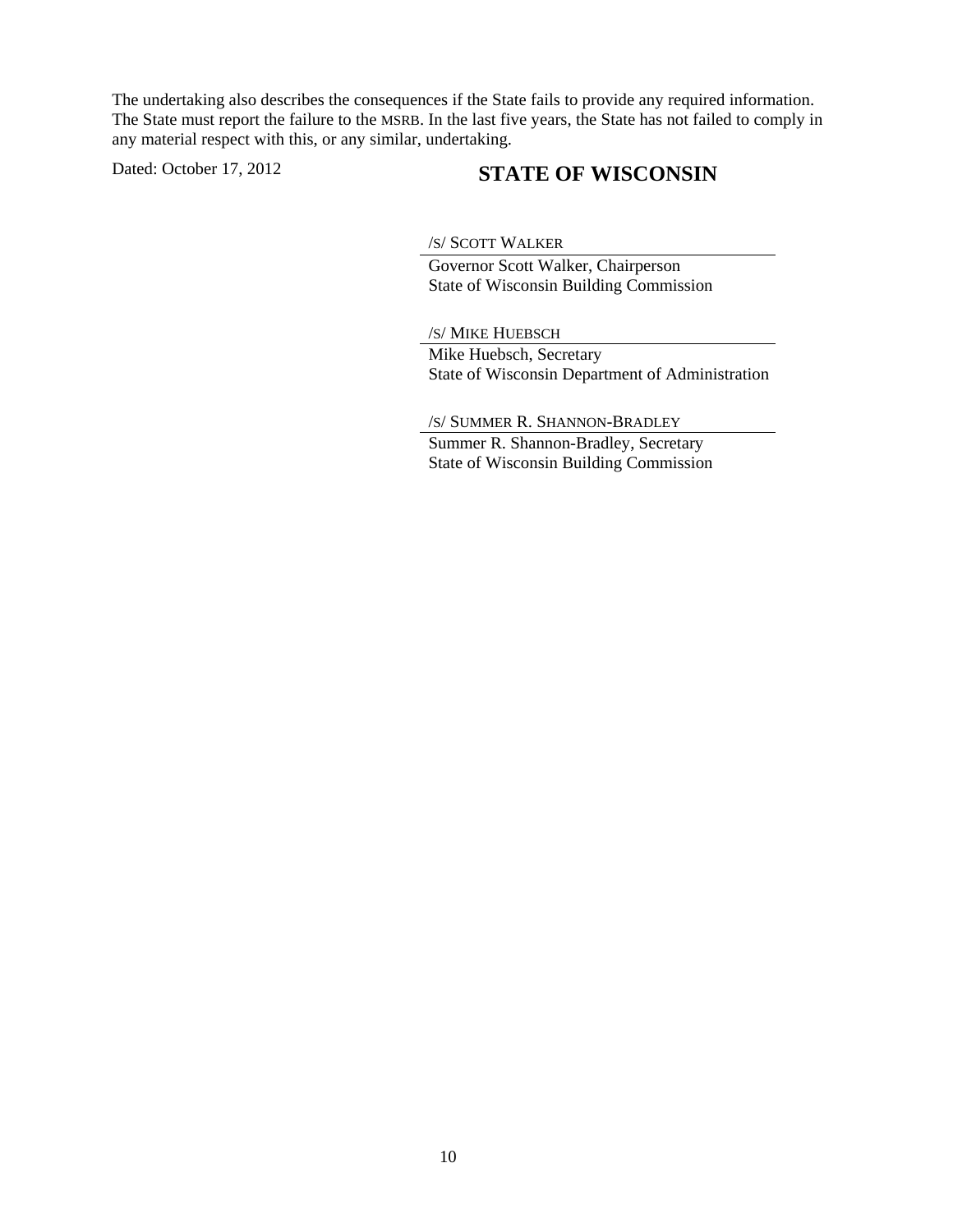# **APPENDIX A**

# **INFORMATION ABOUT THE STATE**

<span id="page-14-0"></span>This Appendix includes by reference information concerning the State of Wisconsin **(State)** and its general obligations, contained in Part [II a](https://doa.wi.gov/DEBFCapitalFinance/2011/11dis2.pdf)nd Part [III o](https://doa.wi.gov/DEBFCapitalFinance/2011/11dis3.pdf)f the State of Wisconsin Continuing Disclosure Annual Report, dated December 23, 2011 **(2011 Annual Report)**, which can be obtained as described below. This Appendix also updates, or makes changes or additions to, the information presented in Parts II and III of the 2011 Annual Report, including, but not limited to:

- Annual Fiscal Report (budgetary basis), dated October 15, 2012, for the 2011-12 fiscal year, including summary of actual General Fund tax collections for the 2011-12 fiscal year.
- Updated projections of General Fund tax collections for the 2011-13 biennium, as provided by DOR to the State's Department of Administration and referenced in a memorandum provided by the Department of Administration on May 10, 2012 (**May 10, 2012 DOA Memorandum**).
- General Fund information for the 2011-12 fiscal year through June 30, 2012, which is presented on either a cash basis or an agency-recorded basis, and General Fund information for the 2012-13 fiscal year through August 31, 2012, which is presented on a cash basis.

[Part II of the 2011 Annual Report](https://doa.wi.gov/DEBFCapitalFinance/2011/11dis2.pdf) contains general information about the State. More specifically, that part presents information about the following matters:

- State's revenue and expenditures
- State's operations, financial procedures, accounting, and financial reporting
- Organization of, and services provided by, the State
- Budget process and fiscal controls
- State budget (including results of fiscal year 2010-11 and State budget for 2011-13 Biennium)
- Potential effects of litigation
- State obligations
- Employee pension funds and other post-employment benefits
- State Investment Board
- Statistical information about the State's population, income, and employment

[Part III of the 2011 Annual Report c](https://doa.wi.gov/DEBFCapitalFinance/2011/11dis3.pdf)ontains information concerning general obligations issued by the State. That part discusses the security provisions for general obligations (including the flow of funds to pay debt service on general obligations) and presents data about the State's outstanding general obligations and the portion of outstanding general obligations that is revenue supported.

Included as APPENDIX A t[o Part II of the 2011 Annual Report a](https://doa.wi.gov/DEBFCapitalFinance/2011/11dis2.pdf)re the audited general purpose external financial statements for the fiscal year ending June 30, 2011, prepared in conformity with generally accepted accounting principles **(GAAP)** for governments as prescribed by the Government Accounting Standards Board, and the independent auditor's report provided by the State Auditor.

The 2011 Annual Report was filed with the Municipal Securities Rulemaking Board **(MSRB)** through its Electronic Municipal Market Access **(EMMA)** system, and also is available from the part of the Capital Finance Office web site called "Official Disclosure for Bonds, Notes, and Other Securities Issued by the State of Wisconsin." The Capital Finance Office web site is located at the following address:

[www.doa.wi.gov/capitalfinance](https://doa.wi.gov/capitalfinance)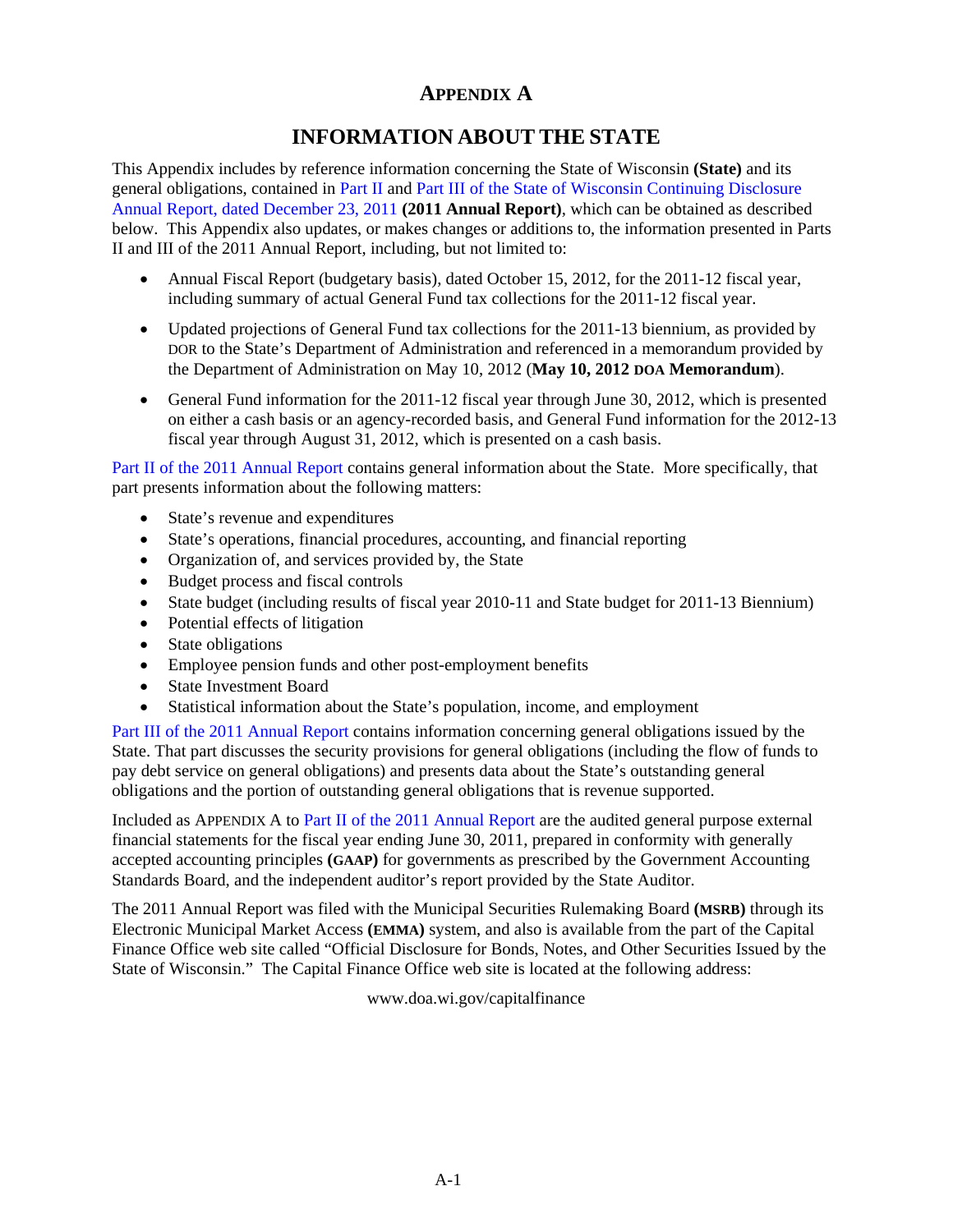<span id="page-15-0"></span>Copies of the 2011 Annual Report may also be obtained from:

State of Wisconsin Capital Finance Office Department of Administration Attn: Capital Finance Director P.O. Box 7864 101 E. Wilson Street, FLR 10 Madison, WI 53707-7864 (608) 266-2305 [DOACapitalFinanceOffice@wisconsin.gov](mailto: DOACapitalFinanceOffice@Wisconsin.gov) 

The State has independently provided, since July 2001, monthly reports on general fund financial information. These monthly reports are not required by any of the State's undertakings provided to permit compliance with Rule 15c2-12 adopted by the Securities and Exchange Commission under the Securities Exchange Act of 1934. These monthly reports are available on the State's Capital Finance Office web site that is listed above and were filed as informational notices with each nationally recognized municipal securities information repository (prior to July, 2009) or as additional voluntary information with the MSRB through its EMMA system; however, such reports are not incorporated by reference into this Official Statement or Part II of the 2011 Annual Report, and the State is not obligated to continue providing such monthly reports in the future.

After publication and filing of the 2011 Annual Report, certain changes or events have occurred that affect items discussed in the 2011 Annual Report. Listed below, by reference to particular sections of Part II of the 2011 Annual Report, are changes or additions to the discussion contained in those particular sections. Many of the following changes or additions have not been filed with the MSRB. However, the State has filed, and expects to continue to file, informational notices with the MSRB, some of which may be notices that are not required to be filed under the State's undertakings.

This Official Statement includes changes or additions that were released after the date of the Preliminary Official Statement (October 8, 2012). Changes or additions to this Appendix are identified accordingly.

**Budgeting Process and Fiscal Controls; Budget Stabilization Fund** (Part II; Page 29). Update with the following information; this information became available after the date of the Preliminary Official Statement (dated October 8, 2012).

The General Fund tax revenues for the 2011**-**12 fiscal year exceeded tax collections estimated at the time of publication of the 2011-13 biennial budget. As a result, Wisconsin Statutes require a transfer of \$109 million from the General Fund to the Budget Stabilization Fund. This transfer has been made and is reflected in the ending statutory and undesignated balance for the 2011-12 fiscal year.

**State Budget; Budget for the 2011-13 Biennium** (Part II; Pages 31-33). Update with the following information; this information has been updated from that provided in the Preliminary Official Statement (dated October 8, 2012).

# *Results of 2011-12 Fiscal Year*

The 2011-12 fiscal year ended June 30, 2012 and the Annual Fiscal Report (budgetary basis) for the 2011-12 fiscal year was published on October 15, 2012. It reports the State ended the 2011-12 fiscal year on a statutory and unaudited basis with an undesignated balance of \$342 million. This amount is \$334 million more than the projected ending balance for that fiscal year in the 2011-13 biennial budget bill (2011 Wisconsin Act 32) and \$112 million more than the projected ending balance for that fiscal year as included in the May 10, 2012 DOA Memorandum. The State issued \$800 million of operating notes during the 2011-12 fiscal year. The Annual Fiscal Report (budgetary basis) is available from the MSRB through its EMMA system and from the State as provided on [pages A-1 and A-2.](#page-14-0) 

The following table includes the final General Fund condition statement for the 2011-12 fiscal year and projected General Fund condition statement for the 2012-13 fiscal year (as included in the May 10, 2012 DOA Memorandum). The following table also includes, for comparison, the estimated General Fund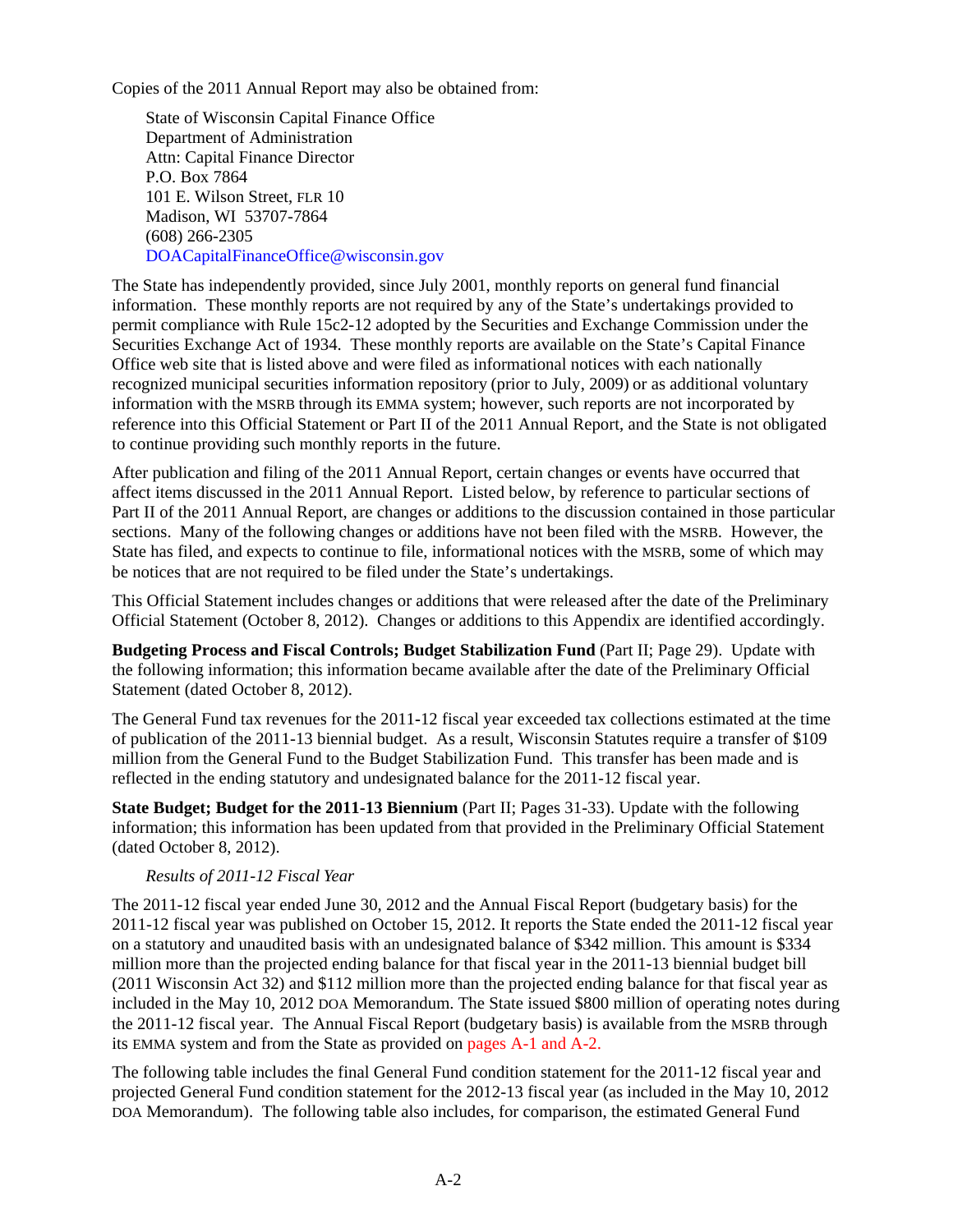condition statements from the February 9, 2012 LFB Memorandum and the 2011-13 biennial budget (2011 Wisconsin Act 32).

|                                   |                      | 2011-12 Fiscal Year |               |                     | 2012-13 Fiscal Year |                      |  |  |  |
|-----------------------------------|----------------------|---------------------|---------------|---------------------|---------------------|----------------------|--|--|--|
|                                   | Annual               | <b>LFB</b>          | 2011          | DOA                 | <b>LFB</b>          | 2011                 |  |  |  |
|                                   | <b>Fiscal Report</b> | Memorandum          | Wisconsin     | Memorandum          | Memorandum          | Wisconsin            |  |  |  |
|                                   | Oct. 2012            | Feb 2012            | <u>Act 32</u> | May 2012            | Feb 2012            | <u>Act 32</u>        |  |  |  |
| Revenues                          |                      |                     |               |                     |                     |                      |  |  |  |
| <b>Opening Balance</b>            | \$<br>85.6           | \$<br>85.6          | \$<br>85.6    | $229.7^{(a)}$<br>\$ | \$<br>11.8          | $\mathbb{S}$<br>72.8 |  |  |  |
| Prior-Year Designation            | 8.2                  | n/a                 | n/a           | n/a                 | n/a                 | n/a                  |  |  |  |
| Taxes                             | 13,514.6             | 13,194.6            | 13,297.2      | 13,675.2            | 13,603.5            | 13,778.2             |  |  |  |
| <b>Department Revenues</b>        |                      |                     |               |                     |                     |                      |  |  |  |
| <b>Tribal Gaming</b>              | 24.3                 | 27.2                | 26.5          | 28.6                | 28.6                | 28.1                 |  |  |  |
| Other                             | 532.8                | 648.1               | 647.9         | 577.0               | 577.0               | 584.6                |  |  |  |
| <b>Total Available</b>            | \$14,165.5           | \$13,955.4          | \$14,057.2    | \$14,510.6          | \$14,220.9          | 14,463.6             |  |  |  |
| Appropriations                    |                      |                     |               |                     |                     |                      |  |  |  |
| Gross Appropriations              | \$13,867.5           | \$13,996.2          | \$13,996.2    | \$14,765.5          | \$14,765.5          | 14,765.5             |  |  |  |
| <b>Sum Sufficient Reestimates</b> | n/a                  | (36.5)              |               | (16.4)              | (8.0)               |                      |  |  |  |
| Transfers/Other Funds             | 370.4                | 261.2               | 262.5         | 137.6               | 137.6               | 137.6                |  |  |  |
| <b>Compensation Reserves</b>      | 19.7                 | 28.7                | 28.8          | 61.9                | 61.9                | 81.9                 |  |  |  |
| Less: Lapses                      | (434.2)              | (306.1)             | (303.0)       | (593.0)             | (593.0)             | (594.2)              |  |  |  |
| Net Appropriations                | \$13,823.4           | \$13,943.6          | \$13,984.5    | \$14,356.1          | \$14,364.1          | 14,390.9             |  |  |  |
| <b>Balances</b>                   |                      |                     |               |                     |                     |                      |  |  |  |
| Gross Balance                     | \$.<br>342.1         | \$<br>11.8          | \$<br>72.8    | \$<br>154.5         | \$<br>(143.2)       | 72.7                 |  |  |  |
| Transfer/Budget Stab. Fund        | n/a                  | n/a                 | n/a           | n/a                 | n/a                 | n/a                  |  |  |  |
| Less: Req. Statutory Bal.         | n/a                  | (65.0)              | (65.0)        | (65.0)              | (65.0)              | (65.0)               |  |  |  |
| Net Balance, June 30              | \$<br>342.1          | \$<br>(53.2)        | \$<br>7.8     | \$<br>89.5          | \$<br>(208.2)       | \$<br>7.7            |  |  |  |

#### **ACTUAL AND PROJECTED GENERAL FUND CONDITION STATEMENTS 2011-12 AND 2012-13 FISCAL YEARS (in Millions)**

Does not reflect the ending undesignated balance for the 2011-12 fiscal year, as included in the Annual Fiscal Report 2012 (budgetary basis).

### *May 10, 2012 DOA Memorandum*

In addition to updated General Fund tax collections, the May 10, 2012 DOA Memorandum also included a determination by the Secretary of Administration that the potential shortfall previously discussed by the Legislative Fiscal Bureau (**LFB**) in its memorandum dated February 9, 2012 (**February 9, 2012 LFB Memorandum**) is no longer projected to occur. With the updated projections of General Fund Tax collections and reduction of debt service costs resulting from completion of structural refundings authorized by the 2011-13 biennial budget (2011 Wisconsin Act 32) and other refunding transactions, the May 10, 2012 DOA Memorandum included a projected positive ending gross balance for the 2011-12 fiscal year of \$230 million and a positive ending net balance (including the statutory required reserve) for the 2012-13 fiscal year of \$89 million.

A complete copy of the May 10, 2012 DOA Memorandum is available from the MSRB through its EMMA system and from the State as provided o[n pages A-1 and A-2.](#page-14-0) 

#### *February 9, 2012 LFB Memorandum*

Though not statutorily required, LFB has typically provided in January of even-numbered years (such as the year 2012) an examination of economic forecasts and tax collection and expenditure data for the first six months of the fiscal year. This typically has also included projections (of tax collections and the General Fund condition statement) for each fiscal year of that biennium. The February 9, 2012 LFB Memorandum included estimated General Fund condition statements for the 2011-12 and 2012-13 fiscal years. Based on those projections, expenditures for the 2012-13 fiscal year were expected to exceed revenues in that fiscal year by more than one-half of one percent. However, as previously summarized in "State Budget; Budget for the 2011-13 Biennium; *May 10, 2012 DOA Memorandum",* the Secretary of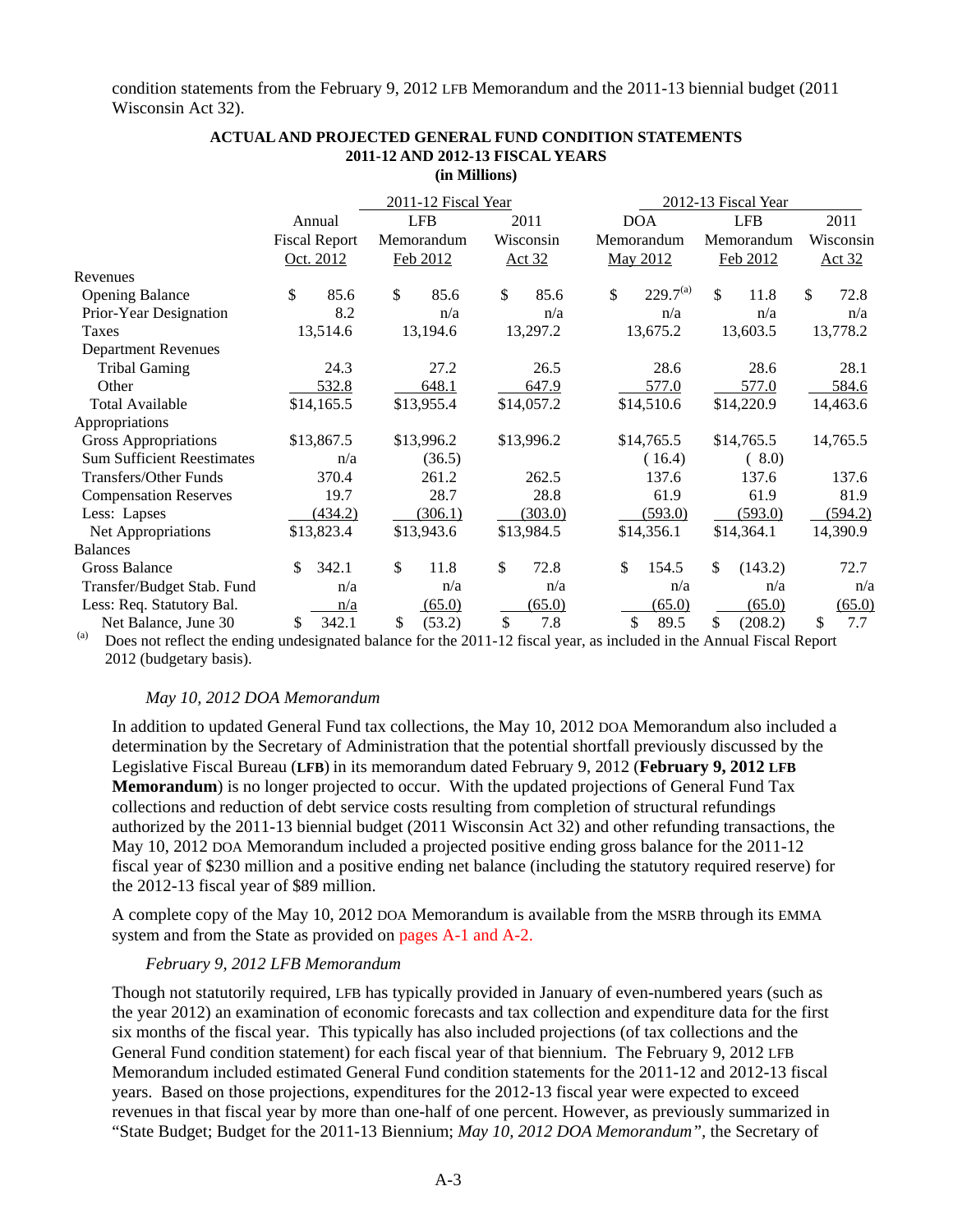Administration subsequently made a determination that budgeted expenditures will not exceed revenues. If the Secretary of Administration were to determine that budgeted expenditures would exceed revenues by more than one-half of one percent of general purpose revenues, then the Secretary of Administration would be required to notify the Governor and the Legislature.

A complete copy of the February 9, 2012 LFB Memorandum is included on pages [A-9 through A-21 o](#page-22-0)f this Official Statement.

**State Budget; Revenue Projections for 2011-13 Biennium** (Part II; Page 33). Update with the following information; this information has been updated from that provided in the Preliminary Official Statement (dated October 8, 2012).

# *Results of 2011-12 Fiscal Year*

The State's Annual Fiscal Report included the ending general fund balance for the 2011-12 fiscal year (unaudited, budgetary basis) and was released on October 15, 2012. The Annual Fiscal Report also included final General Fund tax collections for the 2011-12 fiscal year. These General Fund tax revenue collections, on a budgetary basis, were \$13.515 billion, compared to \$12.912 billion for the 2010-11 fiscal year. This is an increase of approximately \$603 million, or 4.7%, more than collections in the 2010-11 fiscal year, and approximately \$127 million more than the projections for the 2011-12 fiscal year previously made in the May 10, 2011 DOA Memorandum.

The following table includes a summary of the final General Fund tax revenue collections for the 2011-12 fiscal year and also provides, for comparison, the final General Fund tax revenue collections for the 2010- 11 fiscal year, estimates provided by LFB in February 2012, and estimates included in the 2011-13 biennial budget (2011 Wisconsin Act 32). For the 2012-13 fiscal year, the table includes the General Fund tax revenue estimates included in the May 10, 2012 DOA Memorandum and also provides, for comparison, estimates provided by LFB in February 2012, and estimates included in the 2011-13 biennial budget (2011 Wisconsin Act 32). The difference between the final General Fund tax revenue collections for the 2011-12 fiscal year and estimates included in the May 10, 2012 DOA Memorandum for the 2012- 13 fiscal year is \$161 million, or 1.2%.

|                          |                    | 2011-12 AND 2012-13 FISCAL TEANS | (in Millions)       |                 |            |                     |               |  |
|--------------------------|--------------------|----------------------------------|---------------------|-----------------|------------|---------------------|---------------|--|
|                          |                    |                                  | 2011-12 Fiscal Year |                 |            | 2012-13 Fiscal Year |               |  |
|                          | 2010-11            | Annual                           | <b>LFB</b>          | 2011-13         | <b>DOR</b> | <b>LFB</b>          | 2011-13       |  |
|                          | <b>Fiscal Year</b> | <b>Fiscal Report</b>             | Projection          | <b>Biennial</b> | Projection | Projection          | Biennial      |  |
|                          | Final              | Oct. 2012                        | Feb. 2012           | <b>Budget</b>   | May 2012   | Feb. 2012           | <b>Budget</b> |  |
| Individual Income        | \$6,700.7          | \$7,041.7                        | \$6,825.0           | \$6,868.2       | \$7,153.9  | \$7,120.0           | \$7,222.0     |  |
| Sales and Use            | 4,109.0            | 4,288.7                          | 4,250.0             | 4,269.8         | 4,420.1    | 4,365.0             | 4,387.1       |  |
| Corp. Income & Franchise | 852.9              | 906.6                            | 860.0               | 880.8           | 852.3      | 855.0               | 877.1         |  |
| Public Utility           | 341.3              | 365.9                            | 361.0               | 344.6           | 357.7      | 363.0               | 352.6         |  |
| Excise                   |                    |                                  |                     |                 |            |                     |               |  |
| Cigarettes               | 604.8              | 587.8                            | 590.0               | 615.0           | 578.6      | 580.0               | 610.0         |  |
| Liquor & Wine            | 45.8               | 47.0                             | 47.4                | 47.1            | 47.3       | 48.4                | 48.2          |  |
| <b>Tobacco Products</b>  | 60.9               | 65.5                             | 64.1                | 63.6            | 64.1       | 66.2                | 65.7          |  |
| Beer                     | 9.3                | 9.2                              | 9.1                 | 9.5             | 9.4        | 9.0                 | 9.5           |  |
| <b>Insurance Company</b> | 140.0              | 148.1                            | 140.0               | 147.0           | 143.1      | 145.0               | 150.0         |  |
| Miscellaneous Taxes      | 47.3               | 54.1                             | 48.0                | 51.6            | 48.7       | 51.9                | 57.0          |  |
| <b>TOTAL</b>             | \$12,911.9         | \$13,514.6                       | \$13,194.6          | \$13,297.2      | \$13,675.2 | \$13,603.5          | \$13,779.2    |  |

# **GENERAL FUND TAX REVENUE ESTIMATES 2011-12 AND 2012-13 FISCAL YEARS**

*Preliminary 2011-12 Fiscal Year General Fund Tax Collections* 

On September 5, 2012, DOR released preliminary general purpose revenue tax collections for the 2011-12 fiscal year, which on a budgetary basis were about \$13.515 billion, or \$630 million more than collections in the 2010-11 fiscal year (or up 4.7%) and approximately \$127 million more than the projected tax revenue estimates from DOR that were included in the May 10, 2012 DOA Memorandum.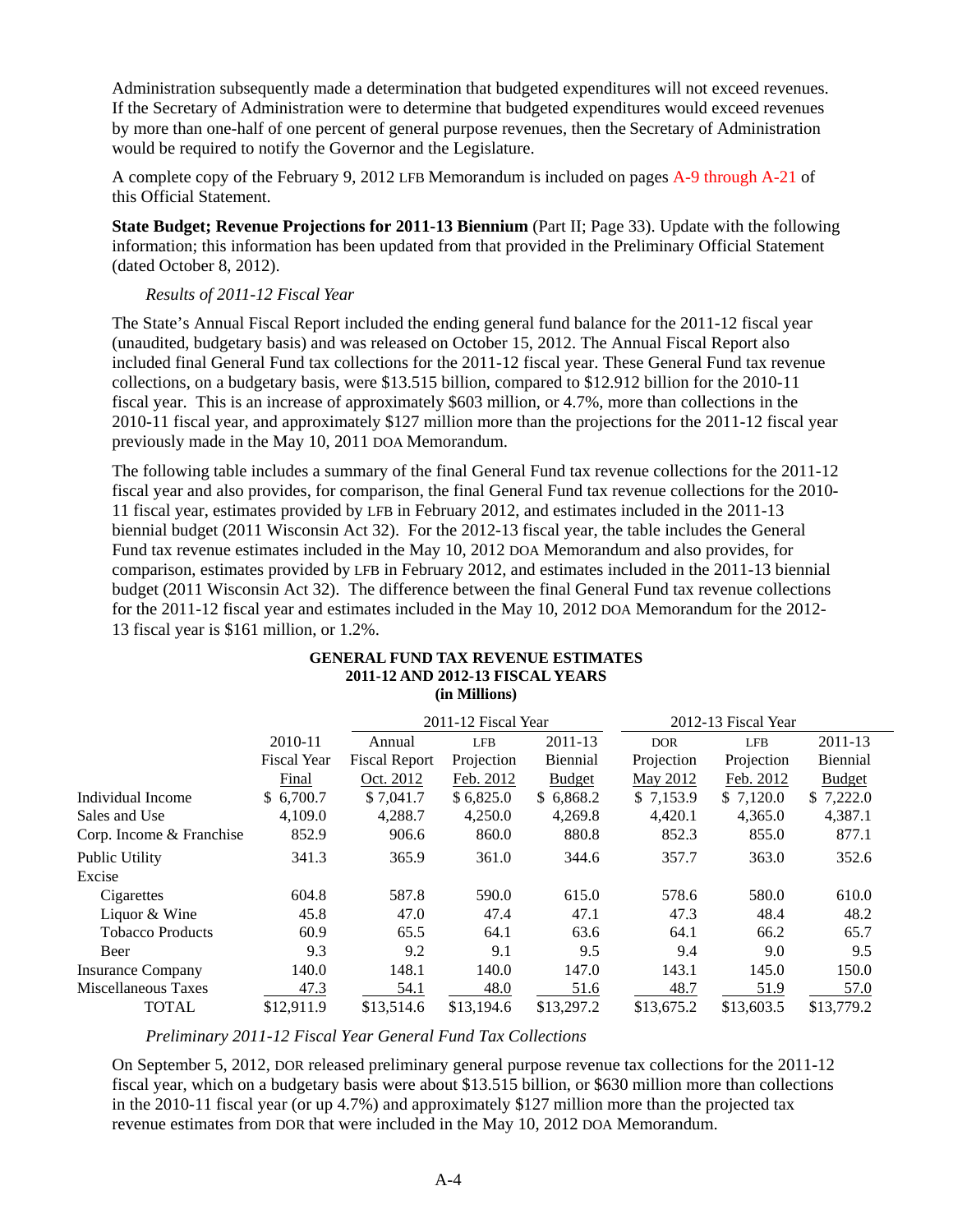# *May 10, 2012 DOA Memorandum*

The May 10, 2012 DOA Memorandum included DOR's projections of General Fund tax collections for the 2011-12 and 2012-13 fiscal years, which reflect actual General Fund tax collections through April 2012, federal Bureau of Economic Analysis data revisions, and updated economic forecast as presented by IHS Global Insight. For the 2011-12 fiscal year, the estimated General Fund tax collections are \$13.388 billion, or an increase of \$194 million from the projections included in the February 9, 2012 LFB Memorandum, and an increase of \$476 million (or 3.7%) from collections in the 2010-11 fiscal year. For the 2012-13 fiscal year, the estimates are \$13.675 billion, or an increase of \$72 million from projections included in the February 9, 2012 LFB Memorandum.

A complete copy of the May 10, 2012 DOA Memorandum is available from the MSRB through its EMMA system and from the State as provided on [pages A-1 and A-2.](#page-14-0)

# *February 9, 2012 LFB Memorandum*

The February 9, 2012 LFB Memorandum included updated General Fund tax revenue estimates for the 2011-13 biennium. For the 2011-12 fiscal year, these estimates were \$13.195 billion, or an increase of \$283 million (or 2.2%) from collections in the 2010-11 fiscal year but a decrease of \$100 million from the projections included in the 2011-13 biennial budget (2011 Wisconsin Act 32). For the 2012-13 fiscal year, these estimates were \$13.604 billion, or a decrease of \$173 million from the projections included in the 2011-13 biennial budget (2011 Wisconsin Act 32).

A complete copy of the February 9, 2012 LFB Memorandum is included on page[s A-9 through A-21](#page-22-0) of this Official Statement.

**State Budget; Potential Effect of Litigation;** *2011 Wisconsin Act 10* (Part II; Page 35). Update with the following information:

2011 Wisconsin Act 10 included provisions that, among others, increased contributions of State employees to their employee health and retirement plans and modified the collective bargaining rights of certain public employees in the State. There was a delay in the effective date of 2011 Wisconsin Act 10 as the Dane County Circuit Court granted relief in a case that was filed by the Dane County District Attorney based on allegations that the State's open meeting laws were violated by a legislative committee that referred the related bill to both houses of the Legislature. However, on June 14, 2011, the Wisconsin Supreme Court vacated and declared void all orders and judgments of the Dane County Circuit Court with respect to the case.

On December 30, 2011, the Dane County District Attorney filed a motion asking the Wisconsin Supreme Court to vacate its June 14, 2011 order in this matter, to reinstate the circuit court's prior orders, and to award various other relief, including recusal or disqualification of one of the Wisconsin Supreme Court justices. The motions for recusal and rehearing have been denied. The 2011-13 biennial budget does not currently assume any settlement of this matter or other means to address the impact of any negative decision.

With respect to the lawsuit filed on June 15, 2011 in the United States District Court for the Western District of Wisconsin, the district court ruled on March 30, 2012 that certain sections of 2011 Wisconsin Act 10 were unconstitutional; those being the sections prohibiting payroll union dues deductions (where public safety employee unions are not prohibited from doing so) and concerning annual elections for certified collective bargaining representation. The district court upheld the remaining provisions of 2011 Wisconsin Act 10, and stayed the order on dues deductions, in part. Both the plaintiff unions and the State filed appeals to the United States Court of Appeals for the Seventh Circuit; the oral arguments were conducted September 24, 2012, and the parties are awaiting a decision.

With respect to another lawsuit challenging 2011 Wisconsin Act 10 that was filed on July 6, 2011 in the same United States District Court, the court informed the parties during a status conference that the defendants' motion for judgment on the pleadings would be granted and the suit would be dismissed; however, a decision is still pending.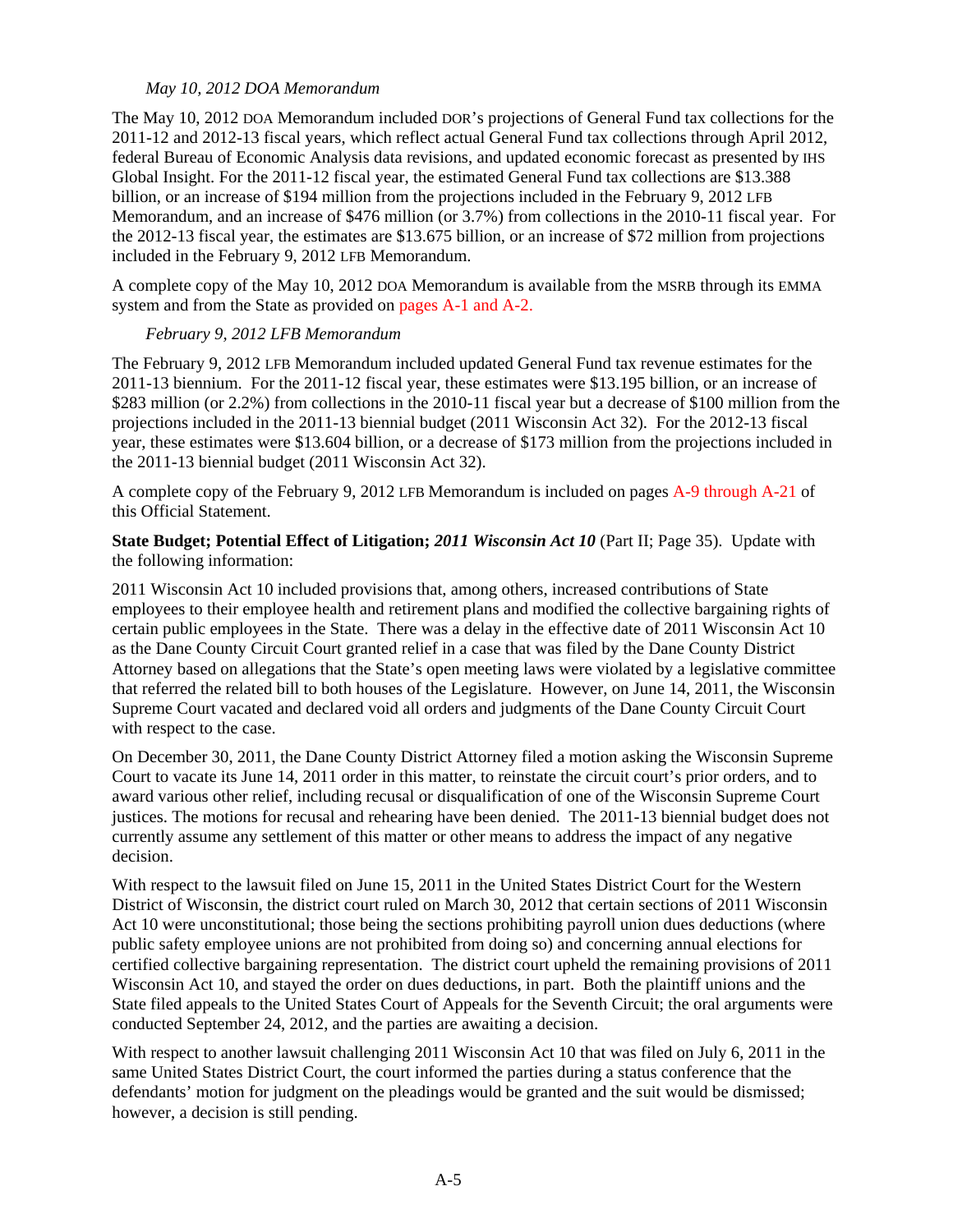With respect to the lawsuit filed August 18, 2011 in Dane County Circuit Court, on September 14, 2012, the circuit court declared unconstitutional amendments made by 2011 Wisconsin Act 10 to the Municipal Employment Relations Act as violative of the rights of free speech, association, and equal protection under the Wisconsin and United States Constitutions. The state statutes that prohibit payroll dues deductions, govern the annual election for certified collective bargaining representation for general municipal employees, and require a local government referendum on any increase in base wages above the consumer price index limit for municipal employees were declared unconstitutional. The circuit court also ruled that the statutes prohibiting the City of Milwaukee from paying the employee share of contributions to the City Employee Retirement System violated the state constitution's "home rule" and prohibition of impairment of contract provisions. The court rejected the plaintiffs' claims that 2011 Wisconsin Act 10 as a whole was unconstitutional because it was not properly enacted under the state constitution's special legislative session article. The circuit court did not enter an injunction against any defendants. The State has filed a motion for a stay of the court's order and the parties are awaiting a decision. The State has also filed an appeal with the Wisconsin Court of Appeals.

# **State Budget; Potential Effect of Litigation** (Part II; Page 35). Update with the following new information:

# *Litigation Regarding Transfers of State Agency Appropriations*

Nonstatutory provisions of 2009 Wisconsin Act 28 provided for the Secretary of the Department of Administration to transfer approximately \$480 million from the balances of executive state agency appropriations. These transfers were completed in June 2011.

On May 11, 2012, the Cities of Milwaukee and Madison, along with three Milwaukee alderpersons, filed a suit against the Secretary of Natural Resources and the Secretary of Administration in Dane County Circuit Court challenging this transfer as unconstitutional. Although the complaint alleges that the entirety of the nonstatutory provision was illegal, it specifically seeks the return of \$19 million to the appropriation for recycling grants to municipalities, formerly held under Section 25.49 of the Wisconsin Statutes (then referred to as the Recycling and Renewable Energy Fund). The defendants have filed a motion to dismiss on grounds of sovereign immunity, mootness, lack of standing, and failure to state a claim. Briefings on this case are ongoing. The 2011-13 biennial budget does not currently assume any settlement of this matter or other means to address the impact of any adverse decision.

# *Litigation Regarding Family Care Rates Paid to Residential Service Providers*

In August 2012, seventeen individuals with developmental disabilities filed a class action lawsuit against the Department of Health Services, the Secretary of the Department of Health Services, and three Managed Care Organizations (**MCOs**). The lawsuit alleges that reductions in the rates paid to providers of residential care services for persons with developmental disabilities through Wisconsin's Family Care program are discriminatory and violate their rights under the Americans with Disabilities Act and the Rehabilitation Act. Plaintiffs also assert claims against the defendants from the State for violations of their First Amendment right of association and their procedural due process rights. The plaintiffs seek declaratory and injunctive relief, in the form of returning provider rates to January 1, 2012 rates. An answer has been filed on behalf of the defendants from the State, motions to dismiss have been filed by two of the MCOs, and an answer has been filed on behalf of the third MCO. The plaintiffs seek certification of a class of individuals with developmental disabilities and a subclass of nonambulatory individuals with developmental disabilities. No class has been certified. Depending on the size of any class the court might certify and the specific injunctive relief ordered, adverse financial consequences to the state might exceed \$10,000,000. The 2011-13 biennial budget does not currently assume any settlement of this matter or other means to address the impact of any negative decision.

# **State Budget; Impact of Federal Programs** (Part II; Page 41). Update with the following information:

The United States Congress has mandated across-the-board cuts to the Federal budget for the federal fiscal year that started October 1, 2012 and ends September 30, 2013. These cuts, which would be effective January 2, 2013, will be required pursuant to the Budget Control Act of 2011 since, at this time, the congressional Joint Select Committee on Deficit Reduction has failed to reduce the federal deficit by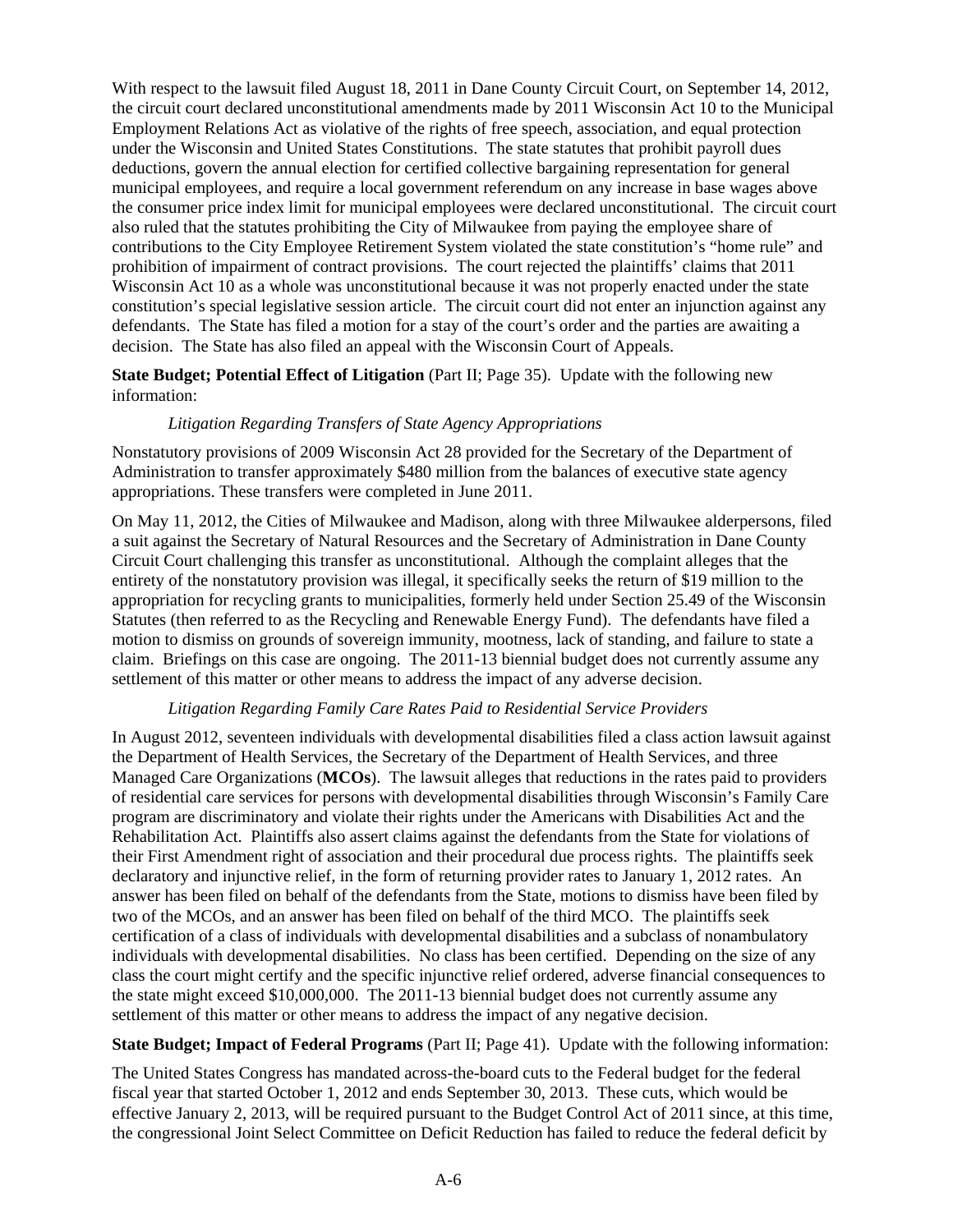\$1.2 trillion. Based on information from the federal Office of Management and Budget, the State is aware of federal programs that are subject to this sequestration process and estimated amount of cuts for the federal fiscal year 2012-2013; however, the amounts of such cuts will not be finalized until January 2013.

Most federal aids are not directly accounted for in the State's General Fund, and reductions in Federal moneys may have a more immediate impact on individuals, local governments, and other service providers than on the State directly. At this time the impact on the State's General Fund of the mandated across-the-board cuts to the federal budget is not known. The across-the-board cuts to Federal funds could result in budget savings to the State since required matching funds may not be required. Alternatively, the Wisconsin Legislature could decide to appropriate additional funds of the State to address the cuts being made to Federal funds for the various impacted programs. In addition, the United States Congress could enact a bill that would otherwise address the requirements of the Budget Control Act of 2011, which could eliminate the mandated across-the-board cuts to the federal budget.

# **State Obligations; Employee Pension Funds** (Part II; Pages 62-63).Update with the following information:

On September 20, 2012, the Employee Trust Funds Board approved employee and employer contribution rates for calendar year 2013, which are generally increases from rates in calendar year 2012. The rates shown below were determined by an independent actuarial firm. The following rates may not apply for certain employees that have remaining collective bargaining agreements, nor do the following rates reflect any other mandatory employer contributions (for example, special duty disability coverage).

## **WISCONSIN RETIREMENT SYSTEM CONTRIBUTION RATES(a)**

|                                                 | <b>Employee</b> | <b>Employer</b> |
|-------------------------------------------------|-----------------|-----------------|
| <b>Employee Classification</b>                  | <b>Required</b> | <b>Required</b> |
| General employees (including teachers)          | 6.65%           | 6.65%           |
| Elected officials, judges, and state executives | 7.00            | 7.00            |
| Protective occupations with Social Security     | 6.65            | 9.75            |
| Protective occupations without Social Security  | 6.65            | 12.35           |

(a) Approved by Employee Trust Funds Board for effective date of January 1, 2013.

Annual adjustments continue to be made to annuities from the Wisconsin Retirement System based on investment performance. It is currently projected that a reduction will be made in calendar year 2013 to annuity amounts from the Wisconsin Retirement System's Core Retirement Trust, which has experienced reductions of 2.1%, 1.3%, 1.2%, and 7.0%, respectively, in calendar years 2009, 2010, 2011, and 2012.

# **State Obligations; Prior Service Pension Liabilities and Other Post Employment Benefits; Implied Subsidy of Group Health Insurance – January 1, 2009 Actuarial Valuation** (Part II; Page 64). Update with the following information:

In May 2012, the State received a report containing the results of an actuarial valuation (as of January 1, 2011) of the State of Wisconsin Retiree Health Program. The report shows a total unfunded liability for other post employment benefits of \$953 million, which results from an implicit rate subsidy (previously referred to as implied subsidy of group health insurance). The liability for this implicit rate subsidy is up from the \$832 million amount reported in May 2010 (as of January 1, 2009). Beginning Janaury 1, 2012, prescription drug coverage for Medicare eligible retirees enrolled in the State group health insurance program is provided through a self-funded Medicare Part D Employer Group Waiver Plan, including a Medicare wrap. As a result, the State no longer receives the Retiree Drug Subsidy, and there is no longer a liability for any Medicare Part D subsidy.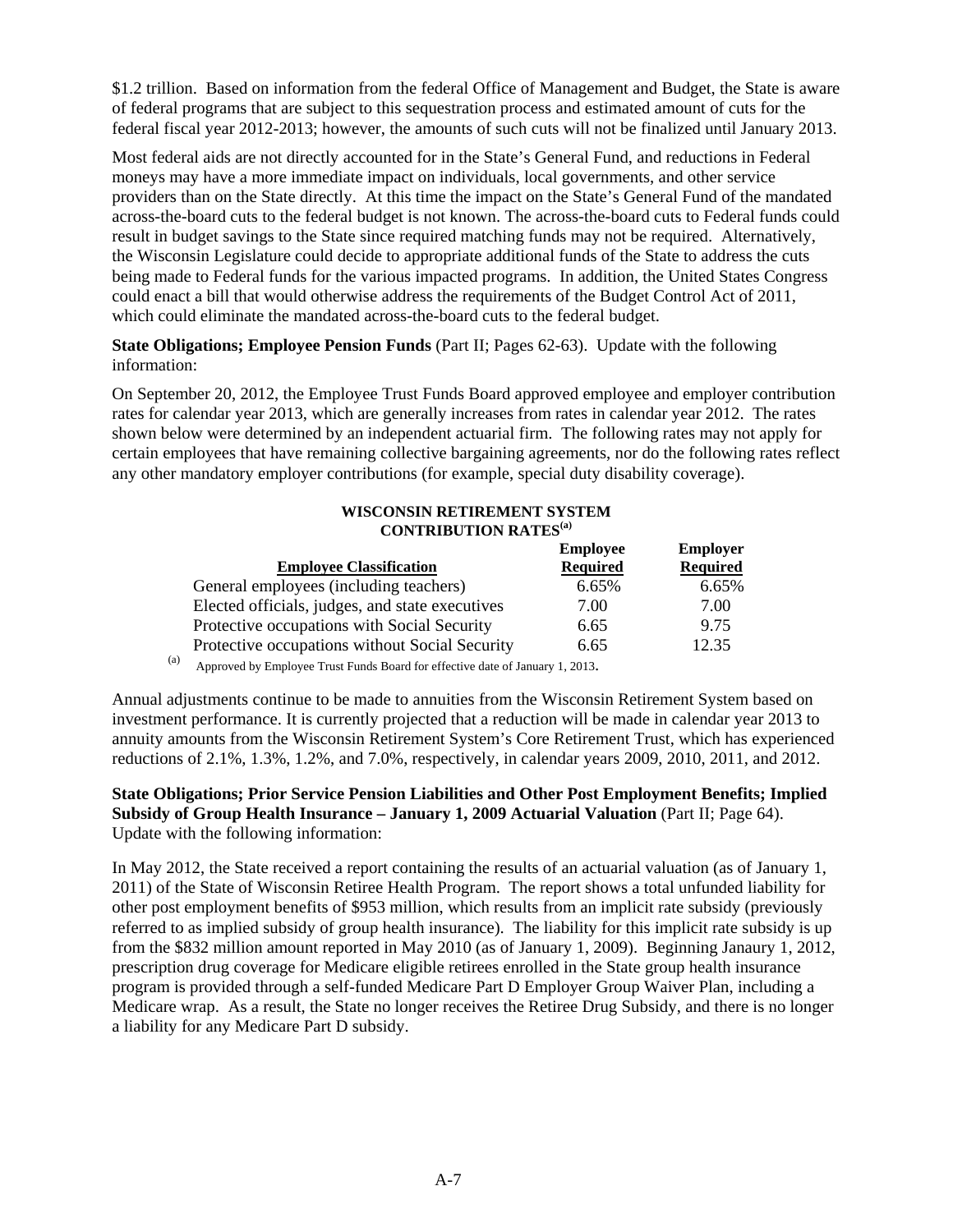### **Statistical Information; Table II-28 – State Assessment (Equalized Value) of Taxable Property**

(Part II; Page 75). Replace with the following updated table.

### **STATE ASSESSMENT (EQUALIZED VALUE) OF TAXABLE PROPERTY**

**Rate of** 

| <b>Value of Taxable</b> | <b>Increase</b> |
|-------------------------|-----------------|
| <b>Property</b>         | (Decrease)      |
| \$360,710,211,300       |                 |
| 391,187,814,700         | 8.4%            |
| 427,933,562,000         | 9.4             |
| 468.983.199.800         | 9.6             |
| 497,920,348,700         | 6.2             |
| 514.393.963.700         | 3.3             |
| 511,911,983,100         | (0.5)           |
| 495.904.192.300         | (3.1)           |
| 486,864,232,800         | (1.8)           |
| 471,092,529,200         | (3.2)           |
|                         |                 |

**Source: Department of Revenue** 

**Statistical Information; Table II-39 – Unemployment Rate Comparison** (Part II; Page 81). Replace with the following updated table.

**UNEMPLOYMENT RATE COMPARISON(a)**

# **By Month 2007 to 2012 By Quarter 2003 to 2006 2012 2011 2010 2009 2008 2007 Wis. U.S. Wis. U.S. Wis. U.S. Wis. U.S. Wis. U.S. Wis. U.S.** January ...... 7.6 8.8 8.5 9.8 10.0 10.6 7.7 8.5 5.0 5.4 5.5 5.0 February .... 7.9 8.7 8.6 9.5 10.3 10.4 8.8 8.9 5.2 5.2 5.8 4.9<br>March ........ 7.5 8.4 8.3 9.2 10.1 10.2 9.4 9.0 5.0 5.2 5.5 4.5 March ........ 7.5 8.4 8.3 9.2 10.1 10.2 9.4 9.0 5.0 5.2 5.5 4.5 April .......... 6.8 7.7 7.5 8.7 8.7 9.5 8.8 8.6 4.2 4.8 5.1 4.3 May............ 6.8 7.9 7.3 8.7 8.2 9.3 8.7 9.1 4.2 5.2 4.5 4.3 June ........... 7.6 8.4 8.0 9.3 8.4 9.6 9.1 9.7 4.7 5.7 5.0 4.7 July ............ 7.4 8.6 7.6 9.3 8.1 9.7 8.8 9.7 4.6 6.0 4.7 4.9 August ... 7.1 8.2 7.3 9.1 7.8 9.5 8.6 9.6 4.7 6.1 4.5 4.6<br>September .. 6.8 8.8 7.1 9.2 8.0 9.5 4.3 6.0 4.2 4.5 September.. 6.8 8.8 7.1 9.2 8.0 9.5 4.3 6.0 4.2 4.5 October ...... 6.6 8.5 7.0 9.0 7.9 9.5 4.5 6.1 3.9 4.4 November .. 6.5 8.2 7.2 9.3 8.0 9.4 5.2 6.5 4.1 4.5<br>December .. 6.6 8.3 7.1 9.1 8.3 9.7 5.9 7.1 4.3 4.8 December .. 6.6 8.3 7.1 9.1 8.3 9.7 5.9 7.1 4.3 4.8 Annual Average 7.5 8.9 8.3 9.6 9.6 9.3 9.3 5.8 5.8 4.8 **2006 Quarters Wis. U.S. 2005 Quarters Wis. U.S.**  I ...................................... 5.4 5.0 I ................................. 5.7 5.6 II ...................................... 4.7 4.6 II ................................. 4.8 5.0 III ...................................... 4.4 4.7 III ................................. 4.4 5.0 IV ...................................... 4.2 4.2 IV ................................. 4.3 4.7  **2004 Quarters Wis. U.S. 2003 Quarters Wis. U.S.**  I .................................... 6.1 6.1 I .................................. 6.5 6.3 II .................................... 5.1 5.5 II .................................. 5.9 6.1 III .................................... 4.6 5.4 III .................................. 5.3 6.0 IV .................................... 4.3 5.1 IV .................................. 4.8 5.5

(a) Figures show the percentage of labor force that is unemployed and are *not seasonally adjusted*.

#### **Source: Department of Workforce Development and U.S. Bureau of Labor Standards**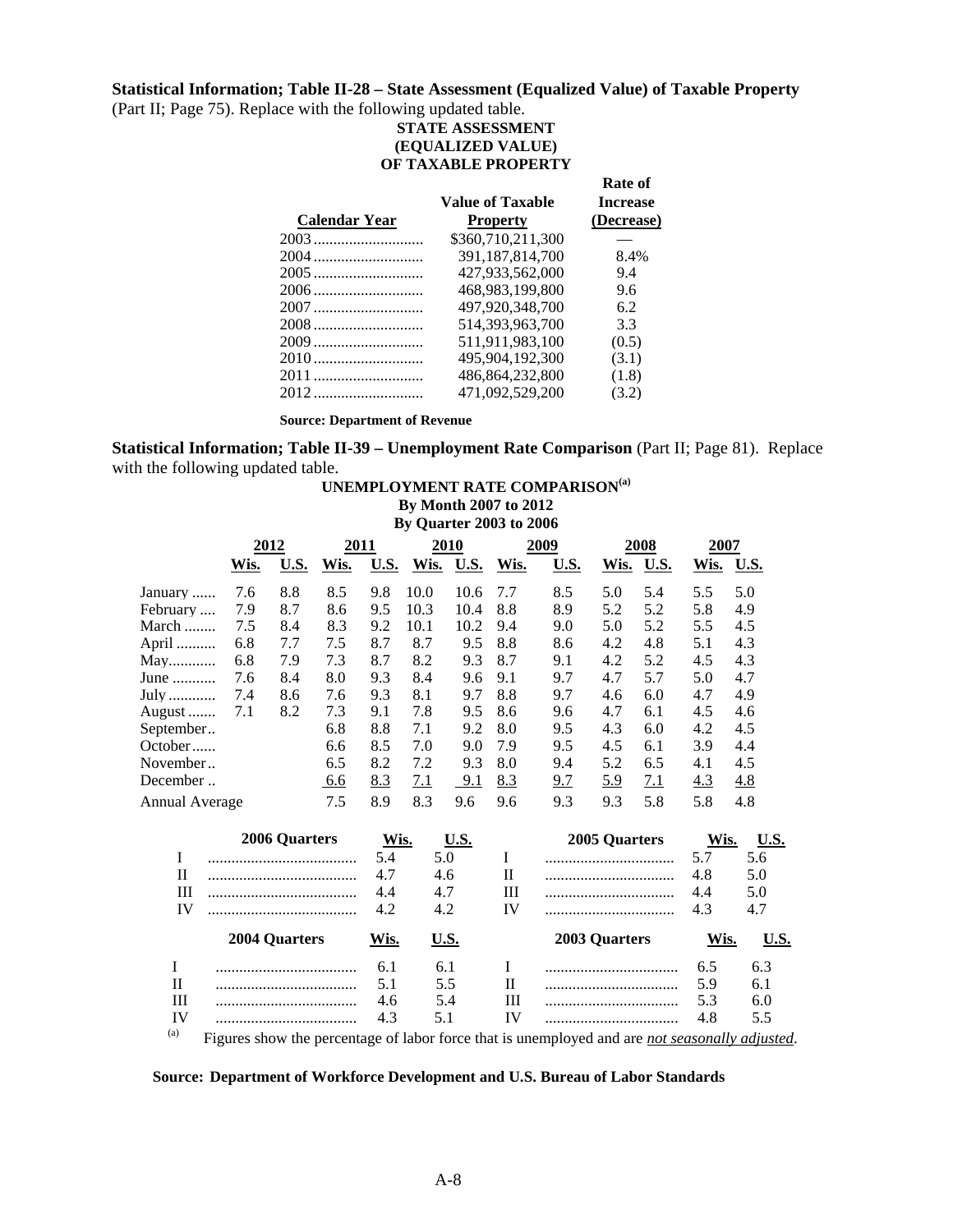<span id="page-22-0"></span>**General Fund Information; General Fund Cash Flow** (Part II; Pages 41-50). The following tables provide updates and additions to various tables containing General Fund information for the 2011-12 fiscal year, which are presented on either a cash basis or an agency-recorded basis. Unless otherwise noted, these tables contain information through June 30, 2012. The following tables also include General Fund information for the 2012-13 fiscal year, which are presented on a cash basis. Unless otherwise noted, these tables contain information through August 31, 2012.

The results, projections, and estimates in the following tables for the 2011-12 fiscal year reflect the General Fund tax revenue collection estimates included in the February 9, 2012 LFB Memorandum and estimated General Fund tax collections included in the May 10, 2012 DOA Memorandum, the budget bill for the 2011-13 biennium (2011 Wisconsin Act 32), and \$800 million of operating note receipts received on July 19, 2011 and the resulting impoundment payments due in February, March, April, and May 2012.

The results, projections, and estimates in the following tables for the 2012-13 fiscal year reflect the budget bill for the 2011-13 biennium (2011 Wisconsin Act 32) and the projected General Fund tax collections included in the May 10, 2012 DOA Memorandum.

The comparison of monthly General Fund information that is presented on a cash basis has many inherent problems. Unforeseen events or variations from underlying assumptions may cause a decrease or increase in receipts and disbursements from those projected for any specific month. The following tables may show negative balances on a cash basis. The State can have a negative cash balance at the end of a fiscal year.

The Wisconsin Statutes provide certain administrative remedies, such as temporary reallocation, to deal with periods when the balance, on a cash basis, is negative. The Secretary of Administration currently may temporarily reallocate cash in other funds to the General Fund in an amount up to 9% of the generalpurpose revenue appropriations then in effect and may also temporarily reallocate for a period of up to 30 days an additional amount up to 3% of the general-purpose revenue appropriations then in effect. The above reallocation limit of 9% applies to the 2011-13 biennium; assuming no change in State law, the reallocation limit will change to 5% at the start of the 2013-14 fiscal year.

If the amount of temporary reallocation available to the General Fund is not sufficient, then the Secretary of Administration is authorized to set priorities for payments from the General Fund and to prorate and defer certain payments.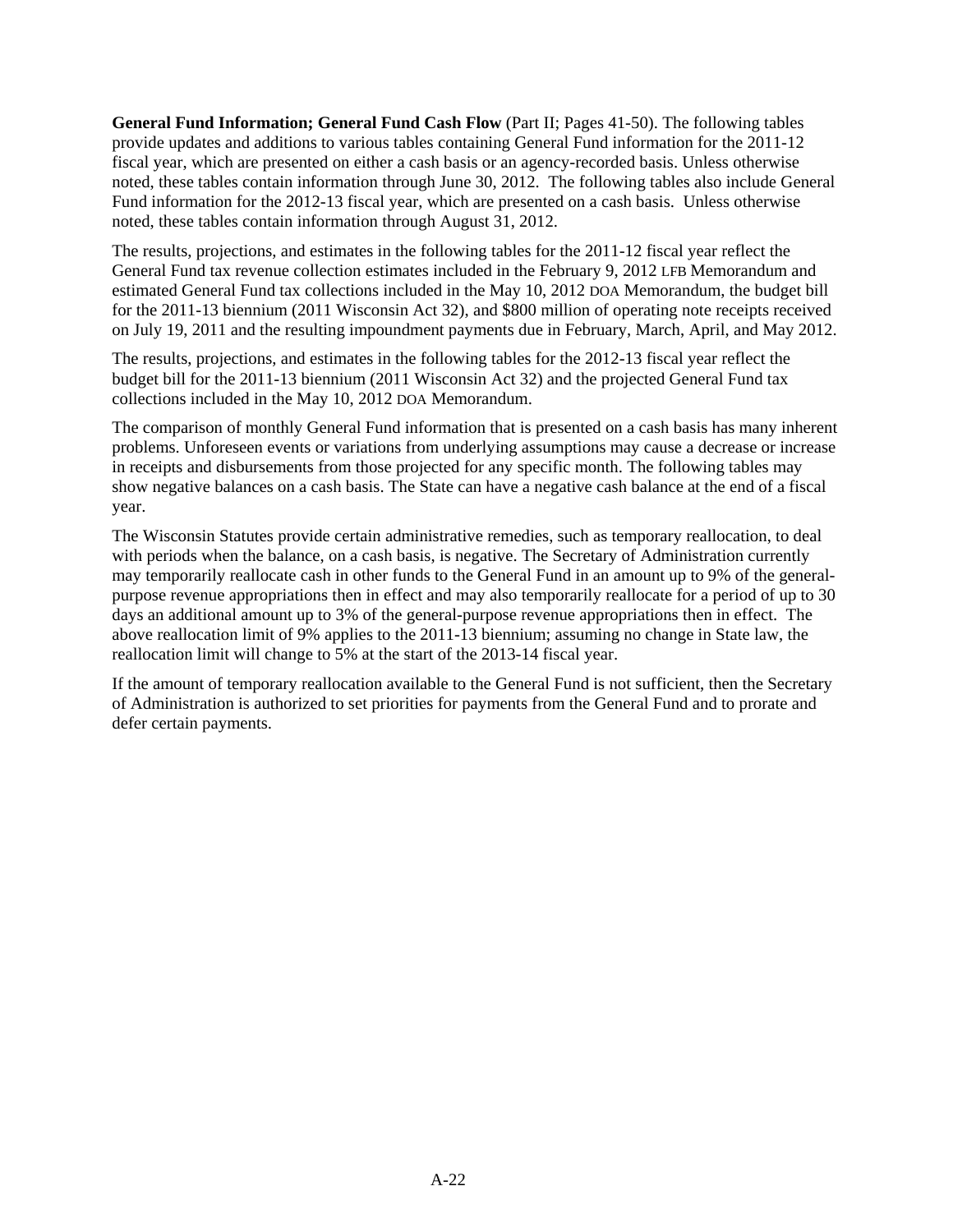#### **ACTUAL GENERAL FUND CASH FLOW; JULY 1, 2011 TO JUNE 30, 2012(a)**

July - August September October November December January February - March - April - May - June **2011 2011 2011 2011 2011 2011 2012 2012 2012 2012 2012 2012**2012 **BALANCES(a)(b) Beginning Balance** \$ 68,536 303,777 \$ 331,967 \$ 694,160 \$ 1,542,231 \$ 1,364,658 \$ 815,864 \$ 1,845,045 \$ 1,688,805 \$ 478,655 \$ 1,322,678 \$ 1,774,789 \$ **Ending Balance(c)** 331,967 68,536 694,160 1,542,231 1,364,658 815,864 1,845,045 1,688,805 478,655 1,322,678 1,774,789 974,952 Lowest Daily Balance <sup>(c)</sup> (106,671) (193,350) 160,234 694,160 1,082,929 101,074 815,864 1,542,206 478,655 478,655 1,241,106 720,316 **RECEIPTS TAX RECEIPTS**Individual Income \$ 493,305 \$ 681,394 \$ 712,034 \$ 687,765 \$ 500,417 \$ 555,255 \$1,132,633 \$ 529,728 \$ 515,755 \$1,447,058 \$ 514,748 \$ 617,328 Sales & Use 409,609 404,000 401,378 392,580 376,919 360,282 434,620 314,420 325,030 374,740 401,068 387,050 Corporate Income 37,126 39,496 174,950 36,185 32,452 155,644 36,997 28,926 209,967 72,167 24,629 187,783 Public Utility 28 43 42 7,675 182,177 2,834 51 1 13 5,006 167,895 705 Excise 67,793 66,226 68,097 58,065 64,017 60,090 57,010 42,922 52,700 56,593 58,879 65,057 Insurance 2 600 12,374 11 602 12,218 5,209 26,990 11,002 14,850 1,158 13,570 **Subtotal Tax Receipts** \$ 1,007,863 \$ 1,191,759 \$ 1,368,875 \$ 1,182,281 \$ 1,156,584 \$ 1,146,323 \$ 1,666,520 \$ 942,987 \$ 1,114,467 \$ 1,970,414 \$ 1,168,377 \$ 1,271,493 **NO N-TAX RECEIPTS**Federal<sup>(d)</sup> \$ 492,597 \$ 698,242 \$ 928,719 \$ 658,109 \$ 721,774 \$ 660,512 \$ 961,824 \$ 854,443 \$ 665,024 \$ 702,772 \$ 691,655 \$ 595,743 Other & Transfers 590,592 263,237 583,397 677,134 547,315 497,392 304,514 629,938 489,432 467,722 406,422 532,688 Note Proceeds(e) 804,894 - - - - - - - - - - - **Subtotal Non-Tax Receipts**  $\overline{\text{1,888,083}}$  \$ 961,479 \$ 1,512,116 \$ 1,335,243 \$ 1,269,089 \$ 1,157,904 \$ 1,266,338 \$ 1,484,381 \$ 1,154,456 \$ 1,170,494 \$ 1,098,077 \$ 1,128,431  **TO TAL RECEIPTS** \$ 2,153,238 2,895,946 \$ 2,880,991 \$ 2,517,524 \$ 2,425,673 \$ 2,304,227 \$ 2,932,858 \$ 2,427,368 \$ 2,268,923 \$ 3,140,908 \$ 2,266,454 \$ 2,399,924 \$ **DISBURSEMENTS**Local Aids \$ 1,499,562 \$ 171,288 \$ 839,981 \$ 108,662 \$ 970,286 \$1,125,174 \$ 194,969 \$ 242,153 \$1,162,195 \$ 116,408 \$ 146,132 \$1,804,841 Income Maintenance 494,447 641,061 666,896 638,141 683,305 695,917 700,313 669,011 668,952 657,177 539,140 428,534 Payroll and Related 347,575 350,128 402,141 303,497 345,744 461,132 439,962 394,793 476,146 312,280 428,479 444,193 Tax Refunds 119,879 71,956 60,865 104,942 80,146 138,105 118,310 631,696 504,393 433,577 133,598 101,786 Debt Service 230,057 - - 123,914 21 - - - - 166,060 - 39 Miscellaneous<sup>(0</sup> 426,773 655,374 548,915 390,297 523,744 432,693 450,123 455,318 463,805 404,785 363,383 420,368 Note Repayment<sup>(e)</sup> 12,894 - - - - - - - - - 190,637 203,582 206,598 203,611 - **TO TAL DISBURSEMENTS** \$ 1,889,807 3,131,187 \$ 2,518,798 \$ 1,669,453 \$ 2,603,246 \$ 2,853,021 \$ 1,903,677 \$ 2,583,608 \$ 3,479,073 \$ 2,296,885 \$ 1,814,343 \$ 3,199,761 \$ (Amounts in Thousands)

(a) The results, projections, or estimates in this table reflect the budget bill for the 2011-13 biennium (2011 Wisconsin Act 32), the updated General Fund tax revenue estimates for the 2011-12 fiscal year as included in the February 9, 2012 LFB Memorandum, and the estimated General Fund tax collections included in the May 10, 2012 DOA Memorandum. This table does not include any temporary reallocations of cash. (b) The General Fund cash balances presented in this schedule are not based on generally accepted accounting principles (GAAP). The General Fund includes funds designated for operations and capital purposes of certain proprietary programs of the State's universities. Receipts and disbursements of such funds for the designated programs and the disbursement of such funds for other purposes are reflected in the cash flow. A use of the designated funds for purposes other than the proprietary programs is, in effect, a borrowing of such funds. Therefore, at any time that the balance in the General Fund is less than the balance of such designated funds, the State is obligated to replenish the designated funds to the extent of the shortfall. The designated funds are expected to range from \$500 million to \$1.2 billion during the 2011-12 fiscal year. In addition, the General Fund holds deposits for several escrow accounts pursuant to court orders or federal rulings. These funds are expected to average approximately \$60 million during the 2011-12 fiscal year.

(c) The Wisconsin Statutes provide certain administrative remedies to deal with periods when the General Fund is in a negative cash position. For the 2011-12 fiscal year, the Secretary of Administration may temporarily reallocate cash in other funds to the General Fund in an amount up to 9% of the total general-purpose revenue appropriations then in effect with an additional 3% for a period of up to 30 days. The resulting amounts available for temporary reallocation in the 2011-12 fiscal year are approximately \$1.260 billion and \$420 million, respectively. If the amount available for temporary reallocation to the General Fund is not sufficient, then the Secretary of Administration is authorized to set priorities for payments from the General Fund and to prorate and defer certain payments.

(d) The July 2011 Federal receipts estimate was reduced by approximately \$271 million and recategorized as Other & Transfers to be received throughout the fiscal year. These revisions reflect a change in the projected timing and estimated disbursements for the Medicaid program.

(e) Includes proceeds of \$800 million of operating notes issued on July 19, 2011 and impoundment payments made in February, March, April, and May 2012. The February 2012 impoundment payment reflected the premium received on July 19, 2011 and deposited into the Operating Note Redemption Fund.

(f) Reflects \$234 million paid to the Injured Patients and Families Compensation Fund on August 2, 2011.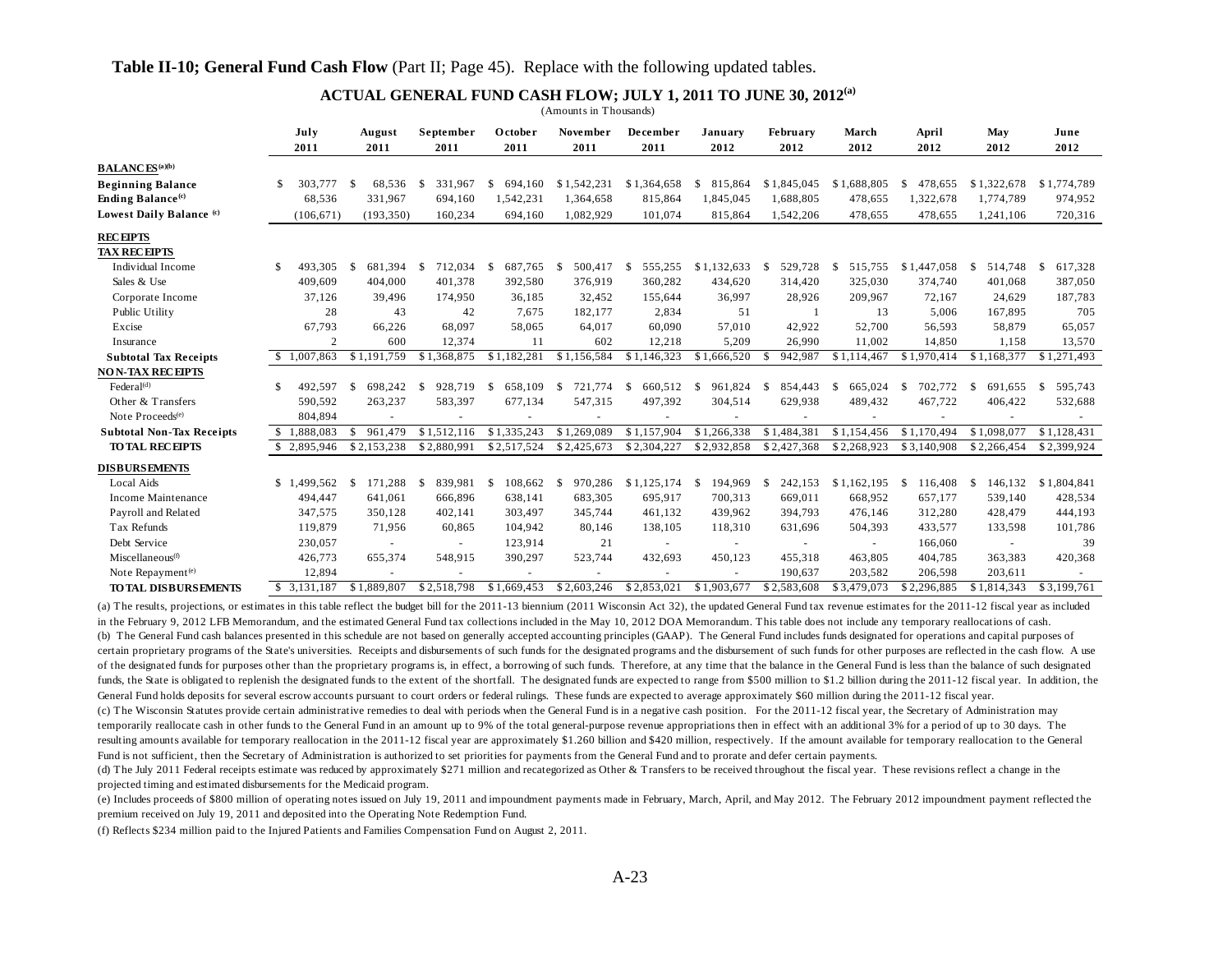#### **ACTUAL GENERAL FUND CASH FLOW; JULY 1, 2012 TO AUGUST 31, 2012 PROJECTED GENERAL FUND CASH FLOW; SEPTEMBER 1, 2012 TO JUNE 30, 2013(a)**

| (Amounts in Thousands)               |               |                 |                             |                 |                         |                          |                  |                         |                          |                          |                          |               |  |
|--------------------------------------|---------------|-----------------|-----------------------------|-----------------|-------------------------|--------------------------|------------------|-------------------------|--------------------------|--------------------------|--------------------------|---------------|--|
|                                      | July<br>2012  | August<br>2012  | September<br>2012           | October<br>2012 | <b>November</b><br>2012 | December<br>2012         | January<br>2013  | <b>February</b><br>2013 | March<br>2013            | April<br>2013            | May<br>2013              | June<br>2013  |  |
| <b>BALANCES</b> <sup>(a)(b)</sup>    |               |                 |                             |                 |                         |                          |                  |                         |                          |                          |                          |               |  |
| <b>Beginning Balance</b>             | 974.952<br>\$ | 171.004<br>\$   | 464,971<br>S                | 862,823<br>-S   | \$1,539,534             | \$1,178,395              | 703,333<br>-S    | \$1,586,019             | \$1,543,219              | 422,756<br>-S            | 790.994<br>-S            | \$1,120,499   |  |
| <b>Ending Balance</b> <sup>(c)</sup> | 171,004       | 464,971         | 862,823                     | 1,539,534       | 1,178,395               | 703,333                  | 1,586,019        | 1,543,219               | 422,756                  | 790,994                  | 1,120,499                | 581,747       |  |
| Lowest Daily Balance <sup>(c)</sup>  | (81, 178)     | (77, 183)       | 136,440                     | 862,824         | 1.177.675               | (118,075)                | 703,334          | 1,106,660               | 370,120                  | 307,161                  | 365,170                  | 12,819        |  |
| <b>RECEIPTS</b>                      |               |                 |                             |                 |                         |                          |                  |                         |                          |                          |                          |               |  |
| <b>TAX RECEIPTS</b>                  |               |                 |                             |                 |                         |                          |                  |                         |                          |                          |                          |               |  |
| Individual Income                    | S.<br>779,833 | 526,215<br>- \$ | <sup>\$</sup><br>602,134 \$ | 837,586         | 539,858<br>-S           | 693,815<br><sup>\$</sup> | 1,025,413<br>-S  | 561,626<br>-S           | 481,224<br>-S            | \$1,419,161              | 564,401<br><sup>\$</sup> | S.<br>641,597 |  |
| Sales & Use                          | 434,120       | 409,901         | 413,517                     | 405,859         | 394,090                 | 366,505                  | 439,639          | 336,322                 | 327,008                  | 369,246                  | 366,723                  | 407,674       |  |
| Corporate Income                     | 33,593        | 27,182          | 162,219                     | 40,868          | 37,474                  | 159,580                  | 38,279           | 25,605                  | 199,674                  | 48,952                   | 29,379                   | 156,238       |  |
| Public Utility                       | 33            | 3               | 41                          | 7,607           | 180,566                 | 2,809                    | 50               |                         |                          | 4,924                    | 173,336                  | 537           |  |
| Excise                               | 64,041        | 65,601          | 60,036                      | 63,919          | 58,650                  | 59,342                   | 59,759           | 47,349                  | 47,488                   | 61,006                   | 52,203                   | 58,928        |  |
| Insurance                            | 1,911         | 1,267           | 24,248                      | 285             | 1,037                   | 25,287                   | 711              | 24,567                  | 15,020                   | 14,784                   | 861                      | 11,357        |  |
| <b>Subtotal Tax Receipts</b>         | \$1,313,531   | \$1,030,169     | \$1,262,195                 | \$1,356,124     | \$1,211,675             | \$1,307,338              | 1,563,851<br>S.  | 995,470<br>-8           | \$1,070,414              | \$1,918,073              | \$1,186,903              | \$1,276,331   |  |
| <b>NON-TAX RECEIPTS</b>              |               |                 |                             |                 |                         |                          |                  |                         |                          |                          |                          |               |  |
| Federal                              | 797.195<br>\$ | 685,720<br>-S   | 744.888<br>s.               | 682,029<br>- \$ | 707,725<br>S.           | \$<br>675,770 \$         | 874,754          | 759.071<br>-S           | 724,647<br><sup>\$</sup> | 692.566<br><sup>S</sup>  | 820,526<br>S.            | 840,114<br>S. |  |
| Other & Transfers                    | 409,758       | 346,512         | 615,803                     | 562,117         | 372,567                 | 341,630                  | 514,003          | 649,618                 | 396,418                  | 402,233                  | 329,505                  | 500,168       |  |
| Note Proceeds                        |               |                 |                             |                 |                         |                          |                  |                         |                          |                          |                          |               |  |
| <b>Subtotal Non-Tax Receipts</b>     | \$1,206,953   | \$1,032,232     | \$1,360,691                 | \$1,244,146     | \$1,080,292             | \$1,017,400              | .388.757         | \$1,408,689             | \$1,121,065              | \$1,094,799              | $\overline{$1,150,031}$  | \$1,340,282   |  |
| <b>TO TAL RECEIPTS</b>               | \$2.520.484   | \$2,062,401     | \$2,622,886                 | \$2,600,270     | \$2,291,967             | \$2,324,738              | 2,952,608<br>\$. | \$2,404,159             | \$2,191,479              | \$3,012,872              | \$2,336,934              | \$2,616,613   |  |
| <b>DISBURSEMENTS</b>                 |               |                 |                             |                 |                         |                          |                  |                         |                          |                          |                          |               |  |
| <b>Local Aids</b>                    | \$1,458,204   | 172,452<br>-S   | S<br>759,846 \$             | 138,134         | 884,926<br>S.           | \$1,279,495              | 220,521<br>- S   | 234,388<br>S.           | \$1,201,384              | 133,860<br><sup>\$</sup> | 153,579<br><sup>\$</sup> | \$1,830,167   |  |
| Income Maintenance                   | 919,127       | 675,752         | 622,619                     | 624,421         | 690,344                 | 670,727                  | 724,285          | 634,742                 | 626,704                  | 645,581                  | 548,033                  | 285,766       |  |
| Payroll and Related                  | 268,154       | 397,278         | 267,941                     | 421,143         | 544,199                 | 285,668                  | 424,716          | 384,191                 | 378,386                  | 412,348                  | 542,285                  | 349,966       |  |
| Tax Refunds                          | 60,615        | 89,758          | 62,630                      | 106,743         | 95,851                  | 141,053                  | 129,344          | 643,453                 | 620,579                  | 497,498                  | 153,307                  | 104,564       |  |
| Debt Service                         | 229,209       | 467             |                             | 180,479         | 8,178                   | 258                      |                  | 8,178                   |                          | 516,306                  | 132,531                  |               |  |
| Miscellaneous                        | 389,123       | 432,727         | 511,998                     | 452,639         | 429,608                 | 422,599                  | 571,056          | 542,007                 | 484,889                  | 439,041                  | 477,693                  | 584,902       |  |
| Note Repayment                       |               |                 |                             |                 |                         |                          |                  | $\Omega$                | $\Omega$                 | $\Omega$                 | $\mathbf{0}$             |               |  |
| TO TAL DISBURSEMENTS                 | \$3,324,432   | \$1,768,434     | \$2.225.034                 | .923.559<br>\$. | \$2,653,106             | \$2,799,800              | 2.069.922        | \$2,446,959             | \$3.311.942              | \$2,644,634              | \$2,007,428              | \$3.155.365   |  |

(a) The results, projections, or estimates in this table reflect the budget bill for the 2011-13 biennium (2011 Wisconsin Act 32) and the projected General Fund tax collections for the 2012-13 fiscal year as included in the May 10, 2012 DOA Memorandum. This table does not include any temporary reallocations of cash.

(b) The General Fund cash balances presented in this schedule are not based on generally accepted accounting principles (GAAP). The General Fund includes funds designated for operations and capital purposes of certain proprietary programs of the State's universities. Receipts and disbursements of such funds for the designated programs and the disbursement of such funds for other purposes are reflected in the cash flow. A use of the designated funds for purposes other than the proprietary programs is, in effect, a borrowing of such funds. Therefore, at any time that the balance in the General Fund is less than the balance of such designated funds, the State is obligated to replenish the designated funds to the extent of the shortfall. The designated funds are expected to range from \$600 million to \$1.2 billion during the 2012-13 fiscal year. In addition, the General Fund holds deposits for several escrow accounts pursuant to court orders or federal rulings. These funds are expected to average approximately \$30 million during the 2012-13 fiscal year. (c) The Wisconsin Statutes provide certain administrative remedies to deal with periods when the General Fund is in a negative cash position. For the 2012-13 fiscal year, the Secretary of Administration may temporarily reallocate cash in other funds to the General Fund in an amount up to 9% of the total general-purpose revenue appropriations then in effect with an additional 3% for a period of up to 30 days. The resulting amounts available for temporary reallocation in the 2012-13 fiscal year are approximately \$1.329 billion and \$443 million, respectively. If the amount available for temporary reallocation to the General Fund is not sufficient, then the Secretary of Administration is authorized to set priorities for payments from the General Fund and to prorate and defer certain payments.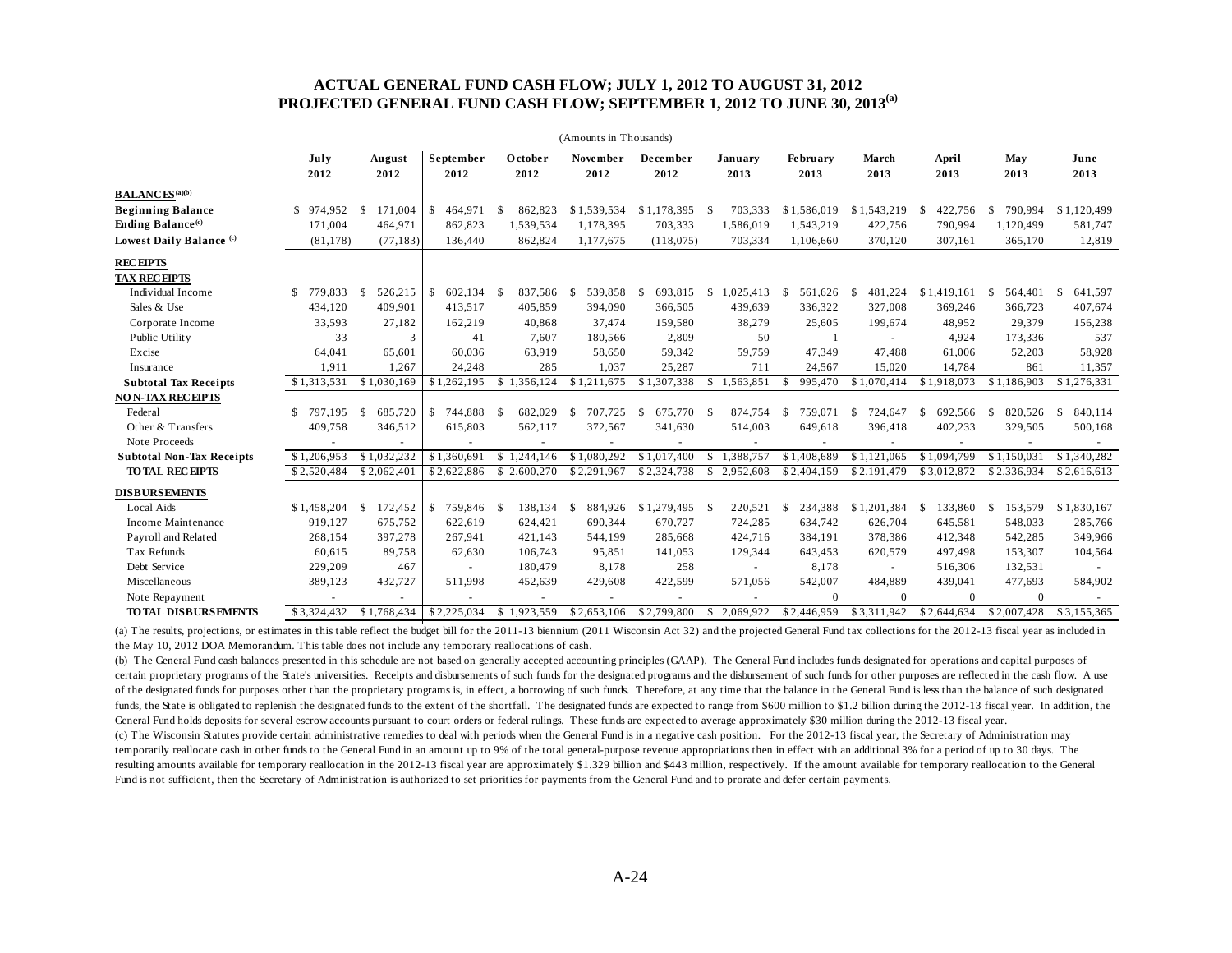### **Table II-11; General Fund Cash Receipts and Disbursements Year-to-Date; Compared to Estimates and Previous Fiscal Year** (Part II; Page 46). Replace with the following updated table.

### **2011-12 FISCAL YEAR GENERAL FUND CASH RECEIPTS AND DISBURSEMENTS COMPARED TO ESTIMATES AND PREVIOUS FISCAL YEAR(a) (Cash Basis) As of June 30, 2012**

**(Amounts in Thousands)** 

| FY11 through June 2011                    |    | FY12 through June 2012 |    |                       |                    |                         |                    |                |              |                                     |                    |                                             |
|-------------------------------------------|----|------------------------|----|-----------------------|--------------------|-------------------------|--------------------|----------------|--------------|-------------------------------------|--------------------|---------------------------------------------|
| <b>RECEIPTS</b>                           |    | Actual                 |    | Actual <sup>(b)</sup> |                    | Estimate <sup>(b)</sup> |                    | Variance       |              | Adjusted<br>Variance <sup>(c)</sup> |                    | Difference<br>FY11 Actual to<br>FY12 Actual |
| <b>Tax Receipts</b>                       |    |                        |    |                       |                    |                         |                    |                |              |                                     |                    |                                             |
| Individual Income                         | \$ | 8,150,863              | \$ | 8,387,420             | $\mathbf{\hat{S}}$ | 8,470,702 \$            |                    | $(83,282)$ \$  |              | (83, 282)                           | \$                 | 236,557                                     |
| <b>Sales</b>                              |    | 4,334,049              |    | 4,581,696             |                    | 4,333,478               |                    | 248,218        |              | 248,218                             |                    | 247,647                                     |
| Corporate Income                          |    | 1,036,477              |    | 1,036,322             |                    | 881,965                 |                    | 154,357        |              | 154,357                             |                    | (155)                                       |
| Public Utility                            |    | 346,443                |    | 366,470               |                    | 351,471                 |                    | 14,999         |              | 14,999                              |                    | 20,027                                      |
| Excise                                    |    | 730,363                |    | 717,449               |                    | 717,766                 |                    | (317)          |              | (317)                               |                    | (12,914)                                    |
| Insurance                                 |    | 158,476                |    | 98,586                |                    | 143,126                 |                    | (44,540)       |              | (44,540)                            |                    | (59,890)                                    |
| <b>Total Tax Receipts</b>                 | \$ | 14,756,671             | \$ | 15,187,943            | \$                 | 14,898,508 \$           |                    | 289,435 \$     |              | 289,435                             | \$                 | 431,272                                     |
| Non-Tax Receipts                          |    |                        |    |                       |                    |                         |                    |                |              |                                     |                    |                                             |
| Federal                                   | \$ | 9,508,127              | \$ | 8.631.414             | $\mathbf{\hat{S}}$ | 8.387.258 \$            |                    | 244,156        | $\mathbb{S}$ | 244,156                             | \$                 | (876, 713)                                  |
| Other and Transfers                       |    | 5,303,259              |    | 5,989,783             |                    | 5,433,747               |                    | 556,036        |              | 556,036                             |                    | 686,524                                     |
| Note Proceeds                             |    | 803,408                |    | 804,894               |                    | 804,894                 |                    |                |              | $\overline{\phantom{a}}$            |                    | 1,486                                       |
| <b>Total Non-Tax Receipts</b>             | \$ | 15,614,794             | \$ | 15,426,091            | \$                 | 14,625,899              | $\mathbf{\hat{S}}$ | 800,192        | $\mathbb{S}$ | 800,192                             | \$                 | (188,703)                                   |
| <b>TOTAL RECEIPTS</b>                     | \$ | 30,371,465             | \$ | 30,614,034            | \$                 | 29,524,407              | \$.                | 1,089,627      | \$           | 1,089,627                           | \$                 | 242,569                                     |
| <b>DISBURSEMENTS</b>                      |    |                        |    |                       |                    |                         |                    |                |              |                                     |                    |                                             |
| Local Aids                                | \$ | 8,984,772              | \$ | 8,381,651             | <sup>\$</sup>      | 8,507,297 \$            |                    | 125,646 \$     |              | 125,646                             | \$                 | (603, 121)                                  |
| Income Maintenance                        |    | 7,680,323              |    | 7,482,894             |                    | 6,773,451               |                    | (709, 443)     |              | (709, 443)                          |                    | (197, 429)                                  |
| Payroll & Related                         |    | 5,108,098              |    | 4,706,070             |                    | 4,775,622               |                    | 69,552         |              | 69,552                              |                    | (402,028)                                   |
| <b>Tax Refunds</b>                        |    | 2,402,649              |    | 2,499,253             |                    | 2,631,619               |                    | 132,366        |              | 132,366                             |                    | 96,604                                      |
| Debt Service                              |    | 546,455                |    | 520,091               |                    | 613,511                 |                    | 93,420         |              | 93,420                              |                    | (26, 364)                                   |
| Miscellaneous                             |    | 4,916,788              |    | 5,535,578             |                    | 5,707,898               |                    | 172,320        |              | 172,320                             |                    | 618,790                                     |
| Note Repayment                            |    | 811,909                |    | 817,322               |                    | 814,488                 |                    | (2,834)        |              | (2,834)                             |                    | 5,413                                       |
| <b>TOTAL DISBURSEMENTS</b>                | \$ | 30,450,994             | \$ | 29,942,859            | \$                 | 29,823,886              | $\mathbf{\hat{S}}$ | $(118,973)$ \$ |              | (118,973)                           | $\mathbf{\hat{S}}$ | (508, 135)                                  |
| 2011-12 FISCAL YEAR VARIANCE YEAR-TO-DATE |    |                        |    |                       |                    |                         | \$                 | 970,654        | \$           | 970,654                             |                    |                                             |

(a) None of the data presented here has been subjected to customary fiscal period closing procedures or other procedures used in the preparation of a financial statement, including verification, reconciliation, and identified adjustments. In addition, comparison of monthly General Fund financial information has many inherent problems. Unforeseen events (including even a change in weather conditions) or variations from underlying assumptions may cause a decrease in receipts or an increase in disbursements from those projected for a given month.

(b) The results, projections, and estimates in this table for the 2011-12 fiscal year reflect the budget bill for the 2011-13 biennium (2011 Wisconsin Act 32), the General Fund tax revenue collection estimates included in the February 9, 2012 LFB Memorandum and the estimated General Fund tax collections included in the May 10, 2012 DOA Memorandum, and \$800 million of operating note receipts received on July 19, 2011 and the resulting impoundment payments due in February, March, April, and May 2012.

(c) Changes are sometimes made after the beginning of the fiscal year to the projected revenues and disbursements. Depending on when these changes occur, there are situations in which prior estimates cannot be changed, which may result in large variances. This column includes adjustments to the variances, if any, to more accurately reflect the variance between the estimated and actual amounts.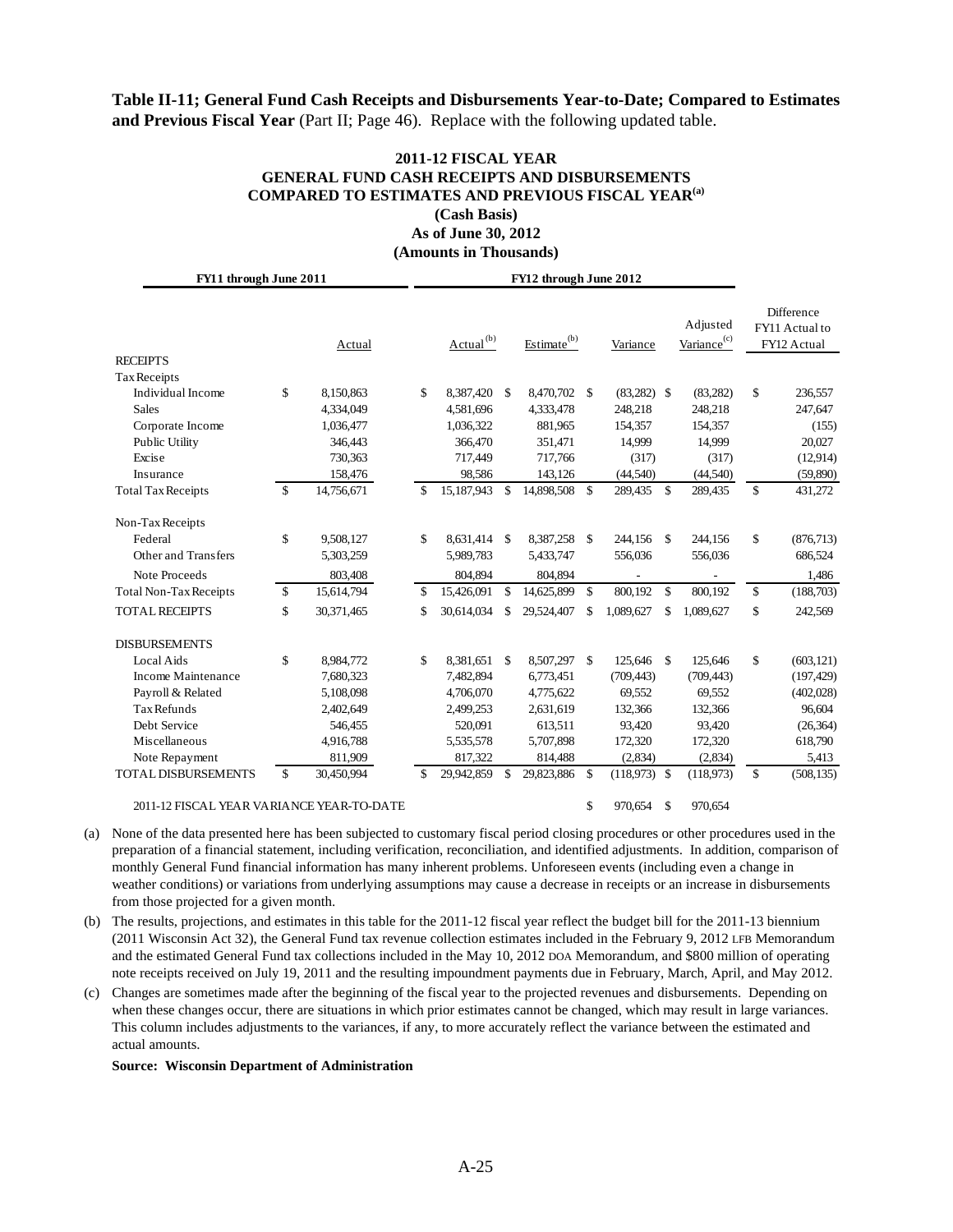# **Table II-11; General Fund Cash Receipts and Disbursements Year-to-Date; Compared to Estimates and Previous Fiscal Year** (Part II; Page 46). Updated with the following additional table.

### **2012-13 FISCAL YEAR GENERAL FUND CASH RECEIPTS AND DISBURSEMENTS YEAR-TO-DATE COMPARED TO ESTIMATES AND PREVIOUS FISCAL YEAR(a) (Cash Basis)**

**As of August 31, 2012 (Amounts in Thousands)** 

| FY12 through August 2011                  |                    |           |    |                |               |                         |              |               |              |                                     |              |                                                    |
|-------------------------------------------|--------------------|-----------|----|----------------|---------------|-------------------------|--------------|---------------|--------------|-------------------------------------|--------------|----------------------------------------------------|
| <b>RECEIPTS</b>                           |                    | Actual    |    | $Actual^{(b)}$ |               | Estimate <sup>(b)</sup> |              | Variance      |              | Adjusted<br>Variance <sup>(c)</sup> |              | <b>Difference</b><br>FY12 Actual to<br>FY13 Actual |
| <b>Tax Receipts</b>                       |                    |           |    |                |               |                         |              |               |              |                                     |              |                                                    |
| Individual Income                         | \$                 | 1,174,699 | \$ | 1.306.048      | \$            | 1,336,772 \$            |              | $(30,724)$ \$ |              | (30, 724)                           | \$           | 131,349                                            |
| <b>Sales</b>                              |                    | 813,609   |    | 844,021        |               | 843,406                 |              | 615           |              | 615                                 |              | 30,412                                             |
| Corporate Income                          |                    | 76,622    |    | 60,775         |               | 60,900                  |              | (125)         |              | (125)                               |              | (15, 847)                                          |
| Public Utility                            |                    | 71        |    | 36             |               | 70                      |              | (34)          |              | (34)                                |              | (35)                                               |
| Excise                                    |                    | 134,019   |    | 129,642        |               | 124,579                 |              | 5,063         |              | 5,063                               |              | (4,377)                                            |
| Insurance                                 |                    | 602       |    | 3,178          |               | 2,059                   |              | 1,119         |              | 1,119                               |              | 2,576                                              |
| <b>Total Tax Receipts</b>                 | \$                 | 2,199,622 | \$ | 2,343,700      | \$            | 2,367,786 \$            |              | $(24,086)$ \$ |              | (24,086)                            | $\mathbf S$  | 144,078                                            |
| Non-Tax Receipts                          |                    |           |    |                |               |                         |              |               |              |                                     |              |                                                    |
| Federal                                   | \$                 | 1,190,839 | \$ | 1,482,915      | $\mathbb{S}$  | 1,422,842 \$            |              | 60,073 \$     |              | 60,073                              | \$           | 292,076                                            |
| Other and Transfers                       |                    | 853,829   |    | 756,270        |               | 790,855                 |              | (34,585)      |              | (34,585)                            |              | (97, 559)                                          |
| Note Proceeds                             |                    | 804,894   |    |                |               |                         |              | ٠             |              | $\overline{\phantom{a}}$            |              | (804, 894)                                         |
| <b>Total Non-Tax Receipts</b>             | \$                 | 2,849,562 | \$ | 2,239,185      | \$            | 2,213,697               | $\mathbb{S}$ | 25,488        | \$           | 25,488                              | $\mathbf S$  | (610, 377)                                         |
| <b>TOTAL RECEIPTS</b>                     | $\mathbf{\hat{S}}$ | 5,049,184 | \$ | 4,582,885      | <sup>\$</sup> | 4,581,483               | -\$          | 1,402         | $\mathbf{s}$ | 1,402                               | \$           | (466, 299)                                         |
| <b>DISBURSEMENTS</b>                      |                    |           |    |                |               |                         |              |               |              |                                     |              |                                                    |
| Local Aids                                | \$                 | 1,670,850 | \$ | 1.630.656      | <sup>\$</sup> | 1,597,944 \$            |              | $(32,712)$ \$ |              | (32,712)                            | \$           | (40, 194)                                          |
| Income Maintenance                        |                    | 1,135,508 |    | 1,594,879      |               | 1,524,428               |              | (70, 451)     |              | (70, 451)                           |              | 459,371                                            |
| Payroll & Related                         |                    | 697,703   |    | 665,432        |               | 731,098                 |              | 65,666        |              | 65,666                              |              | (32,271)                                           |
| <b>Tax Refunds</b>                        |                    | 191,835   |    | 150,373        |               | 168,011                 |              | 17,638        |              | 17,638                              |              | (41, 462)                                          |
| Debt Service                              |                    | 230,057   |    | 229,676        |               | 238,714                 |              | 9,038         |              | 9.038                               |              | (381)                                              |
| Miscellaneous                             |                    | 1,082,147 |    | 821,850        |               | 1,004,870               |              | 183,020       |              | 183,020                             |              | (260, 297)                                         |
| Note Repayment                            |                    | 12,894    |    |                |               |                         |              |               |              |                                     |              | (12,894)                                           |
| <b>TOTAL DISBURSEMENTS</b>                | \$                 | 5,020,994 | \$ | 5,092,866      | \$            | 5,265,065               | \$           | 172,199       | \$           | 172,199                             | $\mathbb{S}$ | 71,872                                             |
| 2012-13 FISCAL YEAR VARIANCE YEAR-TO-DATE |                    |           |    |                |               |                         | \$           | 173,601       | \$           | 173.601                             |              |                                                    |

(a) None of the data presented here has been subjected to customary fiscal period closing procedures or other procedures used in the preparation of a financial statement, including verification, reconciliation, and identified adjustments. In addition, comparison of monthly General Fund financial information has many inherent problems. Unforeseen events (including even a change in weather conditions) or variations from underlying assumptions may cause a decrease in receipts or an increase in disbursements from those projected for a given month.

(b) The results, projections, and estimates in this table for the 2012-13 fiscal year reflect the budget bill for the 2011-13 biennium (2011 Wisconsin Act 32), the General Fund tax revenue collection estimates included in the May 10, 2012 DOA Memorandum.

(c) Changes are sometimes made after the beginning of the fiscal year to the projected revenues and disbursements. Depending on when these changes occur, there are situations in which prior estimates cannot be changed, which may result in large variances. This column includes adjustments to the variances, if any, to more accurately reflect the variance between the estimated and actual amounts.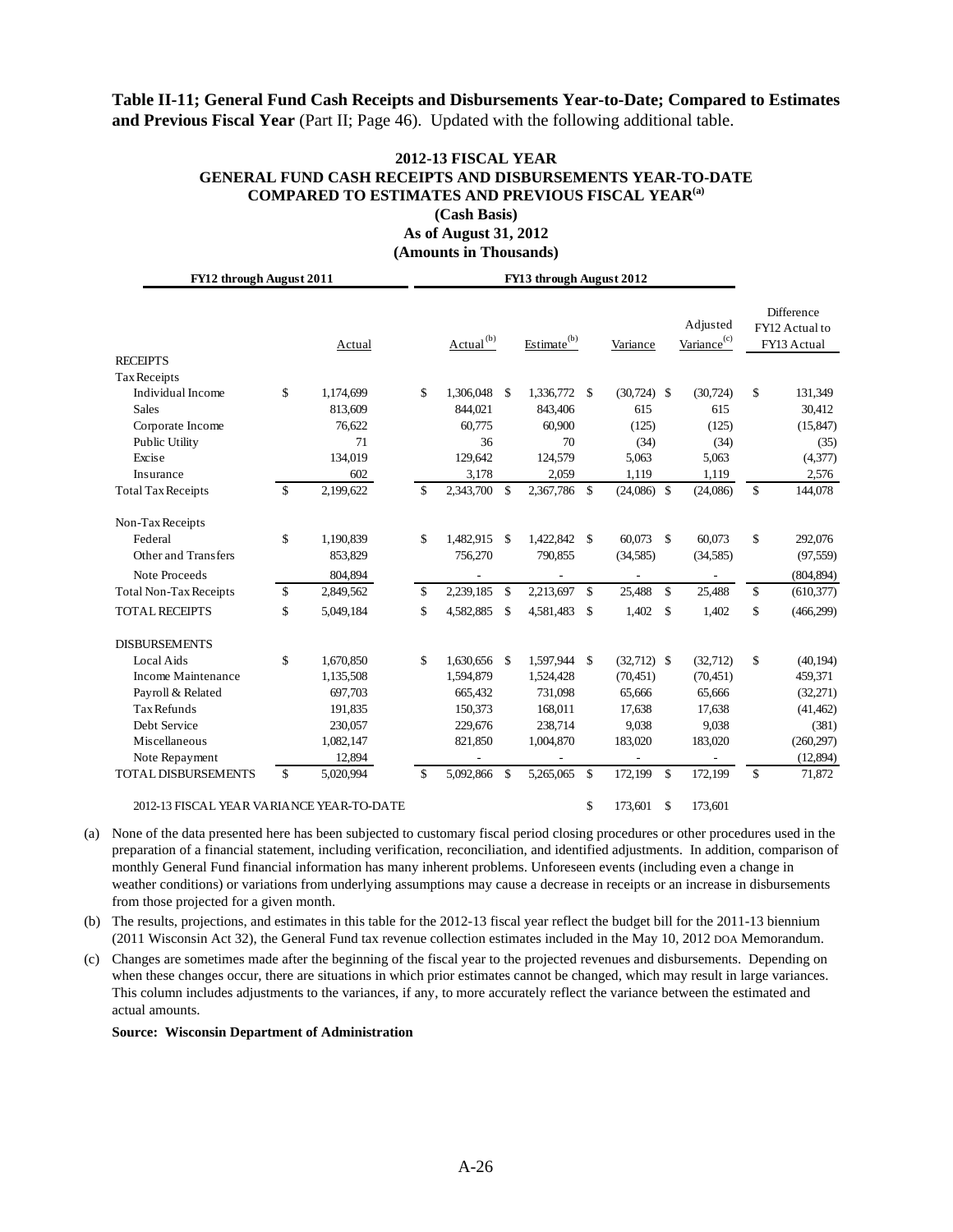### **Table II-12; General Fund Monthly Cash Position** (Part II; Page 47). Replace with the following updated table.

#### **GENERAL FUND MONTHLY CASH POSITION(a) July 1, 2010 through August 31, 2012 – Actual**  September 1, 2012 through June 30, 2013 – Estimated<sup>(b)</sup> **(Amounts in Thousands)**

|      |                      | (Amounts in Thousanus)  |     |                         |                              |
|------|----------------------|-------------------------|-----|-------------------------|------------------------------|
|      | <b>Starting Date</b> | <b>Starting Balance</b> |     | Receipts <sup>(c)</sup> | Disbursements <sup>(c)</sup> |
| 2010 | July \$              | 383,306                 | (d) | \$<br>3,033,669         | \$<br>3,501,423              |
|      | August               | (84, 448)               | (d) | 2,220,600               | 1,638,533                    |
|      | September            | 497,619                 |     | 2,862,024               | 2,439,651                    |
|      | October              | 919,992                 |     | 2,127,540               | 1,607,624                    |
|      | November             | 1,439,908               |     | 2,475,495               | 2,489,150                    |
|      | December             | 1,426,253               | (d) | 2,113,524               | 3,648,753                    |
| 2011 | January              | (108, 976)              | (d) | 3,455,330               | 1,595,375                    |
|      | February             | 1,750,979               |     | 2,259,769               | 2,283,655                    |
|      | March                | 1,727,093               |     | 2,339,013               | 3,451,895                    |
|      | April                | 614,211                 |     | 2,518,414               | 2,161,460                    |
|      | May                  | 971,165                 |     | 2,216,355               | 1,734,386                    |
|      | June                 | 1,453,134               |     | 2,749,732               | 3,899,089                    |
|      | July                 | 303,777                 | (d) | 2,895,946               | 3,131,187                    |
|      | August               | 68,536                  | (d) | 2,153,238               | 1,889,807                    |
|      | September            | 331,967                 |     | 2,880,991               | 2,518,798                    |
|      | October              | 694,160                 |     | 2,517,524               | 1,669,453                    |
|      | November             | 1,542,231               |     | 2,425,673               | 2,603,246                    |
|      | December             | 1,364,658               |     | 2,304,227               | 2,853,021                    |
| 2012 | January              | 815,864                 |     | 2,932,858               | 1,903,677                    |
|      | February             | 1,845,045               |     | 2,427,368               | 2,583,608                    |
|      | March                | 1,688,805               |     | 2,268,923               | 3,479,073                    |
|      | April                | 478,655                 |     | 3,140,908               | 2,296,885                    |
|      | May                  | 1,322,678               |     | 2,266,454               | 1,814,343                    |
|      | June                 | 1,774,789               |     | 2,399,924               | 3,199,761                    |
|      | July                 | 974,952                 | (d) | 2,520,484               | 3,324,432                    |
|      | August               | 171,004                 | (d) | 2,062,401               | 1,768,434                    |
|      | September            | 464,971                 |     | 2,622,886               | 2,225,033                    |
|      | October              | 862,824                 |     | 2,600,270               | 1,923,559                    |
|      | November             | 1,539,535               |     | 2,291,967               | 2,653,106                    |
|      | December             | 1,178,396               | (d) | 2,324,738               | 2,799,800                    |
| 2013 | January              | 703,334                 |     | 2,952,608               | 2,069,922                    |
|      | February             | 1,586,019               |     | 2,404,159               | 2,446,959                    |
|      | March                | 1,543,219               |     | 2,191,479               | 3,311,942                    |
|      | April                | 422,756                 |     | 3,012,872               | 2,644,634                    |
|      | May                  | 790,994                 |     | 2,336,934               | 2,007,428                    |
|      | June                 | 1,120,500               | (d) | 2,616,613               | 3,155,365                    |
|      |                      |                         |     |                         |                              |

#### **Source: Wisconsin Department of Administration.**

(a) The General Fund balances presented in this table are not based on generally accepted accounting principles (GAAP).

<sup>(b)</sup> The results, projections, or estimates in this table for the 2011-12 fiscal year reflect the budget bill for the 2011-13 biennium (2011 Wisconsin Act 32), the General Fund tax revenue collection estimates included in the February 9, 2012 LFB Memorandum and the May 10, 2012 DOA Memorandum, and the \$800 million of operating note receipts received on July 19, 2011 and the resulting impoundment payments due in February, March, April, and May 2012. The projections for the 2012-13 fiscal year reflect the budget bill for the 2011-13 biennium and the estimated General Fund tax collections included in the May 10, 2012 DOA Memorandum.

<sup>(c)</sup> Operating notes were issued for the 2010-11 and 2011-12 fiscal years, but it is expected that no operating notes will be issued for the 2012-13 fiscal year.

(d) At some period during this month, the General Fund was in a negative cash position. The Wisconsin Statutes provide certain administrative remedies to deal with periods when the General Fund is in a negative cash position. The Secretary of Administration can temporarily reallocate cash in other funds to the General Fund up to 9% of the general purpose revenue appropriations then in effect. For the 2011-12 fiscal year, this amount was \$1.260 billion and for the 2012-13 fiscal year, this amount is \$1.329 billion. In addition, the Secretary of Administration can also temporarily reallocate an additional amount of up to 3% of general purpose revenue appropriations for period of up to 30 days. For the 2011-12 fiscal year, this amount was \$420 million and for the 2012-13 fiscal year, this amount is \$443 million. If the amount available for temporary reallocation to the General Fund is insufficient, then the Secretary of Administration is authorized to set priorities for payments from the General Fund and to prorate or defer certain payments.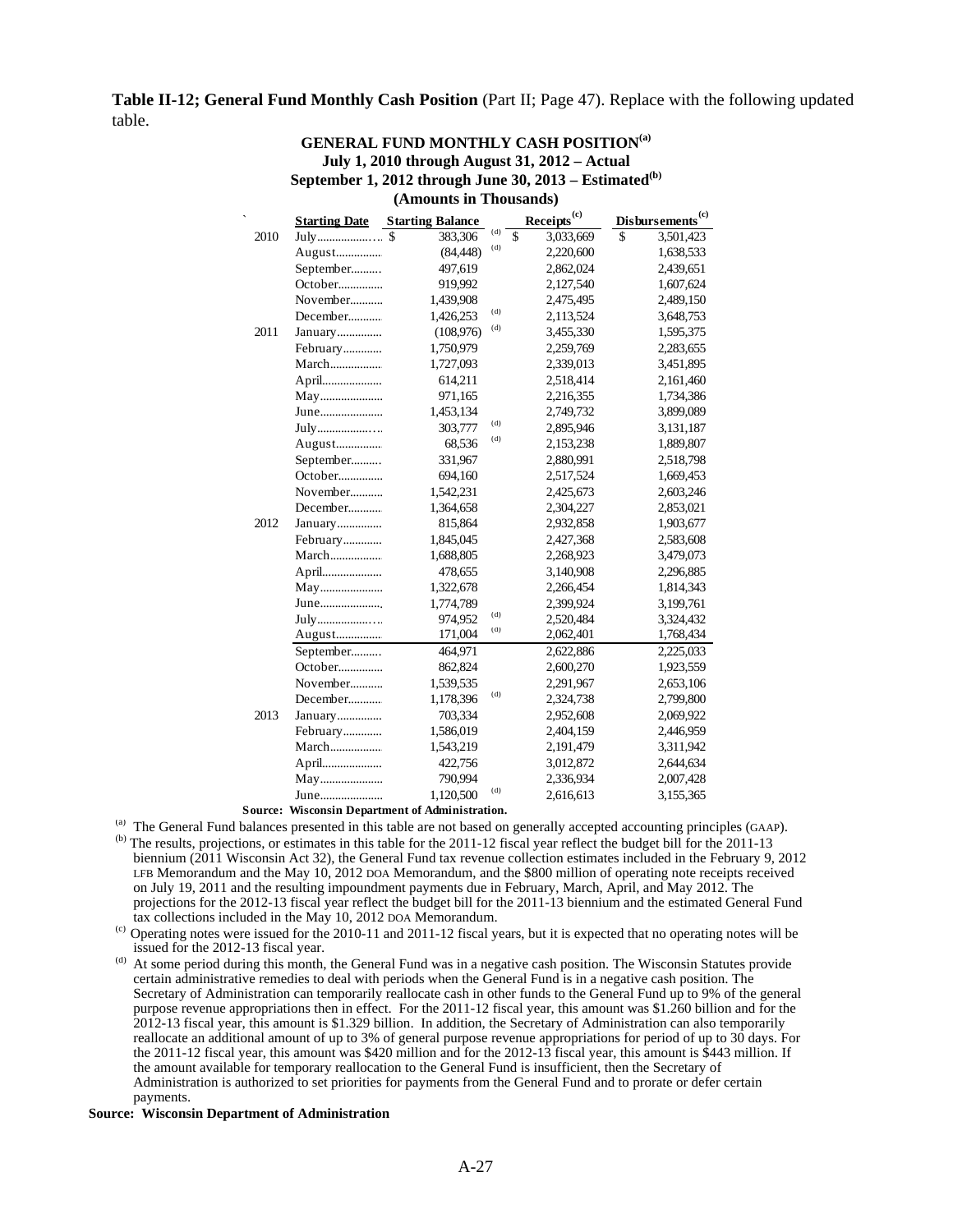# **Table II-13; Cash Balances in Funds Available for Temporary Reallocation** (Part II; Page 48). Replace with the following updated table.

### **CASH BALANCES IN FUNDS AVAILABLE FOR TEMPORARY REALLOCATION(a) July 31, 2010 to August 31, 2012 – Actual September 30, 2012 to June 30, 2013 – Estimated (Amounts in Millions)**

The following two tables show, on a monthly basis, the cash balances available for temporary reallocation. The first table does not include balances in the Local Government Investment Pool **(LGIP)**, and the second table does include such balances. Though the LGIP is available for temporary reallocation, funds in the LGIP are deposited and withdrawn by local units of government and thus are outside the control of the State. The monthly average daily balances in the LGIP for the past five years have ranged from a low of \$2.113 billion during November 2011 to a high of \$4.347 billion during February 2009. The Secretary of Administration may not exercise the authority to make temporary reallocation if doing so would jeopardize the cash flow of any fund or account from which the temporary reallocation would be made.

| <b>Available Balances; Does Not Include Balances in the LGIP</b> |         |         |         |         |  |  |  |  |  |  |  |  |  |
|------------------------------------------------------------------|---------|---------|---------|---------|--|--|--|--|--|--|--|--|--|
| <b>Month (Last Day)</b>                                          | 2010    | 2011    | 2012    | 2013    |  |  |  |  |  |  |  |  |  |
| January                                                          |         | \$1,197 | \$1,428 | \$1,428 |  |  |  |  |  |  |  |  |  |
| February                                                         |         | 1.416   | 1.478   | 1.578   |  |  |  |  |  |  |  |  |  |
| March                                                            |         | 1.548   | 1.520   | 1,520   |  |  |  |  |  |  |  |  |  |
|                                                                  |         | 1.654   | 1,529   | 1,529   |  |  |  |  |  |  |  |  |  |
|                                                                  |         | 1.657   | 1.500   | 1.289   |  |  |  |  |  |  |  |  |  |
|                                                                  |         | 1,625   | 1.596   | 1,427   |  |  |  |  |  |  |  |  |  |
|                                                                  | \$1,188 | 1,402   | 1,460   |         |  |  |  |  |  |  |  |  |  |
| August                                                           | 1.246   | 1.586   | 1,498   |         |  |  |  |  |  |  |  |  |  |
| September                                                        | 1,335   | 1.542   | 1.542   |         |  |  |  |  |  |  |  |  |  |
| October                                                          | 1,283   | 1,321   | 1,321   |         |  |  |  |  |  |  |  |  |  |
| November                                                         | 1,242   | 1,349   | 1.349   |         |  |  |  |  |  |  |  |  |  |
| December                                                         | 1.185   | 1.438   | 1.438   |         |  |  |  |  |  |  |  |  |  |
|                                                                  |         |         |         |         |  |  |  |  |  |  |  |  |  |

| <b>Available Balances; Includes Balances in the LGIP</b> |         |         |         |         |  |  |  |  |  |  |  |  |
|----------------------------------------------------------|---------|---------|---------|---------|--|--|--|--|--|--|--|--|
| <b>Month (Last Day)</b>                                  | 2010    | 2011    | 2012    | 2013    |  |  |  |  |  |  |  |  |
|                                                          |         | \$4,389 | \$4,645 | \$4.645 |  |  |  |  |  |  |  |  |
|                                                          |         | 4.482   | 4.658   | 4,658   |  |  |  |  |  |  |  |  |
|                                                          |         | 4.745   | 4.925   | 4,925   |  |  |  |  |  |  |  |  |
|                                                          |         | 4.511   | 4.542   | 4.542   |  |  |  |  |  |  |  |  |
|                                                          |         | 4.243   | 4.086   | 3,842   |  |  |  |  |  |  |  |  |
|                                                          |         | 4.091   | 4.018   | 4.035   |  |  |  |  |  |  |  |  |
|                                                          | \$4.469 | 4.648   | 4,620   |         |  |  |  |  |  |  |  |  |
|                                                          | 3.883   | 4.229   | 4,176   |         |  |  |  |  |  |  |  |  |
|                                                          | 3.833   | 3.905   | 3.905   |         |  |  |  |  |  |  |  |  |
|                                                          | 3,495   | 3,421   | 3,420   |         |  |  |  |  |  |  |  |  |
|                                                          | 3,585   | 3.484   | 3.484   |         |  |  |  |  |  |  |  |  |
|                                                          | 3.974   | 4.122   | 4.122   |         |  |  |  |  |  |  |  |  |

December ......................... 3,974 4,122 4,122 (a) The amounts shown reflect a reduction in the aggregate cash balances available to the extent any fund had a negative balance and temporary reallocations were made from such fund.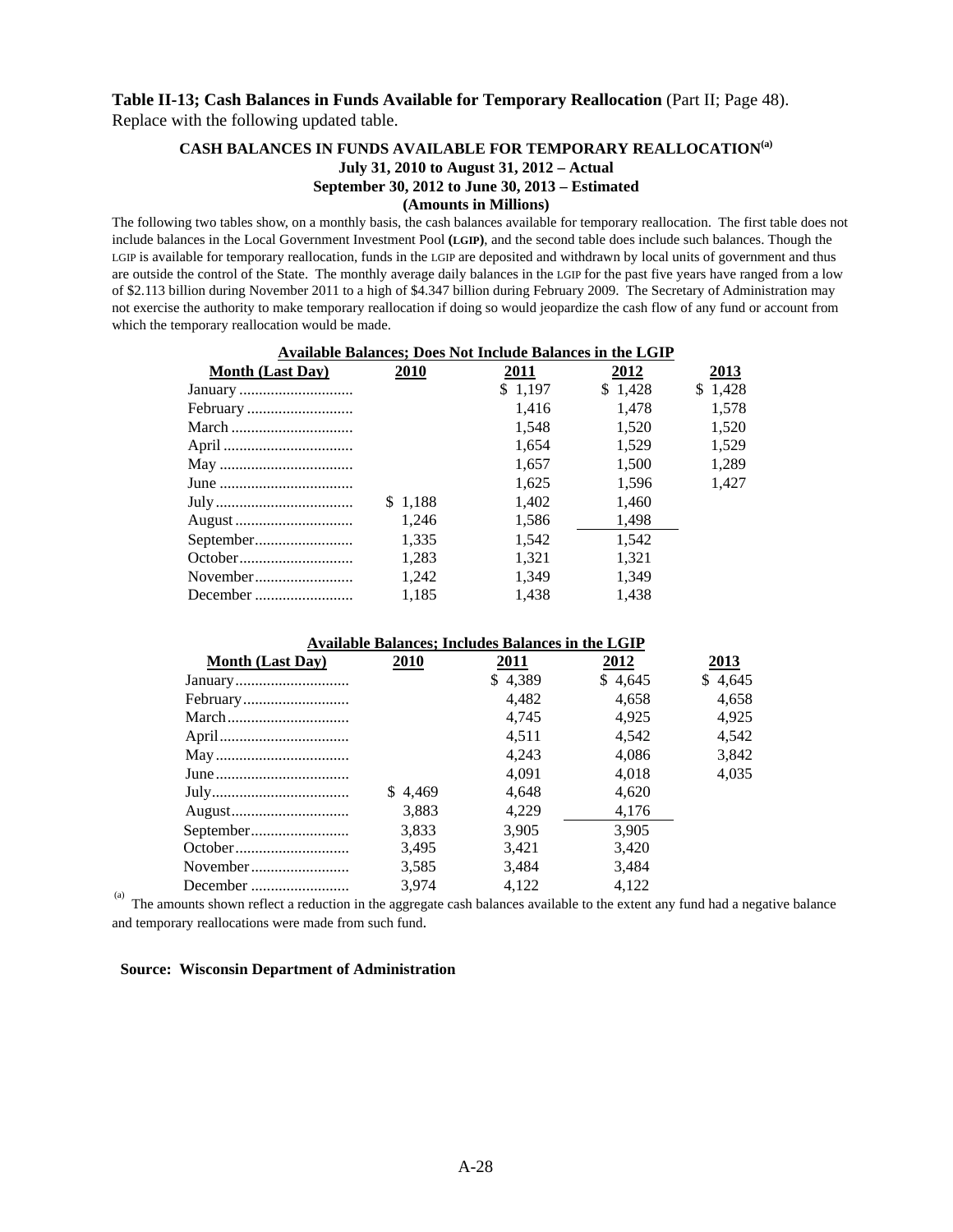**Table II-14; General Fund Recorded Revenues** (Part II; Page 49). Replace with the following updated table.

|                                                       |                                                | (Agency-Recorded Basis)                                   |                                             |                                             |
|-------------------------------------------------------|------------------------------------------------|-----------------------------------------------------------|---------------------------------------------|---------------------------------------------|
|                                                       |                                                | July 1, 2011 to June 30, 2012 Compared With Previous Year |                                             |                                             |
|                                                       | <b>Annual Fiscal Report</b><br><b>Revenues</b> | Projected<br><b>Revenues</b>                              | <b>Recorded Revenues</b><br>July 1, 2010 to | <b>Recorded Revenues</b><br>July 1, 2011 to |
|                                                       | 2010-11 Fiscal Year <sup>(b)</sup>             | 2011-12 Fiscal Year <sup>(c)</sup>                        | June 30, 2011 $^{\rm (d)}$                  | June 30, 2012 <sup>(e)</sup>                |
| Individual Income Tax                                 | \$<br>6,700,647,000                            | \$<br>6,868,230,000                                       | \$<br>6,339,518,427                         | \$<br>6,536,435,504                         |
| General Sales and Use Tax<br>Corporate Franchise      | 4,109,019,000                                  | 4,269,805,000                                             | 3,701,843,619                               | 3,871,579,925                               |
|                                                       | 852,863,000                                    | 880,800,000                                               | 804, 846, 422                               | 863,258,352                                 |
| Public Utility Taxes                                  | 341,344,000                                    | 344,600,000                                               | 341, 344, 029                               | 365,896,544                                 |
| Excise Taxes                                          | 720,846,000                                    | 735,200,000                                               | 654,903,727                                 | 647,527,146                                 |
| Inheritance Taxes                                     | (128,000)                                      |                                                           | 178,522                                     | 309,683                                     |
| Insurance Company Taxes                               | 139,951,000                                    | 147,000,000                                               | 98,183,296                                  | 134,511,660                                 |
| Miscellaneous Taxes                                   | 47,323,000                                     | 51,600,000                                                | 68,353,664                                  | 76,171,331                                  |
| SUBTOTAL                                              | 12,911,865,000                                 | 13,297,235,000                                            | 12,009,171,707                              | 12,495,690,144                              |
| Federal and Other Inter-                              |                                                |                                                           |                                             |                                             |
| Governmental Revenues <sup>(1)</sup><br>Dedicated and | 11,170,454,000                                 | 8,635,594,800                                             | 10,976,985,186                              | 9,846,668,596                               |
| Other Revenues <sup>(g)</sup>                         | 4,844,199,000                                  | 5,187,165,700                                             | 4,892,839,759                               | 5,086,072,546                               |
|                                                       | \$<br>28,926,518,000                           | \$<br>27,119,995,500                                      | \$<br>27,878,996,652                        | \$<br>27,428,431,287                        |

#### **GENERAL FUND RECORDED REVENUES(a)**

(a) The revenues in this table are presented on an agency-recorded basis and not a budgetary basis. None of the data presented in this table has been subjected to customary fiscal period closing procedures or other procedures used in the preparation of a financial statement, including verification, reconciliation, and identified adjustments.

### (b) The amounts are from the Annual Fiscal Report (budgetary basis) for the 2010-11 fiscal year, dated October 15, 2011.

- (c) The results, projections, or estimates included in this table on an agency-recorded basis reflect the 2011-13 biennial budget (2011 Wisconsin Act 32) and the General Fund tax revenue estimates released by LFB on May 11, 2011. The projections and estimates in this table do not reflect the updated General Fund tax revenue estimates included in the February 9, 2012 LFB Memorandum or the May 10, 2012 DOA Memorandum.
- (d) The amounts shown are 2010-11 fiscal year revenues as recorded by all State agencies. *The amounts shown are as of June 30, 2011 and do not include revenues for the 2010-11 fiscal year that were recorded by State agencies during the months of July and August, 2011.* There may be differences between the tax revenues shown in this table and those reported by the Department of Revenue (**DOR**) from time to time in its monthly general purpose revenue collections report; the DOR report only includes general purpose revenues or taxes that are actually collected by DOR.
- (e) The amounts shown are 2011-12 fiscal year general purpose revenues and program revenue taxes collected across all State agencies. *Additional revenues will be recorded by State agencies for the 2011-12 fiscal year for the months of July and August, 2012.* There may be differences between the tax revenues shown in this table and those reported by DOR from time to time in its monthly general purpose revenue collections report; the DOR report only includes general purpose revenues or taxes that are actually collected by DOR.
- $<sup>(f)</sup>$  This category includes intergovernmental transfers. The amount of these transfers may vary greatly between fiscal years, and</sup> therefore this category may not be comparable on a historical basis.
- (g) Certain transfers between General Fund appropriations are recorded as both revenues and expenditures of the General Fund. The amount of these transfers may vary greatly between fiscal years, and therefore this category may not be comparable on a historical basis.

Note: During the months of July and August, State agencies process entries to accrue revenues and expenditures to the previous fiscal year. Because the timing of these entries varies from year-to-year, *the recorded revenues vary greatly between fiscal years and are not suitable for comparison.* For this reason, final recorded revenues for the 2011-12 fiscal year, and recorded revenues for the initial months of the 2012-13 fiscal year, will not be reported until data for the period ended September 30, 2012 is available. See ["State Budget; Budget for the 2011-13 Biennium;](#page-15-0) *Results of 2011-12 Fiscal Year*" in this APPENDIX A.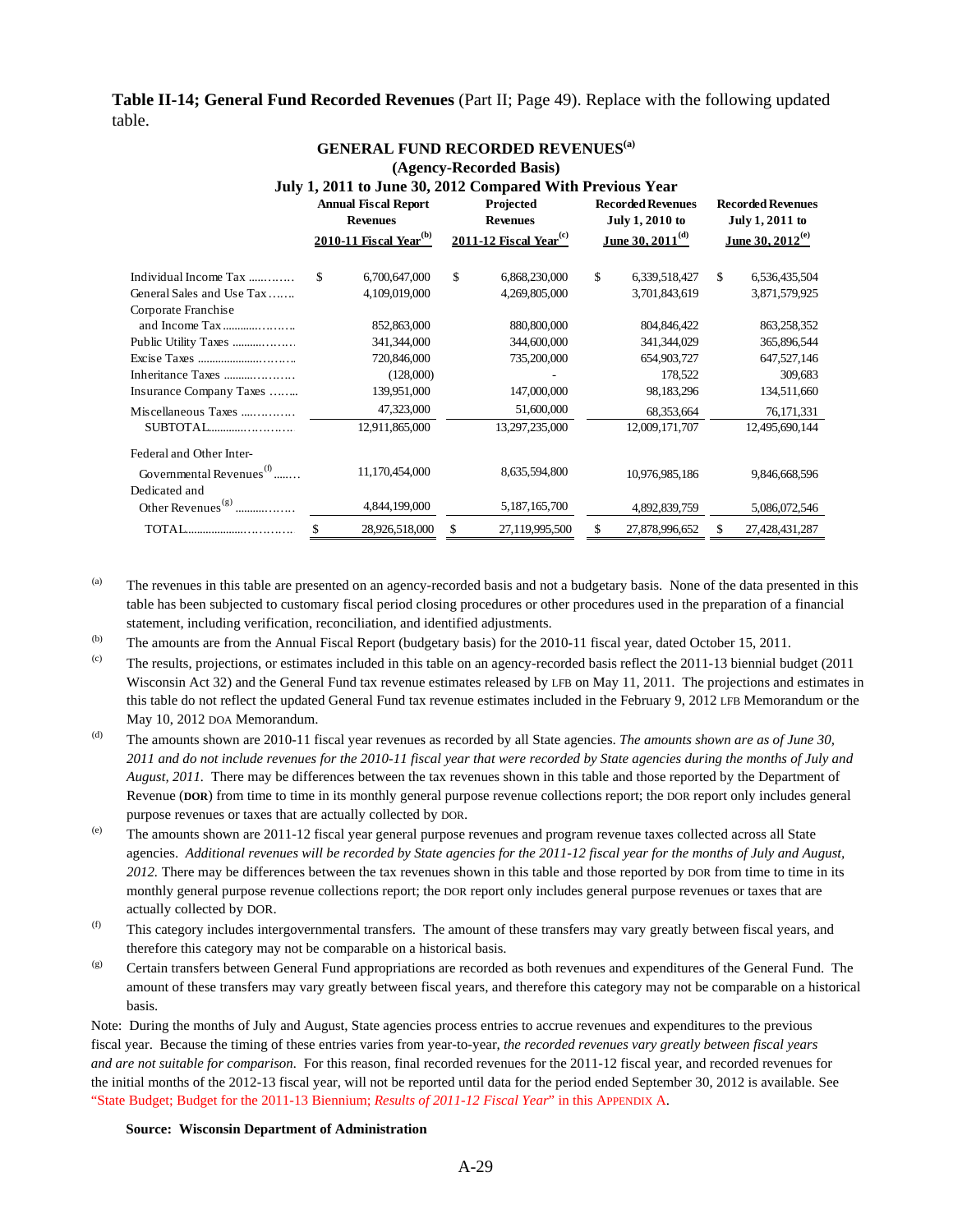**Table II-15; General Fund Recorded Expenditures by Function** (Part II; Page 50). Replace with the following updated table.

|                             |      | <b>Annual Fiscal Report</b><br><b>Expenditures</b><br>2010–11 Fiscal Year <sup>(b)</sup> |               | Appropriations<br>2011–12 Fiscal Year <sup>(c)</sup> | <b>Recorded</b><br><b>Expenditures</b><br><b>July 1, 2010 to</b><br>June 30, $2011^{(d)}$ | <b>Recorded</b><br><b>Expenditures</b><br><b>July 1, 2011 to</b><br>June 30, $2012^{(e)}$ |
|-----------------------------|------|------------------------------------------------------------------------------------------|---------------|------------------------------------------------------|-------------------------------------------------------------------------------------------|-------------------------------------------------------------------------------------------|
|                             | \$   | 375,405,000                                                                              | <sup>\$</sup> | 256,405,500                                          | \$<br>81,563,237                                                                          | \$<br>79,891,322                                                                          |
|                             |      | 12,227,699,000                                                                           |               | 11,618,349,000                                       | 2.284,970,899                                                                             | 2,377,332,367                                                                             |
| Environmental Resources     |      | 207,892,000                                                                              |               | 246,148,500                                          | 72,243,788                                                                                | 92,630,744                                                                                |
| Human Relations & Resources |      | 12,462,717,000                                                                           |               | 11,177,683,100                                       | 2,875,138,843                                                                             | 2,955,182,344                                                                             |
| General Executive           |      | 1,190,324,000                                                                            |               | 1,150,243,700                                        | 206,894,711                                                                               | 248,239,860                                                                               |
|                             |      | 134,965,000                                                                              |               | 138,688,000                                          | 41,618,988                                                                                | 42,530,564                                                                                |
|                             |      | 66,263,000                                                                               |               | 75,226,800                                           | 15.427.484                                                                                | 16,678,593                                                                                |
| General Appropriations      |      | 2,286,559,000                                                                            |               | 2,470,053,300                                        | 688,753,489                                                                               | 688,755,076                                                                               |
| TOTAL                       | - \$ | 28.951.824.000                                                                           |               | 27,132,797,900                                       | \$ 6.266,611,439                                                                          | \$ 6.501,240,870                                                                          |

## **GENERAL FUND RECORDED EXPENDITURES BY FUNCTION(a) (Agency-Recorded Basis) July 1, 2011 to June 30, 2012 Compared With Previous Year**

(a) The expenditures in this table are presented on an agency-recorded basis and not a budgetary basis. None of the data presented in this table has been subjected to customary fiscal period closing procedures or other procedures used in the preparation of a financial statement, including verification, reconciliation, and identified adjustments.

(b) The amounts are from the Annual Fiscal Report (budgetary basis) for the 2010-11 fiscal year, dated October 15, 2011.

(c) The results and estimates included in this table reflect the 2011-13 biennial budget (2011 Wisconsin Act 32). The projections and estimates in this table do not reflect the updated General Fund tax revenue estimates included in the February 9, 2012 LFB Memorandum or the May 10, 2012 DOA Memorandum.

(d) The amounts shown are 2010-11 fiscal year expenditures as recorded by all State agencies. *The amounts shown are as of June 30, 2011 and do not include expenditures for the 2010-11 fiscal year that were recorded by State agencies during the months of July and August, 2011.*

(e) The amounts shown are 2011-12 fiscal year general purpose revenues and program revenue taxes collected across all State agencies. *Additional expenditures will be recorded by State agencies for the 2011-12 fiscal year for the months of July and August, 2012.*

Note: During the months of July and August, State agencies process entries to accrue revenues and expenditures to the previous fiscal year. Since the timing of these entries varies from year-to-year, *the recorded expenditures vary greatly between fiscal years and are not suitable for comparison.* For this reason, final recorded expenditures for the 2011-12 fiscal year, and recorded expenditures for the initial months of the 2012-13 fiscal year, will not be reported until data for the period ended September 30, 2012 is available. See ["State Budget; Budget for the 2011-13 Biennium;](#page-15-0) *Results of 2011-12 Fiscal Year"* in this APPENDIX A.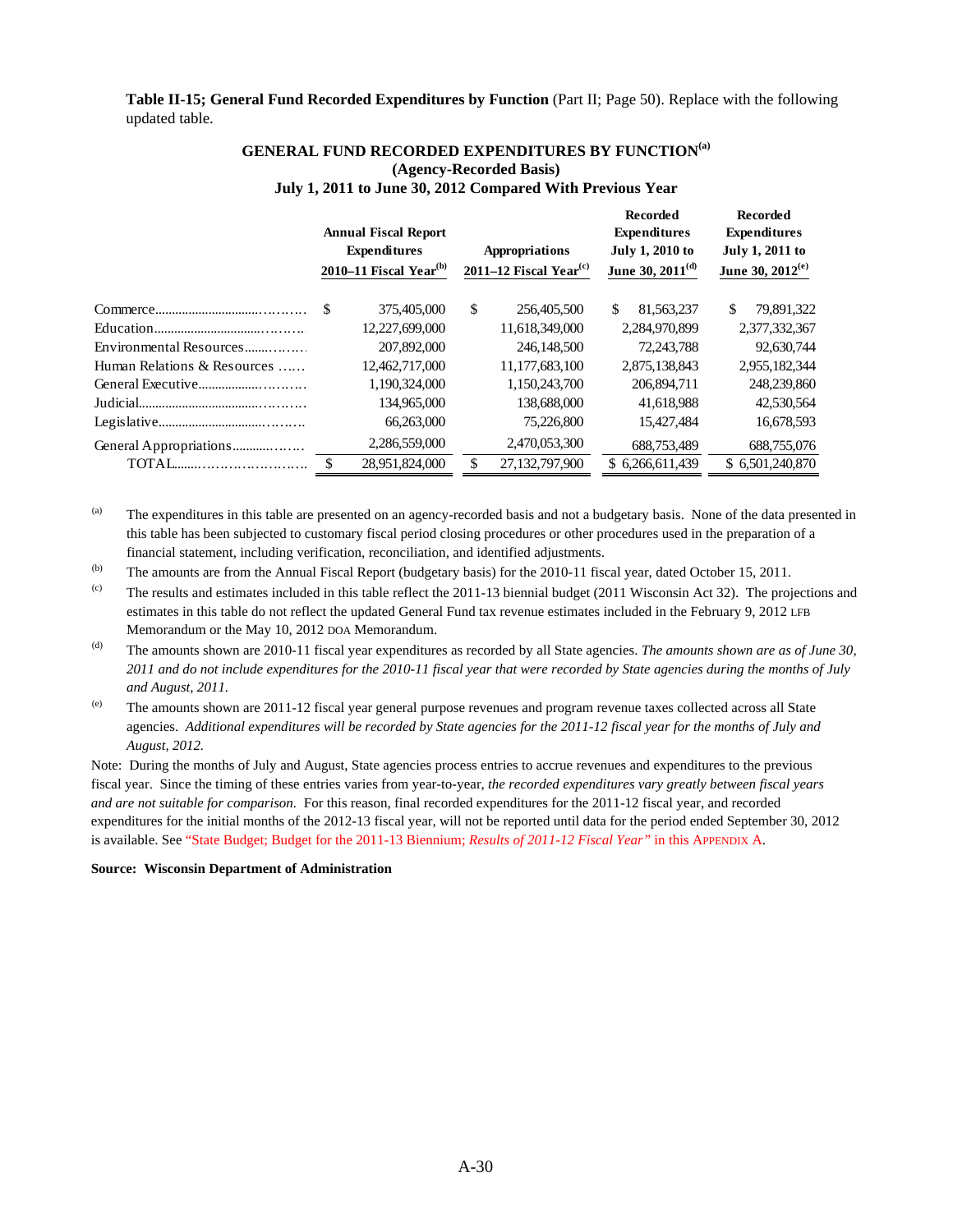# **APPENDIX B**

# <span id="page-31-0"></span>**GENERAL OBLIGATION ISSUANCE STATUS REPORT OCTOBER 1, 2012**

|                                                                                                                | Legislative<br>Authorization | <b>General Obligations</b><br><b>Issued to Date</b> |                                            | <b>Credit to Capital Improvement Fund</b> |                                         |                                                         |
|----------------------------------------------------------------------------------------------------------------|------------------------------|-----------------------------------------------------|--------------------------------------------|-------------------------------------------|-----------------------------------------|---------------------------------------------------------|
| <b>Program Purpose</b>                                                                                         |                              |                                                     | <b>Interest</b><br>Earnings <sup>(a)</sup> | Premium <sup>(a)</sup>                    | G.O. Bonds of<br>2012, Series $B^{(b)}$ | <b>Total Authorized</b><br>Unissued Debt <sup>(b)</sup> |
| University of Wisconsin;                                                                                       |                              | \$1,620,895,704                                     | \$<br>13,072,507                           | \$5,275,712                               | \$<br>28,475,225                        | \$<br>392,247,144                                       |
| University of Wisconsin;                                                                                       | 2,342,774,893                | 1,780,960,161                                       | 2,911,822                                  | 8,646,136                                 | 78,564,359                              | 471,692,415                                             |
| Natural resources;<br>Warren Knowles - Gaylord<br>Nelson stewardship                                           | 1,195,000,000                | 657, 576, 755                                       | 405,319                                    | 2,850,191                                 | 28, 364, 102                            | 505,803,633                                             |
| Natural resources;<br>municipal clean drinking                                                                 | 9,800,000                    | 9,518,744                                           | 141,818                                    |                                           |                                         | 139,438                                                 |
|                                                                                                                | 783,743,200                  | 607,945,413                                         |                                            | 512,299                                   | 243,081                                 | 175,042,407                                             |
| Safe drinking water                                                                                            | 54,800,000                   | 52,027,016                                          |                                            | 162,492                                   | 138,904                                 | 2,471,588                                               |
| Natural resources;                                                                                             | 94,310,400                   | 93,044,918                                          | 190,043                                    | 72,587                                    |                                         | 1,002,852                                               |
| Natural resources;                                                                                             | 25,000,000                   | 13,655,000                                          | 1,454                                      | 156,670                                   |                                         | 11,186,876                                              |
| Natural resources;                                                                                             | 57,000,000                   | 47,712,102                                          | 203,594                                    | 34,982                                    |                                         | 9,049,322                                               |
| Natural resources;<br>urban nonpoint source                                                                    | 41,900,000                   | 31,878,640                                          | 30,671                                     | 185,248                                   | 666,737                                 | 9,138,704                                               |
| Natural resources;<br>contaminated sediment removal                                                            | 27,000,000                   | 14,665,637                                          |                                            | 133,943                                   | 2,274,545                               | 9,925,875                                               |
| Natural resources;<br>environmental segregated<br>fund supported<br>administrative facilities                  | 11,535,200                   | 9,601,818                                           | 143                                        | 60,968                                    | 416,711                                 | 1,455,560                                               |
| Natural resources;<br>segregated revenue supported                                                             | 6,600,000                    | 6,404,819                                           | 617                                        | 11,046                                    | 6,945                                   | 176,573                                                 |
| Natural resources;<br>pollution abatement<br>and sewage collection                                             | 145,060,325                  | 145,010,325                                         | 50,000                                     |                                           |                                         |                                                         |
| Natural resources;<br>pollution abatement and                                                                  |                              |                                                     |                                            |                                           |                                         |                                                         |
| sewage collection facilities<br>Natural resources:<br>pollution abatement and<br>sewage collection facilities; | 893,493,400                  | 874,927,239                                         | 18,513,077                                 |                                           |                                         | 53,084                                                  |
| combined sewer overflow                                                                                        | 200,600,000                  | 194,312,599                                         | 6,287,401                                  |                                           |                                         |                                                         |
| Natural resources:                                                                                             | 56,055,000                   | 56,053,994                                          | 1,006                                      |                                           |                                         |                                                         |
| Natural resources;<br>local parks land acquisition                                                             | 2,490,000                    | 2,447,741                                           | 42,259                                     |                                           |                                         |                                                         |
| Natural resources;                                                                                             | 23,061,500                   | 22,919,742                                          | 141,325                                    | 68                                        |                                         | 365                                                     |
| Natural resources;                                                                                             | 45,608,600                   | 45,116,929                                          | 491,671                                    |                                           |                                         |                                                         |
| Natural resources:<br>Wisconsin natural areas                                                                  | 2,500,000                    | 2,445,793                                           | 17,174                                     |                                           |                                         | 37,033                                                  |
| Natural resources;<br>segregated revenue                                                                       | 90,100,500                   | 65,720,351                                          | 93,544                                     | 127,647                                   |                                         | 24,158,958                                              |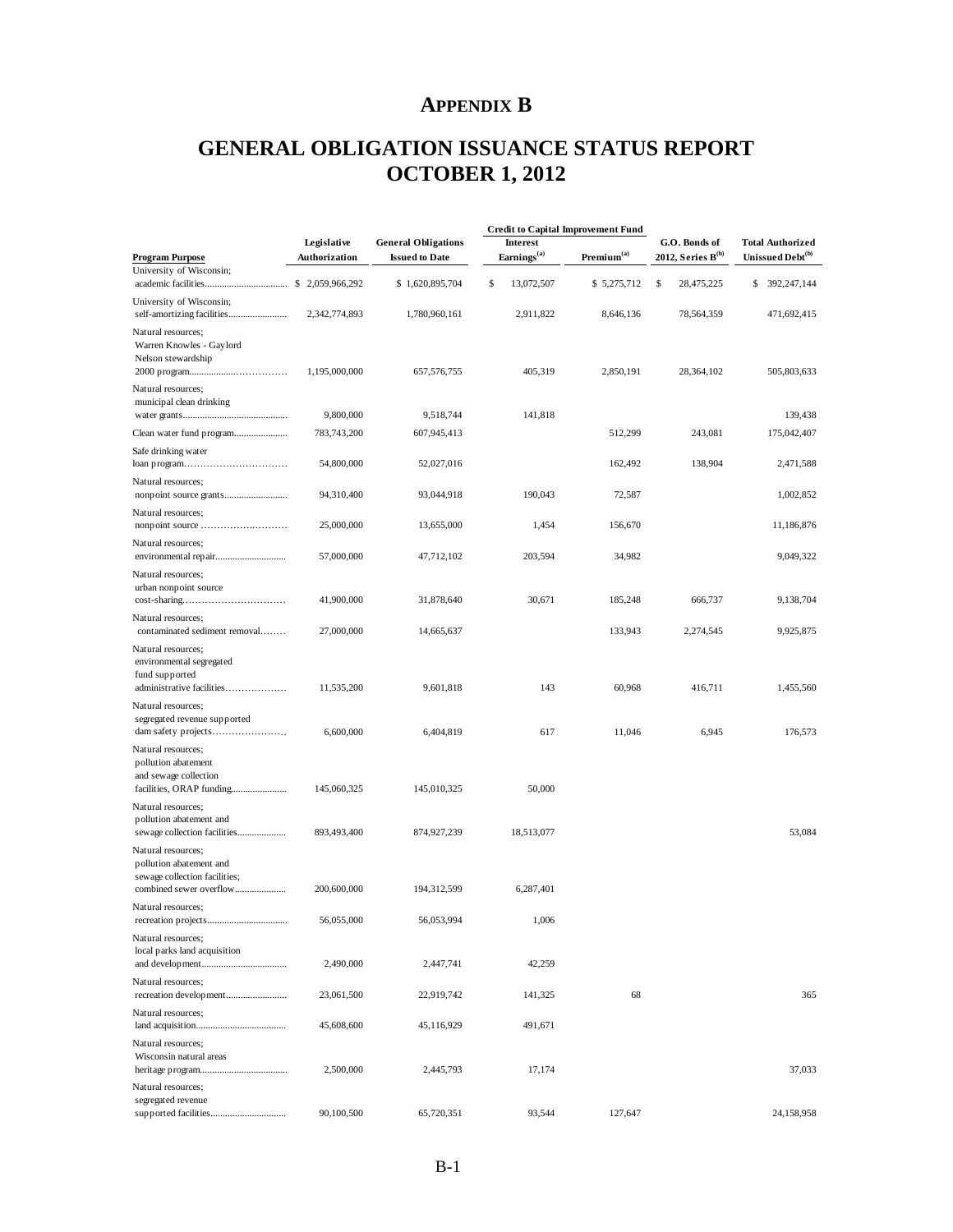|                                                                       |               |                            |                         | <b>Credit to Capital Improvement Fund</b> |                        |                              |  |
|-----------------------------------------------------------------------|---------------|----------------------------|-------------------------|-------------------------------------------|------------------------|------------------------------|--|
|                                                                       | Legislative   | <b>General Obligations</b> | <b>Interest</b>         |                                           | G.O. Bonds of          | <b>Total Authorized</b>      |  |
| <b>Program Purpose</b><br>Natural resources;                          | Authorization | <b>Issued to Date</b>      | Earnings <sup>(a)</sup> | Premium <sup>(a)</sup>                    | 2012, Series $B^{(b)}$ | Unissued Debt <sup>(b)</sup> |  |
| general fund supported                                                |               |                            |                         |                                           |                        |                              |  |
|                                                                       | 11,410,200    | \$<br>11,262,807           | \$<br>21,753            | \$<br>94                                  |                        | \$<br>125,546                |  |
| Natural resources;                                                    | 750,000       | 750,000                    |                         |                                           |                        |                              |  |
| Natural resources;                                                    | 13,500,000    | 7,288,131                  | 49,701                  | 42,005                                    | \$<br>1,111,228        | 5,008,935                    |  |
| Natural resources;                                                    |               |                            |                         |                                           |                        |                              |  |
| segregated revenue                                                    | 2,500,000     | 2,500,000                  |                         |                                           |                        |                              |  |
| Natural resources;                                                    |               |                            |                         |                                           |                        |                              |  |
| Warren Knowles - Gaylord<br>Nelson stewardship program                | 231,000,000   | 228,318,547                | 1,306,849               | 7,094                                     | 62,507                 | 1,305,004                    |  |
| Transportation;<br>administrative facilities                          | 8,890,400     | 8,759,479                  | 33,943                  |                                           |                        | 96,978                       |  |
| Transportation;                                                       |               |                            |                         |                                           |                        |                              |  |
| accelerated bridge                                                    | 46,849,800    | 46,849,800                 |                         |                                           |                        |                              |  |
| Transportation;                                                       |               |                            |                         |                                           |                        |                              |  |
| major interstate bridge construction                                  | 225,000,000   |                            |                         |                                           |                        | 225,000,000                  |  |
| Transportation;<br>rail passenger route development                   | 122,000,000   | 51,529,513                 | 3,016                   | 584,531                                   |                        | 69,882,940                   |  |
| Transportation;                                                       |               |                            |                         |                                           |                        |                              |  |
| accelerated highway                                                   | 185,000,000   | 185,000,000                |                         |                                           |                        |                              |  |
| Transportation;                                                       |               |                            |                         |                                           |                        |                              |  |
| connecting highway                                                    | 15,000,000    | 15,000,000                 |                         |                                           |                        |                              |  |
| Transportation;                                                       |               |                            |                         |                                           |                        |                              |  |
| federally aided                                                       |               |                            |                         |                                           |                        |                              |  |
|                                                                       | 10,000,000    | 10,000,000                 |                         |                                           |                        |                              |  |
| Transportation;                                                       | 41,000,000    | 41,000,000                 |                         |                                           |                        |                              |  |
| Transportation;                                                       |               |                            |                         |                                           |                        |                              |  |
| major highway and                                                     | 565,480,400   | 565,480,400                |                         |                                           |                        |                              |  |
| Transportation;                                                       |               |                            |                         |                                           |                        |                              |  |
| M arquette interchange, zoo                                           |               |                            |                         |                                           |                        |                              |  |
| interchange, southeast megaprojects,<br>and I 94 north-south corridor |               |                            |                         |                                           |                        |                              |  |
|                                                                       | 704,750,000   | 493,746,000                | 3,018,078               | 1,655,216                                 | 38,288,760             | 168,041,946                  |  |
| Transportation;                                                       |               |                            |                         |                                           |                        |                              |  |
| state highway                                                         | 620,063,700   | 501,257,103                | 1,182,897               | 2,267,241                                 | 20,781,249             | 94,575,210                   |  |
| Transportation;<br>major highway projects                             | 100,000,000   | 49,780,000                 |                         | 217,378                                   | 34,725,884             | 15,276,738                   |  |
| Transportation;                                                       |               |                            |                         |                                           |                        |                              |  |
| state highway rehabilitation,                                         | 141,000,000   | 59,770,000                 |                         | 226,777                                   | 14,583,333             | 66,419,890                   |  |
| Transportation;                                                       |               |                            |                         |                                           |                        |                              |  |
|                                                                       | 76,800,000    | 53,243,231                 | 234,581                 | 239,415                                   | 256,972                | 22,825,801                   |  |
| Transportation;<br>rail acquisitions                                  |               |                            |                         |                                           |                        |                              |  |
|                                                                       | 156,500,000   | 74,523,090                 | 5,187                   | 276,960                                   | 2,027,992              | 79,666,771                   |  |
| Transportation;                                                       |               |                            |                         |                                           |                        |                              |  |
| local roads for job<br>preservation, state funds                      | 2,000,000     | 2,000,000                  |                         |                                           |                        |                              |  |
| Corrections;                                                          |               |                            |                         |                                           |                        |                              |  |
|                                                                       | 840,602,600   | 805, 181, 967              | 11,467,562              | 300,000                                   | 176,886                | 23,476,185                   |  |
| Corrections;                                                          |               |                            |                         |                                           |                        |                              |  |
| self-amortizing facilities                                            | 7,337,000     | 2,115,438                  | 99                      |                                           |                        | 5,221,463                    |  |
|                                                                       |               |                            |                         |                                           |                        |                              |  |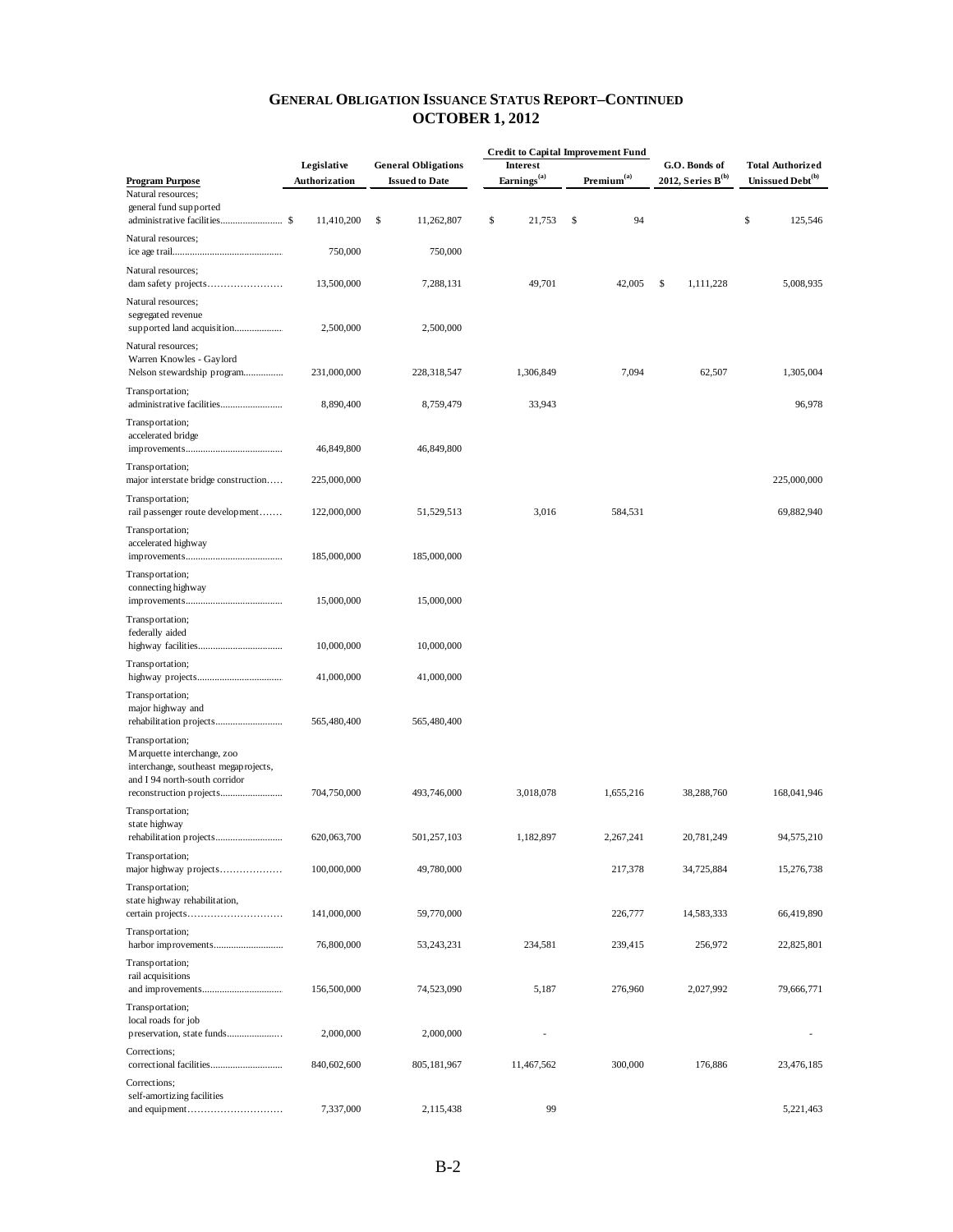| <b>Interest</b><br>Legislative<br><b>General Obligations</b><br>G.O. Bonds of<br><b>Total Authorized</b><br>Earnings <sup>(a)</sup><br>$\mathbf{Premium}^{(\mathrm{a})}$<br>2012, Series $B^{(b)}$<br>Unissued Debt <sup>(b)</sup><br><b>Program Purpose</b><br>Authorization<br><b>Issued to Date</b><br>Corrections;<br>\$<br>\$<br>\$<br>juvenile correctional facilities \$<br>28,984,500<br>\$<br>108,861<br>326<br>341,762<br>28,533,551<br>Health services;<br>mental health and<br>secure treatment facilities<br>895,124<br>\$<br>174,395,800<br>160,737,203<br>338,610<br>211,828<br>Agriculture;<br>3,025<br>293,726<br>47,075,000<br>40,760,255<br>652,847<br>Agriculture;<br>conservation reserve enhancement<br>17,315<br>118,068<br>28,000,000<br>12,717,181<br>Administration;<br>Black Point Estate<br>1,600,000<br>445<br>1,598,655<br>Administration;<br>energy conservation projects;<br>capital improvement fund<br>6,806,273<br>180,000,000<br>82,815,634<br>786,637<br>Building commission;<br>previous lease<br>2,946<br>143,071,600<br>143,068,654<br>Building commission;<br>refunding tax-supported<br>2,102,086,430<br>2,102,086,530<br>Building commission;<br>refunding self-amortizing<br>272,863,033<br>272,863,033<br>Building commission;<br>refunding tax-supported and<br>self-amortizing general obligation<br>debt incurred before June 30, 2005<br>250,000,000<br>250,000,000<br>Building commission;<br>refunding tax-supported and<br>self-amortizing general obligation<br>debt incurred before July 1, 2011<br>474,000,000<br>473,651,084<br>Building commission;<br>refunding tax-supported and<br>self-amortizing general obligation<br>debt incurred before July 1, 2013<br>264,200,000<br>263,420,000<br>Building commission;<br>refunding tax-supported and<br>self-amortizing general obligation<br>5,341,084<br>1,775,000,000<br>1,769,658,916<br>$debt \ldots \ldots \ldots \ldots \ldots \ldots \ldots \ldots \ldots \ldots \ldots \ldots$<br>Building commission;<br>housing state departments<br>2,356,097<br>1,659,532<br>6,667,370<br>623,237,800<br>501,396,994<br>Building commission;<br>1 West Wilson street<br>294,479<br>15,100,000<br>14,805,521<br>Building commission;<br>47,961,200<br>64,761<br>41,798<br>59,034<br>1,382,692<br>46,412,915<br>Building commission;<br>capital equipment acquisition<br>740,327<br>54,987<br>30,312<br>126,335,000<br>121,853,202<br>3,656,172<br>Building commission;<br>17,130,734<br>90,000,000<br>72,869,266<br>Building commission;<br>discount sale of debt<br>(c)<br>99,988,833<br>(higher education bonds)<br>100,000,000<br>Building commission;<br>8,728,268<br>2,298,171,700<br>1,962,424,293<br>5,122,720<br>25,337,803<br>Medical College |  |  | <b>Credit to Capital Improvement Fund</b> |  |             |  |
|-----------------------------------------------------------------------------------------------------------------------------------------------------------------------------------------------------------------------------------------------------------------------------------------------------------------------------------------------------------------------------------------------------------------------------------------------------------------------------------------------------------------------------------------------------------------------------------------------------------------------------------------------------------------------------------------------------------------------------------------------------------------------------------------------------------------------------------------------------------------------------------------------------------------------------------------------------------------------------------------------------------------------------------------------------------------------------------------------------------------------------------------------------------------------------------------------------------------------------------------------------------------------------------------------------------------------------------------------------------------------------------------------------------------------------------------------------------------------------------------------------------------------------------------------------------------------------------------------------------------------------------------------------------------------------------------------------------------------------------------------------------------------------------------------------------------------------------------------------------------------------------------------------------------------------------------------------------------------------------------------------------------------------------------------------------------------------------------------------------------------------------------------------------------------------------------------------------------------------------------------------------------------------------------------------------------------------------------------------------------------------------------------------------------------------------------------------------------------------------------------------------------------------------------------------------------------------------------------------------------------------------------------------------------------------------------------------------------------------------------------------------|--|--|-------------------------------------------|--|-------------|--|
|                                                                                                                                                                                                                                                                                                                                                                                                                                                                                                                                                                                                                                                                                                                                                                                                                                                                                                                                                                                                                                                                                                                                                                                                                                                                                                                                                                                                                                                                                                                                                                                                                                                                                                                                                                                                                                                                                                                                                                                                                                                                                                                                                                                                                                                                                                                                                                                                                                                                                                                                                                                                                                                                                                                                                           |  |  |                                           |  |             |  |
|                                                                                                                                                                                                                                                                                                                                                                                                                                                                                                                                                                                                                                                                                                                                                                                                                                                                                                                                                                                                                                                                                                                                                                                                                                                                                                                                                                                                                                                                                                                                                                                                                                                                                                                                                                                                                                                                                                                                                                                                                                                                                                                                                                                                                                                                                                                                                                                                                                                                                                                                                                                                                                                                                                                                                           |  |  |                                           |  |             |  |
|                                                                                                                                                                                                                                                                                                                                                                                                                                                                                                                                                                                                                                                                                                                                                                                                                                                                                                                                                                                                                                                                                                                                                                                                                                                                                                                                                                                                                                                                                                                                                                                                                                                                                                                                                                                                                                                                                                                                                                                                                                                                                                                                                                                                                                                                                                                                                                                                                                                                                                                                                                                                                                                                                                                                                           |  |  |                                           |  |             |  |
|                                                                                                                                                                                                                                                                                                                                                                                                                                                                                                                                                                                                                                                                                                                                                                                                                                                                                                                                                                                                                                                                                                                                                                                                                                                                                                                                                                                                                                                                                                                                                                                                                                                                                                                                                                                                                                                                                                                                                                                                                                                                                                                                                                                                                                                                                                                                                                                                                                                                                                                                                                                                                                                                                                                                                           |  |  |                                           |  | 12,213,035  |  |
|                                                                                                                                                                                                                                                                                                                                                                                                                                                                                                                                                                                                                                                                                                                                                                                                                                                                                                                                                                                                                                                                                                                                                                                                                                                                                                                                                                                                                                                                                                                                                                                                                                                                                                                                                                                                                                                                                                                                                                                                                                                                                                                                                                                                                                                                                                                                                                                                                                                                                                                                                                                                                                                                                                                                                           |  |  |                                           |  | 5,365,147   |  |
|                                                                                                                                                                                                                                                                                                                                                                                                                                                                                                                                                                                                                                                                                                                                                                                                                                                                                                                                                                                                                                                                                                                                                                                                                                                                                                                                                                                                                                                                                                                                                                                                                                                                                                                                                                                                                                                                                                                                                                                                                                                                                                                                                                                                                                                                                                                                                                                                                                                                                                                                                                                                                                                                                                                                                           |  |  |                                           |  | 15,147,436  |  |
|                                                                                                                                                                                                                                                                                                                                                                                                                                                                                                                                                                                                                                                                                                                                                                                                                                                                                                                                                                                                                                                                                                                                                                                                                                                                                                                                                                                                                                                                                                                                                                                                                                                                                                                                                                                                                                                                                                                                                                                                                                                                                                                                                                                                                                                                                                                                                                                                                                                                                                                                                                                                                                                                                                                                                           |  |  |                                           |  | 900         |  |
|                                                                                                                                                                                                                                                                                                                                                                                                                                                                                                                                                                                                                                                                                                                                                                                                                                                                                                                                                                                                                                                                                                                                                                                                                                                                                                                                                                                                                                                                                                                                                                                                                                                                                                                                                                                                                                                                                                                                                                                                                                                                                                                                                                                                                                                                                                                                                                                                                                                                                                                                                                                                                                                                                                                                                           |  |  |                                           |  | 89,591,456  |  |
|                                                                                                                                                                                                                                                                                                                                                                                                                                                                                                                                                                                                                                                                                                                                                                                                                                                                                                                                                                                                                                                                                                                                                                                                                                                                                                                                                                                                                                                                                                                                                                                                                                                                                                                                                                                                                                                                                                                                                                                                                                                                                                                                                                                                                                                                                                                                                                                                                                                                                                                                                                                                                                                                                                                                                           |  |  |                                           |  |             |  |
|                                                                                                                                                                                                                                                                                                                                                                                                                                                                                                                                                                                                                                                                                                                                                                                                                                                                                                                                                                                                                                                                                                                                                                                                                                                                                                                                                                                                                                                                                                                                                                                                                                                                                                                                                                                                                                                                                                                                                                                                                                                                                                                                                                                                                                                                                                                                                                                                                                                                                                                                                                                                                                                                                                                                                           |  |  |                                           |  |             |  |
|                                                                                                                                                                                                                                                                                                                                                                                                                                                                                                                                                                                                                                                                                                                                                                                                                                                                                                                                                                                                                                                                                                                                                                                                                                                                                                                                                                                                                                                                                                                                                                                                                                                                                                                                                                                                                                                                                                                                                                                                                                                                                                                                                                                                                                                                                                                                                                                                                                                                                                                                                                                                                                                                                                                                                           |  |  |                                           |  |             |  |
|                                                                                                                                                                                                                                                                                                                                                                                                                                                                                                                                                                                                                                                                                                                                                                                                                                                                                                                                                                                                                                                                                                                                                                                                                                                                                                                                                                                                                                                                                                                                                                                                                                                                                                                                                                                                                                                                                                                                                                                                                                                                                                                                                                                                                                                                                                                                                                                                                                                                                                                                                                                                                                                                                                                                                           |  |  |                                           |  |             |  |
|                                                                                                                                                                                                                                                                                                                                                                                                                                                                                                                                                                                                                                                                                                                                                                                                                                                                                                                                                                                                                                                                                                                                                                                                                                                                                                                                                                                                                                                                                                                                                                                                                                                                                                                                                                                                                                                                                                                                                                                                                                                                                                                                                                                                                                                                                                                                                                                                                                                                                                                                                                                                                                                                                                                                                           |  |  |                                           |  |             |  |
|                                                                                                                                                                                                                                                                                                                                                                                                                                                                                                                                                                                                                                                                                                                                                                                                                                                                                                                                                                                                                                                                                                                                                                                                                                                                                                                                                                                                                                                                                                                                                                                                                                                                                                                                                                                                                                                                                                                                                                                                                                                                                                                                                                                                                                                                                                                                                                                                                                                                                                                                                                                                                                                                                                                                                           |  |  |                                           |  | 348,916     |  |
|                                                                                                                                                                                                                                                                                                                                                                                                                                                                                                                                                                                                                                                                                                                                                                                                                                                                                                                                                                                                                                                                                                                                                                                                                                                                                                                                                                                                                                                                                                                                                                                                                                                                                                                                                                                                                                                                                                                                                                                                                                                                                                                                                                                                                                                                                                                                                                                                                                                                                                                                                                                                                                                                                                                                                           |  |  |                                           |  | 780,000     |  |
|                                                                                                                                                                                                                                                                                                                                                                                                                                                                                                                                                                                                                                                                                                                                                                                                                                                                                                                                                                                                                                                                                                                                                                                                                                                                                                                                                                                                                                                                                                                                                                                                                                                                                                                                                                                                                                                                                                                                                                                                                                                                                                                                                                                                                                                                                                                                                                                                                                                                                                                                                                                                                                                                                                                                                           |  |  |                                           |  |             |  |
|                                                                                                                                                                                                                                                                                                                                                                                                                                                                                                                                                                                                                                                                                                                                                                                                                                                                                                                                                                                                                                                                                                                                                                                                                                                                                                                                                                                                                                                                                                                                                                                                                                                                                                                                                                                                                                                                                                                                                                                                                                                                                                                                                                                                                                                                                                                                                                                                                                                                                                                                                                                                                                                                                                                                                           |  |  |                                           |  | 111,157,807 |  |
|                                                                                                                                                                                                                                                                                                                                                                                                                                                                                                                                                                                                                                                                                                                                                                                                                                                                                                                                                                                                                                                                                                                                                                                                                                                                                                                                                                                                                                                                                                                                                                                                                                                                                                                                                                                                                                                                                                                                                                                                                                                                                                                                                                                                                                                                                                                                                                                                                                                                                                                                                                                                                                                                                                                                                           |  |  |                                           |  |             |  |
|                                                                                                                                                                                                                                                                                                                                                                                                                                                                                                                                                                                                                                                                                                                                                                                                                                                                                                                                                                                                                                                                                                                                                                                                                                                                                                                                                                                                                                                                                                                                                                                                                                                                                                                                                                                                                                                                                                                                                                                                                                                                                                                                                                                                                                                                                                                                                                                                                                                                                                                                                                                                                                                                                                                                                           |  |  |                                           |  |             |  |
|                                                                                                                                                                                                                                                                                                                                                                                                                                                                                                                                                                                                                                                                                                                                                                                                                                                                                                                                                                                                                                                                                                                                                                                                                                                                                                                                                                                                                                                                                                                                                                                                                                                                                                                                                                                                                                                                                                                                                                                                                                                                                                                                                                                                                                                                                                                                                                                                                                                                                                                                                                                                                                                                                                                                                           |  |  |                                           |  |             |  |
|                                                                                                                                                                                                                                                                                                                                                                                                                                                                                                                                                                                                                                                                                                                                                                                                                                                                                                                                                                                                                                                                                                                                                                                                                                                                                                                                                                                                                                                                                                                                                                                                                                                                                                                                                                                                                                                                                                                                                                                                                                                                                                                                                                                                                                                                                                                                                                                                                                                                                                                                                                                                                                                                                                                                                           |  |  |                                           |  |             |  |
|                                                                                                                                                                                                                                                                                                                                                                                                                                                                                                                                                                                                                                                                                                                                                                                                                                                                                                                                                                                                                                                                                                                                                                                                                                                                                                                                                                                                                                                                                                                                                                                                                                                                                                                                                                                                                                                                                                                                                                                                                                                                                                                                                                                                                                                                                                                                                                                                                                                                                                                                                                                                                                                                                                                                                           |  |  |                                           |  |             |  |
|                                                                                                                                                                                                                                                                                                                                                                                                                                                                                                                                                                                                                                                                                                                                                                                                                                                                                                                                                                                                                                                                                                                                                                                                                                                                                                                                                                                                                                                                                                                                                                                                                                                                                                                                                                                                                                                                                                                                                                                                                                                                                                                                                                                                                                                                                                                                                                                                                                                                                                                                                                                                                                                                                                                                                           |  |  |                                           |  | 11,167      |  |
|                                                                                                                                                                                                                                                                                                                                                                                                                                                                                                                                                                                                                                                                                                                                                                                                                                                                                                                                                                                                                                                                                                                                                                                                                                                                                                                                                                                                                                                                                                                                                                                                                                                                                                                                                                                                                                                                                                                                                                                                                                                                                                                                                                                                                                                                                                                                                                                                                                                                                                                                                                                                                                                                                                                                                           |  |  |                                           |  | 296,558,615 |  |
| of Wisconsin, Inc.;<br>basic science education and health<br>information technology facilities<br>10,000,000<br>10,000,000                                                                                                                                                                                                                                                                                                                                                                                                                                                                                                                                                                                                                                                                                                                                                                                                                                                                                                                                                                                                                                                                                                                                                                                                                                                                                                                                                                                                                                                                                                                                                                                                                                                                                                                                                                                                                                                                                                                                                                                                                                                                                                                                                                                                                                                                                                                                                                                                                                                                                                                                                                                                                                |  |  |                                           |  |             |  |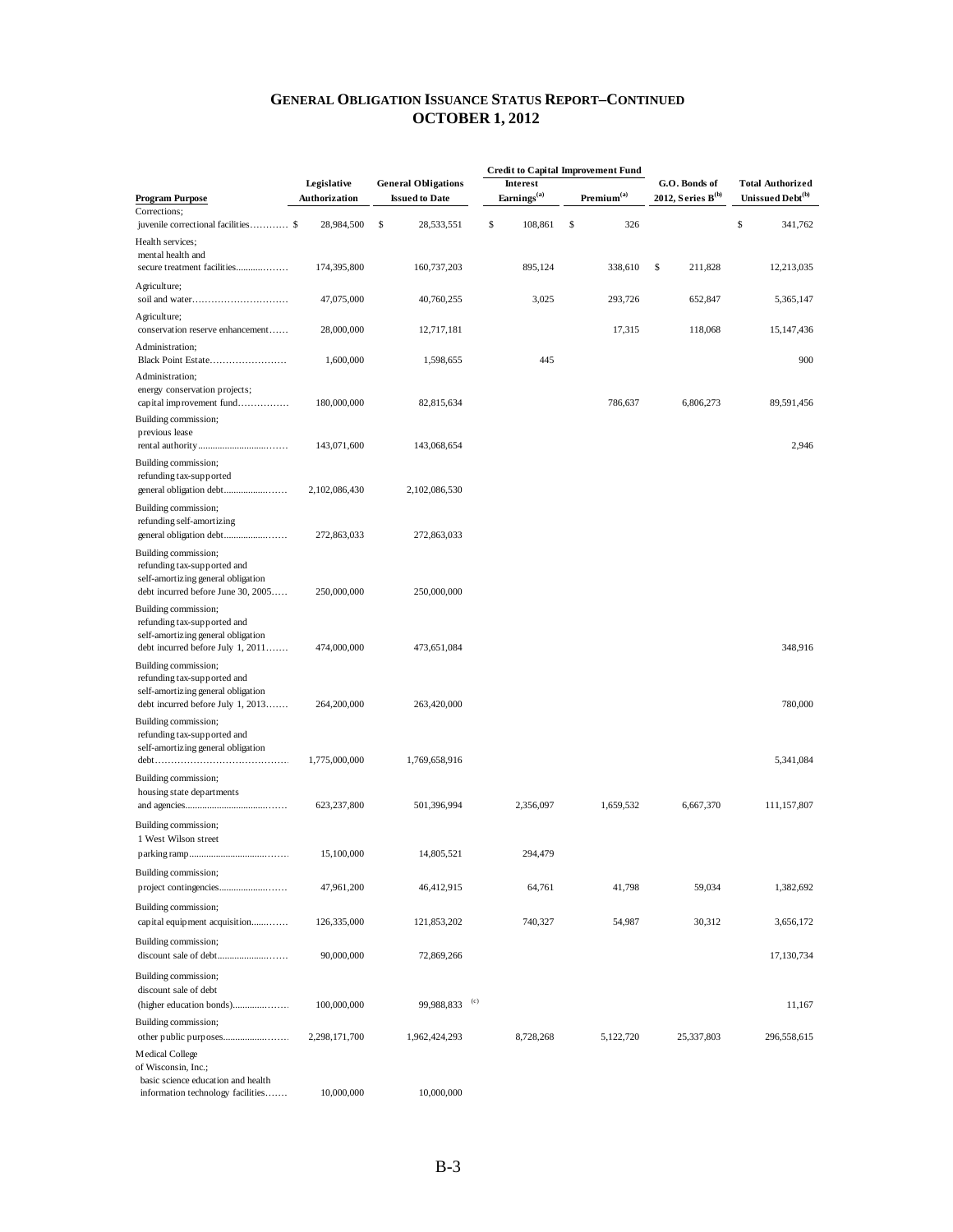|                                                                                                          |               |                            |                         | <b>Credit to Capital Improvement Fund</b> |                        | <b>Total Authorized</b><br>Unissued Debt <sup>(b)</sup> |  |
|----------------------------------------------------------------------------------------------------------|---------------|----------------------------|-------------------------|-------------------------------------------|------------------------|---------------------------------------------------------|--|
|                                                                                                          | Legislative   | <b>General Obligations</b> | <b>Interest</b>         |                                           | G.O. Bonds of          |                                                         |  |
| <b>Program Purpose</b>                                                                                   | Authorization | <b>Issued to Date</b>      | Earnings <sup>(a)</sup> | Premium <sup>(a)</sup>                    | 2012, Series $B^{(b)}$ |                                                         |  |
|                                                                                                          | 1,000,000     |                            |                         |                                           | \$<br>694,518          | \$<br>305,482                                           |  |
|                                                                                                          | 1,500,000     | \$<br>1,500,000            |                         |                                           |                        |                                                         |  |
| Medical College<br>of Wisconsin, Inc.;<br>biomedical research and                                        |               |                            |                         |                                           |                        |                                                         |  |
| technology incubator                                                                                     | 35,000,000    | 29,941,626                 |                         | \$<br>273,354                             | 277,807                | 4,507,213                                               |  |
| AIDS Resource Center of                                                                                  | 800,000       | 800,000                    |                         |                                           |                        |                                                         |  |
| Bradley Center Sports and<br>Entertainment Corporation                                                   | 5,000,000     | 4,869,333                  |                         | 129,986                                   |                        | 681                                                     |  |
| Lac du Flambeau Indian Tribal Center                                                                     | 250,000       |                            |                         |                                           |                        | 250,000                                                 |  |
| Marquette University;<br>dental clinic and education facility                                            | 23,000,000    | 14,999,182                 | \$<br>818               |                                           |                        | 8,000,000                                               |  |
| Civil War exhibit at the Kenosha                                                                         |               |                            |                         |                                           |                        |                                                         |  |
|                                                                                                          | 500,000       | 500,000                    |                         |                                           |                        |                                                         |  |
| AIDS Network, Inc                                                                                        | 300,000       | 300,000                    |                         |                                           |                        |                                                         |  |
| Swiss cultural center                                                                                    | 1,000,000     |                            |                         |                                           |                        | 1,000,000                                               |  |
| Hmong cultural centers                                                                                   | 2,250,000     | 250,000                    |                         |                                           |                        | 2,000,000                                               |  |
| Milwaukee Police Athletic League;                                                                        |               |                            |                         |                                           |                        |                                                         |  |
| youth activities center                                                                                  | 1,000,000     | 1,000,000                  |                         |                                           |                        |                                                         |  |
| Children's research institute                                                                            | 10,000,000    | 10,000,000                 |                         |                                           |                        |                                                         |  |
| Administration;<br>school educational                                                                    |               |                            |                         |                                           |                        |                                                         |  |
| technology infrastructure                                                                                |               |                            |                         |                                           |                        | 18                                                      |  |
| financial assistance                                                                                     | 71,911,300    | 71,480,216                 | 431,066                 |                                           |                        |                                                         |  |
| Myrick Hixon EcoPark, Inc                                                                                | 500,000       | 500,000                    |                         |                                           |                        |                                                         |  |
| Madison Children's Museum                                                                                | 250,000       | 250,000                    |                         |                                           |                        |                                                         |  |
| Marshfield Clinic                                                                                        | 10,000,000    |                            |                         |                                           |                        | 10,000,000                                              |  |
| Administration;<br>public library educational<br>technology infrastructure                               | 269,000       | 268,918                    | 42                      |                                           |                        | 40                                                      |  |
| Educational communications<br>board;                                                                     |               |                            |                         |                                           |                        |                                                         |  |
| educational communications                                                                               | 24,503,200    | 23,780,816                 | 38,515                  | 3,747                                     | 215,300                | 464,822                                                 |  |
|                                                                                                          |               | 500,000                    |                         |                                           |                        |                                                         |  |
| Grand Opera House in Oshkosh<br>Aldo Leopold climate change                                              | 500,000       |                            |                         |                                           |                        |                                                         |  |
| classroom and interactive<br>$laboratory \ldots \ldots \ldots \ldots \ldots \ldots \ldots \ldots \ldots$ | 500,000       | 485,000                    |                         | 14,992                                    |                        | 8                                                       |  |
| Historical society;                                                                                      |               |                            |                         |                                           |                        |                                                         |  |
| self-amortizing facilities                                                                               | 1,157,000     | 1,029,156                  | 3,896                   |                                           |                        | 123,948                                                 |  |
| Historical society;                                                                                      | 26,650,000    | 1,458,952                  |                         | 36,031                                    | 277,807                | 24,877,210                                              |  |
| Historical society;                                                                                      | 10,067,800    | 8,826,652                  | 847                     | 262,084                                   |                        | 978,217                                                 |  |
| Historical society;                                                                                      | 14,384,400    | 4,362,469                  |                         |                                           |                        | 10,021,931                                              |  |
| Historical society;<br>Wisconsin history center                                                          | 20,000,000    |                            |                         |                                           |                        | 20,000,000                                              |  |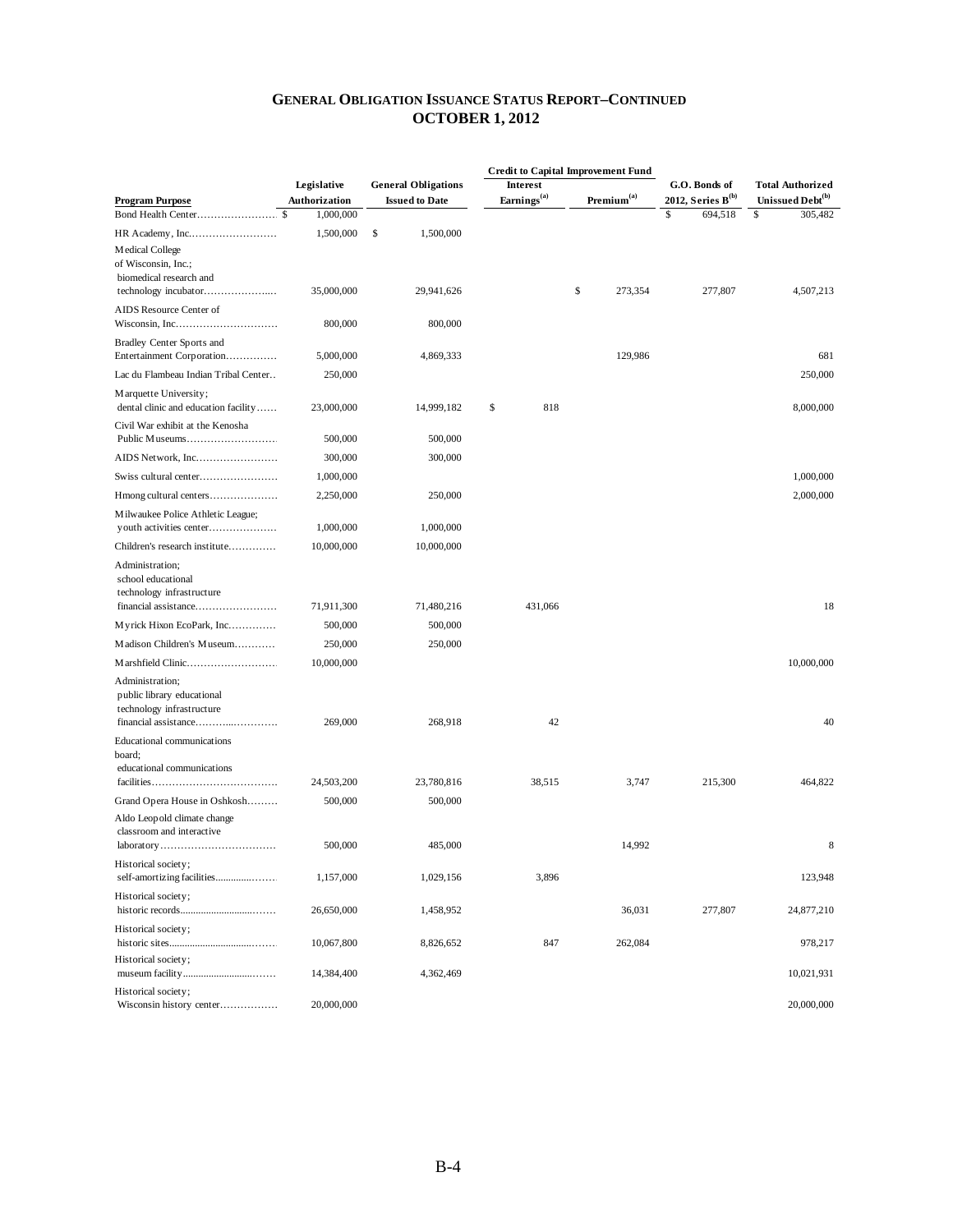|                                                                             |                                                                          |                            |                  |                        |              |                        | <b>Credit to Capital Improvement Fund</b> |                              |               |    |                         |  |
|-----------------------------------------------------------------------------|--------------------------------------------------------------------------|----------------------------|------------------|------------------------|--------------|------------------------|-------------------------------------------|------------------------------|---------------|----|-------------------------|--|
|                                                                             | Legislative                                                              | <b>General Obligations</b> |                  | <b>Interest</b>        |              |                        |                                           |                              | G.O. Bonds of |    | <b>Total Authorized</b> |  |
| <b>Program Purpose</b>                                                      | Earnings <sup>(a)</sup><br><b>Authorization</b><br><b>Issued to Date</b> |                            |                  | Premium <sup>(a)</sup> |              | 2012, Series $B^{(b)}$ |                                           | Unissued Debt <sup>(b)</sup> |               |    |                         |  |
| Public instruction;<br>state school, state center<br>and library facilities | 12,350,600<br>-8                                                         | <sup>\$</sup>              | 8,079,200        | \$                     | 32,509       | \$                     | 41,409                                    |                              |               | \$ | 4,197,482               |  |
| Military affairs;<br>armories and military facilities                       | 42,667,900                                                               |                            | 29,154,583       |                        | 195,308      |                        | 14,164                                    | \$                           | 347,259       |    | 12,956,586              |  |
| Veterans affairs;                                                           | 10,090,100                                                               |                            | 9,405,485        |                        | 50,593       |                        |                                           |                              |               |    | 634,022                 |  |
| Veterans affairs:<br>self-amortizing mortgage loans                         | 2,400,840,000                                                            |                            | 2,122,542,395    |                        |              |                        |                                           |                              |               |    | 278,297,605             |  |
| Veterans affairs:                                                           | 1,015,000,000                                                            |                            | 761,594,245      |                        |              |                        |                                           |                              |               |    | 253,405,755             |  |
|                                                                             |                                                                          |                            |                  |                        |              |                        |                                           |                              |               |    |                         |  |
| Veterans affairs:<br>self-amortizing facilities                             | 43,634,932                                                               |                            | 20,432,767       |                        | 1,613        |                        | 216,514                                   |                              |               |    | 22,984,038              |  |
| State fair park board;                                                      | 14,787,100                                                               |                            | 14,769,363       |                        |              |                        |                                           |                              |               |    | 17,736                  |  |
| State fair park board;                                                      | 11,000,000                                                               |                            | 10,999,985       |                        | 15           |                        |                                           |                              |               |    |                         |  |
| State fair park board;<br>self-amortizing facilities                        | 53,437,100                                                               |                            | 52,385,915       |                        | 22,401       |                        | 6,521                                     |                              | 208,355       |    | 813,908                 |  |
|                                                                             | \$25,214,015,905                                                         |                            | \$21,208,324,924 |                        | \$73,888,122 |                        | \$33,361,153                              |                              | \$293,070,000 |    | \$3,605,371,806         |  |

(a) Amounts previously credited to the Capital Improvement Fund (which include interest earnings and may include sale proceeds representing purchase premium) reduce issuance authority by the same amount.

(b) In addition, the amount of \$9,524,180, representing a portion of the purchase premium paid for the G.O. Bonds of 2012, Series B, will

also be credited to the Capital Improvement Fund. This amount will further reduce the authorized unissued debt amount by the amount of such credit allocated to each respective borrowing purpose.

(c) Accrued interest on any obligation that is not paid during the fiscal year in which it accrues is treated as debt and taken into account for purposes of the statutory authority to issue debt.

#### **Source: Department of Administration.**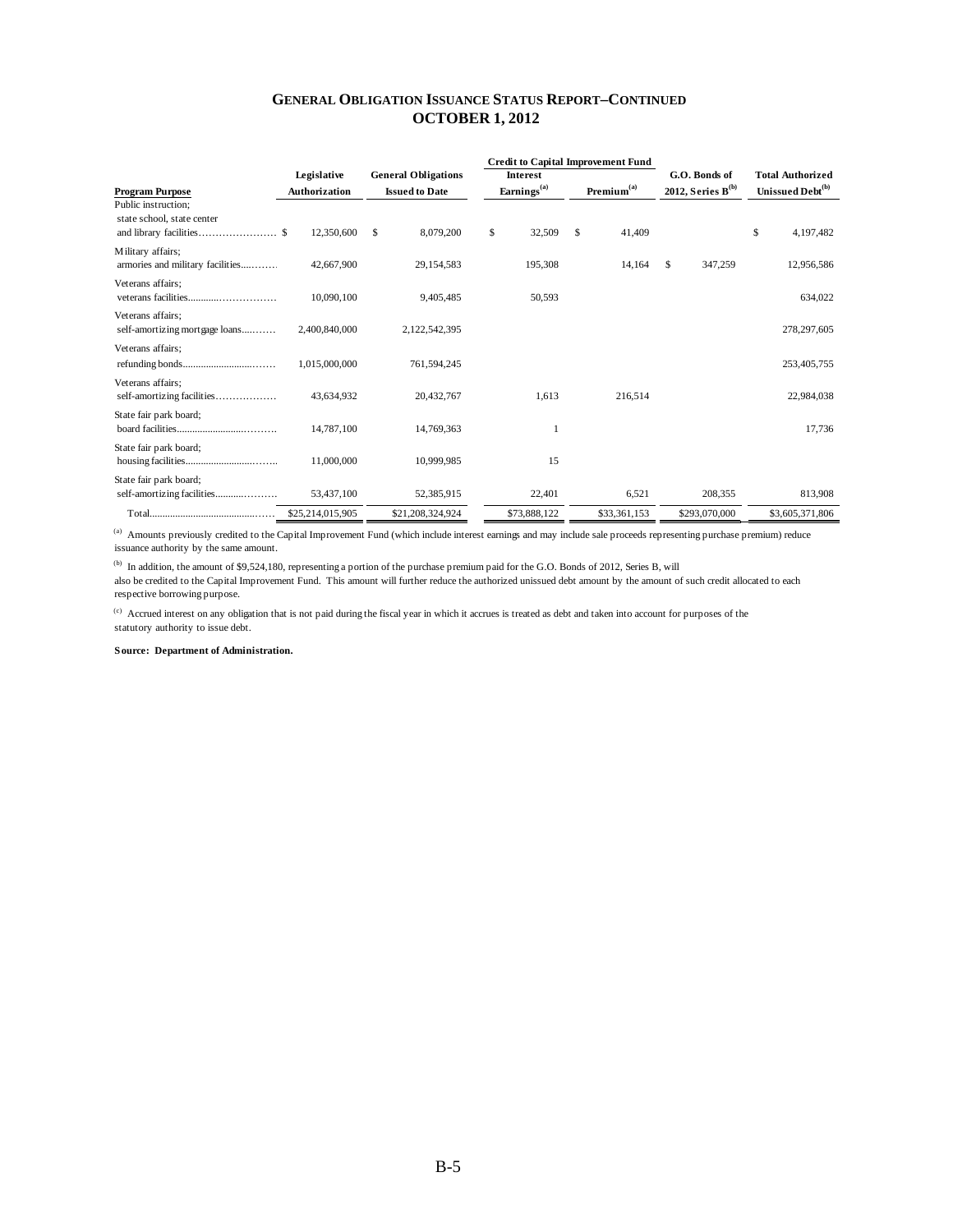# **APPENDIX C**

# **EXPECTED FORM OF BOND COUNSEL OPINION**

<span id="page-36-0"></span>*Upon delivery of the Bonds, it is expected that Foley & Lardner LLP will deliver a legal opinion in substantially the following form:* 

(Letterhead of Foley & Lardner LLP)

State of Wisconsin Building Commission 101 East Wilson Street —  $7<sup>th</sup>$  Floor Madison, Wisconsin 53703

# Subject: **\$293,070,000 STATE OF WISCONSIN GENERAL OBLIGATION BONDS OF 2012, SERIES B**

We have acted as bond counsel in connection with the issuance by the State of Wisconsin **(State)** of its \$293,070,000 General Obligation Bonds of 2012, Series B, dated the date hereof **(Bonds)**. The Bonds are authorized by Article VIII of the Wisconsin Constitution and Chapters 18 and 20 of the Wisconsin Statutes, and are being issued pursuant to a resolution adopted by the State of Wisconsin Building Commission **(Commission)** on September 26, 2012 (**Resolution)**.

We examined the law, a certified copy of the proceedings relating to the issuance of the Bonds, and certifications of public officials and others. As to questions of fact material to our opinion, we relied upon those certified proceedings and certifications without independently undertaking to verify them.

Based upon this examination, it is our opinion that, under existing law:

- 1. The Bonds are valid and binding general obligations of the State.
- 2. The Resolution has been duly adopted by the Commission and is a valid and binding obligation of the State enforceable upon the State as provided in the Resolution.
- 3. The full faith, credit, and taxing power of the State are irrevocably pledged to the payment of the principal of, and interest on, the Bonds as the Bonds mature and become due. There has been irrevocably appropriated, as a first charge upon all revenues of the State, a sum sufficient for such purpose.
- 4. Interest on the Bonds is excluded from gross income for federal income tax purposes and is not a specific item of tax preference for purposes of the federal alternative minimum tax imposed on all taxpayers; however, interest on the Bonds is taken into account in determining adjusted current earnings for purposes of computing the federal alternative minimum tax imposed on certain corporations. The State must comply with all requirements of the Internal Revenue Code of 1986, as amended, that must be satisfied after the Bonds are issued for interest on the Bonds to be, or continue to be, excluded from gross income for federal income tax purposes. The State has agreed to do so. A failure to comply may cause interest on the Bonds to be included in gross income for federal income tax purposes, in some cases retroactively to the date the Bonds were issued. We express no opinion about other federal tax law consequences regarding the Bonds.